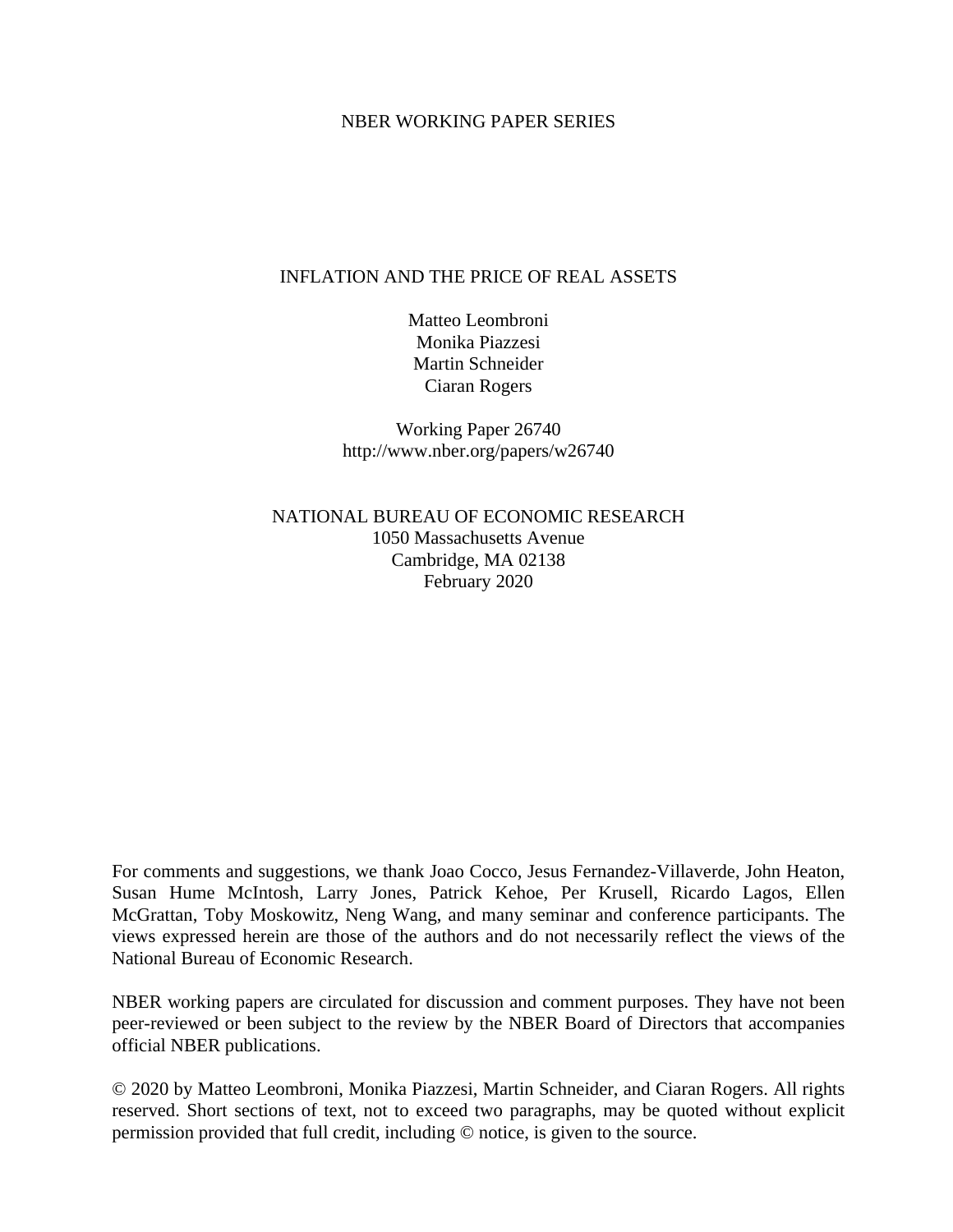Inflation and the Price of Real Assets Matteo Leombroni, Monika Piazzesi, Martin Schneider, and Ciaran Rogers NBER Working Paper No. 26740 February 2020 JEL No. E1,E2,E3,E44,G1,G11,G12,G5

# **ABSTRACT**

In the 1970s, U.S. asset markets witnessed (i) a 25% dip in the ratio of aggregate household wealth relative to GDP and (ii) negative comovement of house and stock prices that drove a 20% portfolio shift out of equity into real estate. This study uses an overlapping generations model with uninsurable nominal risk to quantify the role of structural change in these events. We attribute the dip in wealth to the entry of baby boomers into asset markets, and to the erosion of bond portfolios by surprise inflation, both of which lowered the overall propensity to save. We also show that the Great Inflation led to a portfolio shift by making housing more attractive than equity. Disagreement about inflation across age groups matters for the size of tax effects, the volume of nominal credit, and the price of housing as collateral.

Matteo Leombroni Department of Economics Stanford University 579 Jane Stanford Way Stanford, CA 94305-6072 leombm@stanford.edu

Monika Piazzesi Department of Economics Stanford University 579 Jane Stanford Way Stanford, CA 94305-6072 and NBER piazzesi@stanford.edu

Martin Schneider Department of Economics Stanford University 579 Jane Stanford Way Stanford, CA 94305-6072 and NBER schneidr@stanford.edu

Ciaran Rogers Department of Economics Stanford University 579 Jane Stanford Way Stanford, CA 94305-6072 ciaran@stanford.edu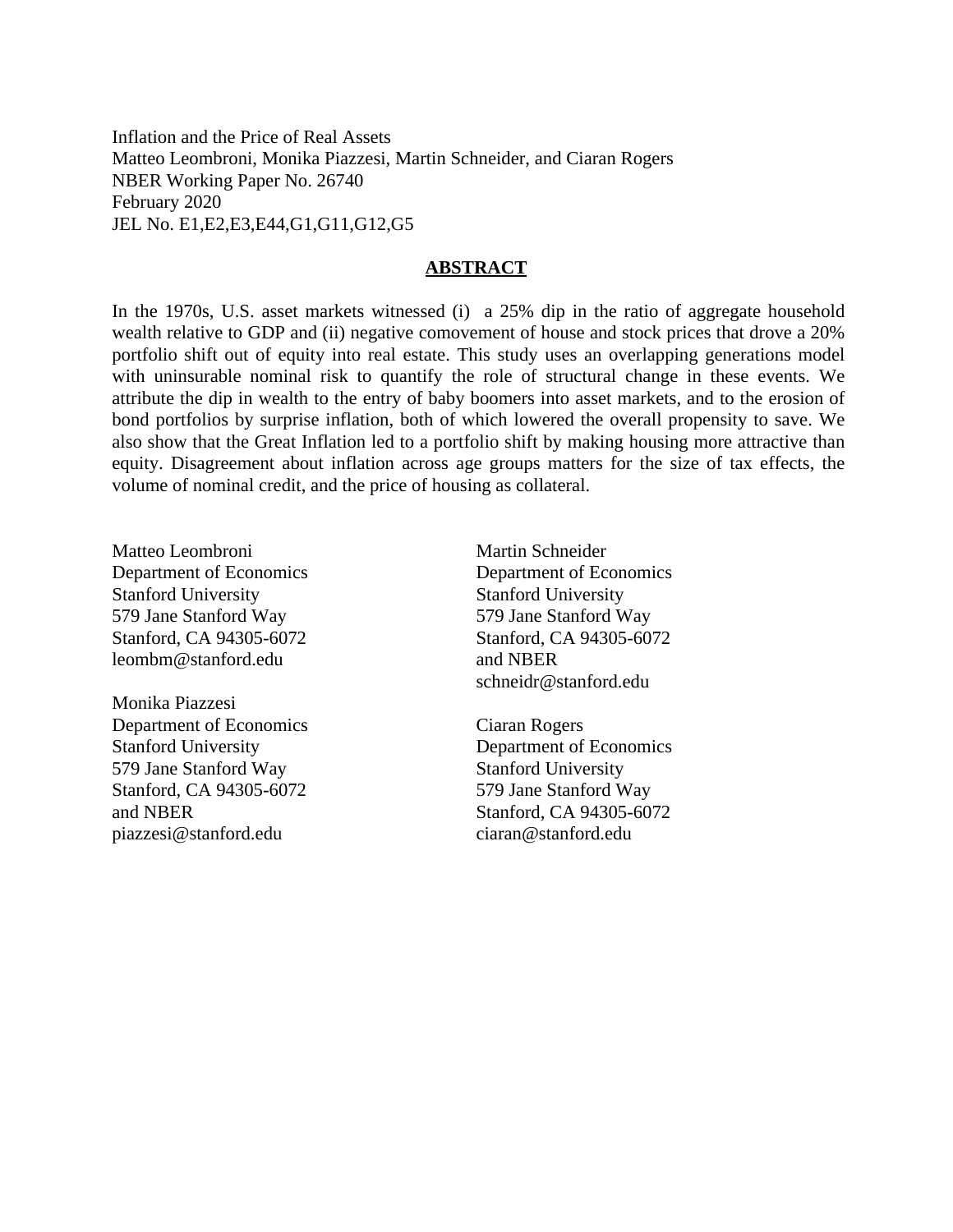# **I Introduction**

The 1970s brought dramatic changes in the size and composition of US household sector wealth. Figure [1](#page-3-0) plots key household sector positions over the postwar period. During the 1970s, household net worth as a fraction of GDP fell by 25%, before recovering again to its late 1960s value. Figure [2](#page-4-0) zooms in on this era and shows portfolio *weights* in Panel (a), in particular a 20pp shift away from equity and into real estate during. This portfolio adjustment was largely driven by negative comovement of asset prices – house prices rose while equity prices fell, as shown in Panel (b). Compared to the big swings in the major real asset positions, households' net position in nominal credit instruments was relatively stable. As documented below, the stability of net positions masks substantial increases in gross borrowing and lending within the household sector.

This paper studies the turbulence of the 1970s using an asset pricing model with heterogenous agents and incomplete markets. We consider overlapping generations of households who invest in equity and housing and who borrow and lend in nominal credit instruments. We fit the model to micro data on US households' income and portfolio positions and then perform counterfactuals to understand the 1970s. We attribute the wide swings in asset prices – and thereby household wealth – to two events unique to that decade: the entry of the young baby boomers into asset markets and the Great Inflation that altered the distribution of real returns on credit for nominal borrowers and lenders. We show how those events contribute to a lower average savings rate as well as a portfolio shift towards housing for the aggregate household sector. At the same time, the outstanding quantity of houses, equity and government debt declined only slightly; shifts in household asset demand thus resulted in large price adjustments.

Individual asset demand in our model comes from a life cycle consumption savings problem with uninsurable income risk and portfolio choice between housing, equity and nominal bonds. Households can borrow only against housing, not against equity or human wealth (that is, permanent income). This feature helps to match that (i) many households have a lot debt, but positive net worth and (ii) younger and poorer households who have low financial wealth relative to permanent income save less out of financial wealth. We further work with a standard income process: most income risk is idiosyncratic so human wealth is not very exposed to aggregate shocks moving house and stock prices. This feature helps match observed portfolio choice: younger households build riskier financial portfolios, in particular through leveraged investment in housing. This is optimal because they have relatively more human wealth that is not exposed to asset price movements.

Our asset pricing results reflect how demographics and the Great Inflation altered both savings and portfolio choice. First, savings declined because there were relatively more young households, and because surprise inflation eroded the financial wealth of nominal lenders. Second, beliefs about future inflation induced a portfolio shift towards housing. A prominent reason is that nominal rigidities in the tax code favor housing over equity in times of high expected inflation. Moreover, survey data show that households disagreed about expected inflation: young borrowers expected higher inflation – and hence lower real interest rates – than old lenders. The resulting gains from trade in the nominal credit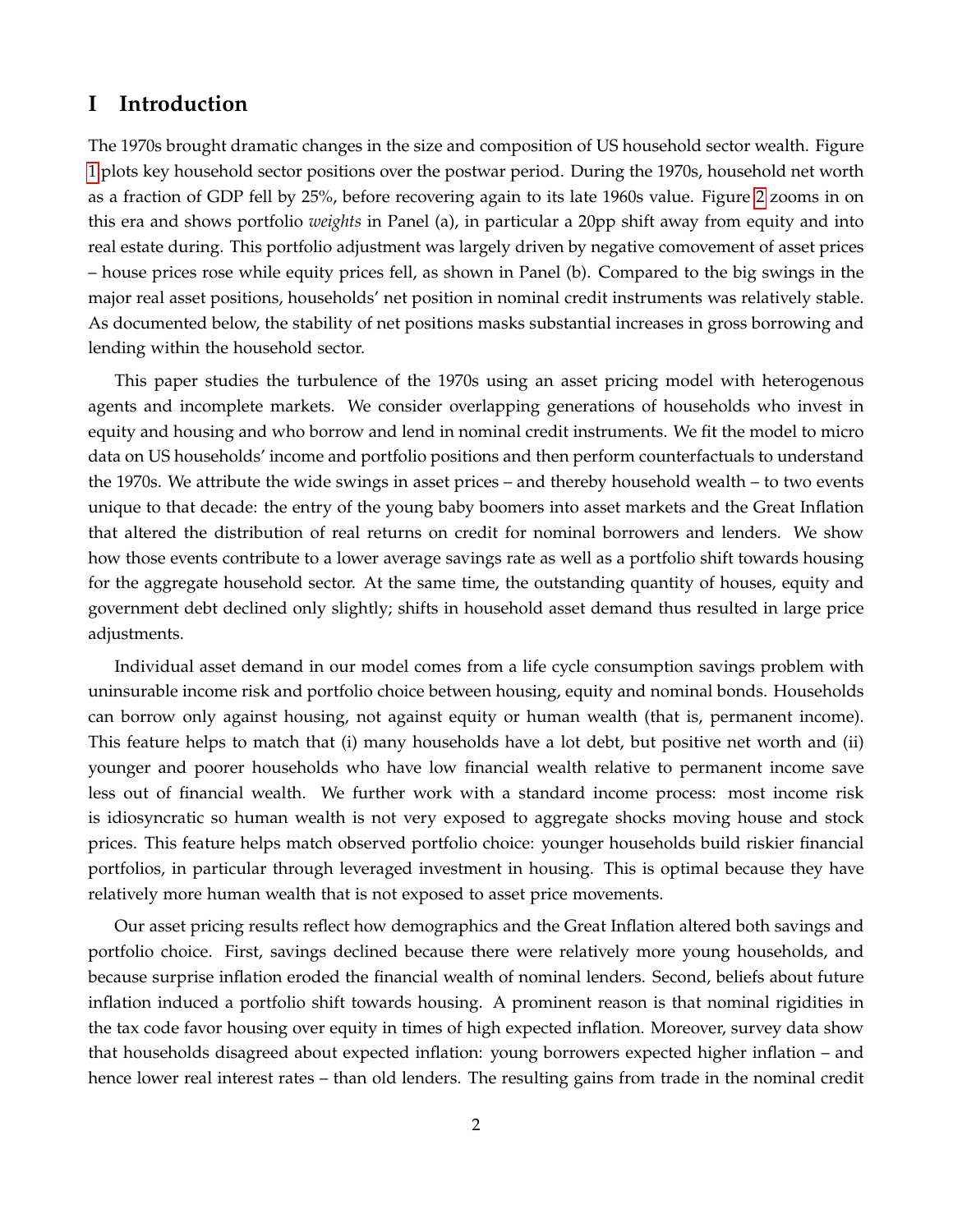

<span id="page-3-0"></span>Figure 1: Aggregate wealth components (market value) divided by GDP, Financial Accounts of the United States & own computations, 1952:1-2016:4.

market increased credit and pushed up the price of collateral. At the same time, inflation uncertainty provided an important counterforce that dampened the response of credit.

Our empirical strategy uses micro data on household characteristics to directly parameterize household sector asset demand. Our model describes three 6-year trading periods, highlighted in yellow in Figures [1-](#page-3-0)[2.](#page-4-0) For each trading period, we estimate the distribution of income and initial asset endowments across households from the Survey of Consumer Finances (SCF). We parameterize beliefs about future prices and income using a mix of historical data and survey forecasts. We can then compute optimal household asset demand functions given prices, endowments and expectations. Finally, we find equilibrium prices for the trading period to equate aggregate household asset demand to the (observed) quantity of assets supplied to households by other sectors, measured using the Financial Accounts of the United States (FAUS).

To establish that the model is a useful tool for thinking about asset pricing with heterogeneous agents, we check its ability to match not only prices but a rich cross section of household savings and portfolio choices. We select preference parameters so the model closely replicates the aggregate wealthto-GDP ratio, household sector portfolio weights, as well as the nominal interest rate in 1995. It then also matches price dividend ratios for both equity and real estate. The success of the model is that it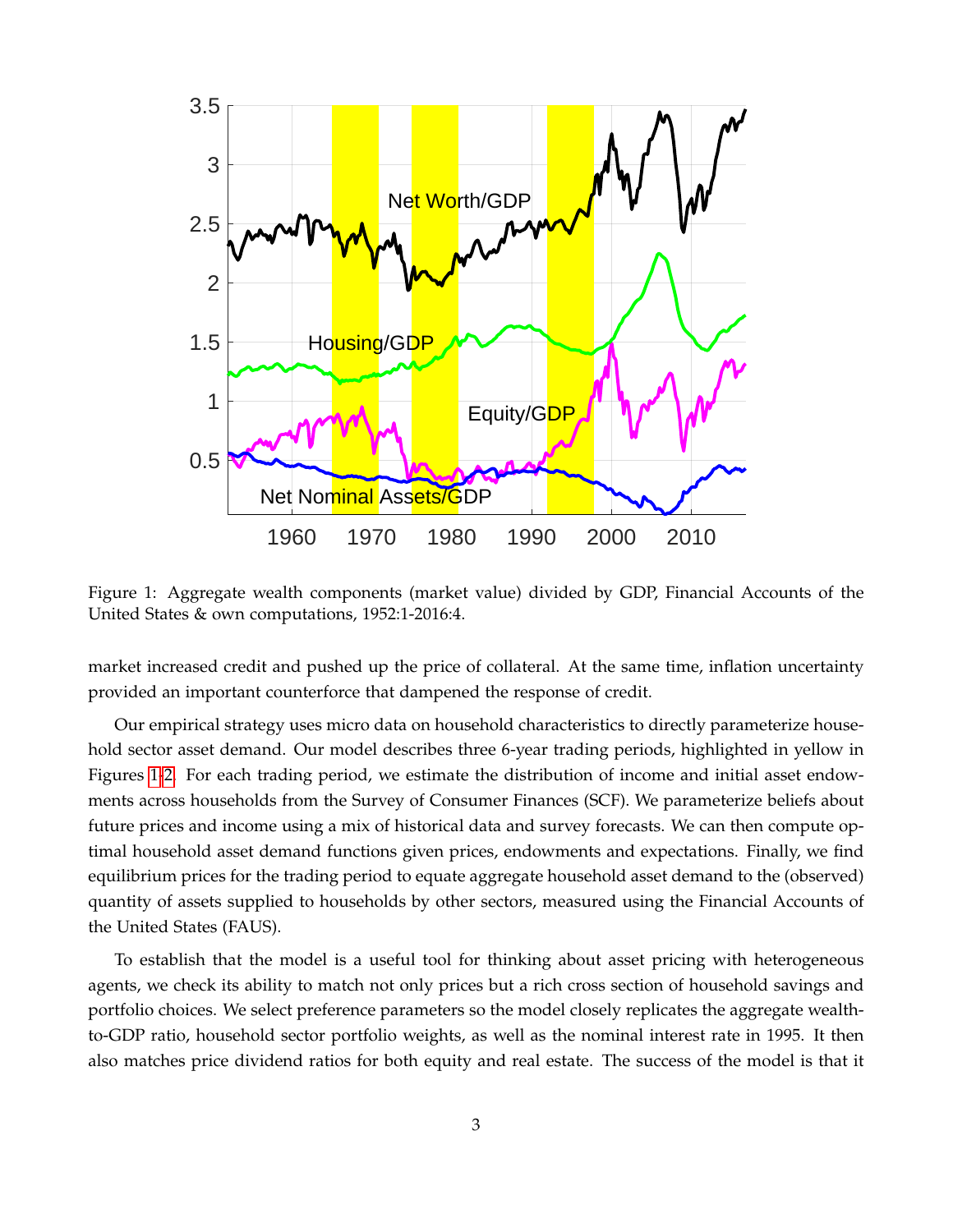

<span id="page-4-0"></span>Figure 2: Financial Accounts of the United States & own computations, 1952:1-2003:4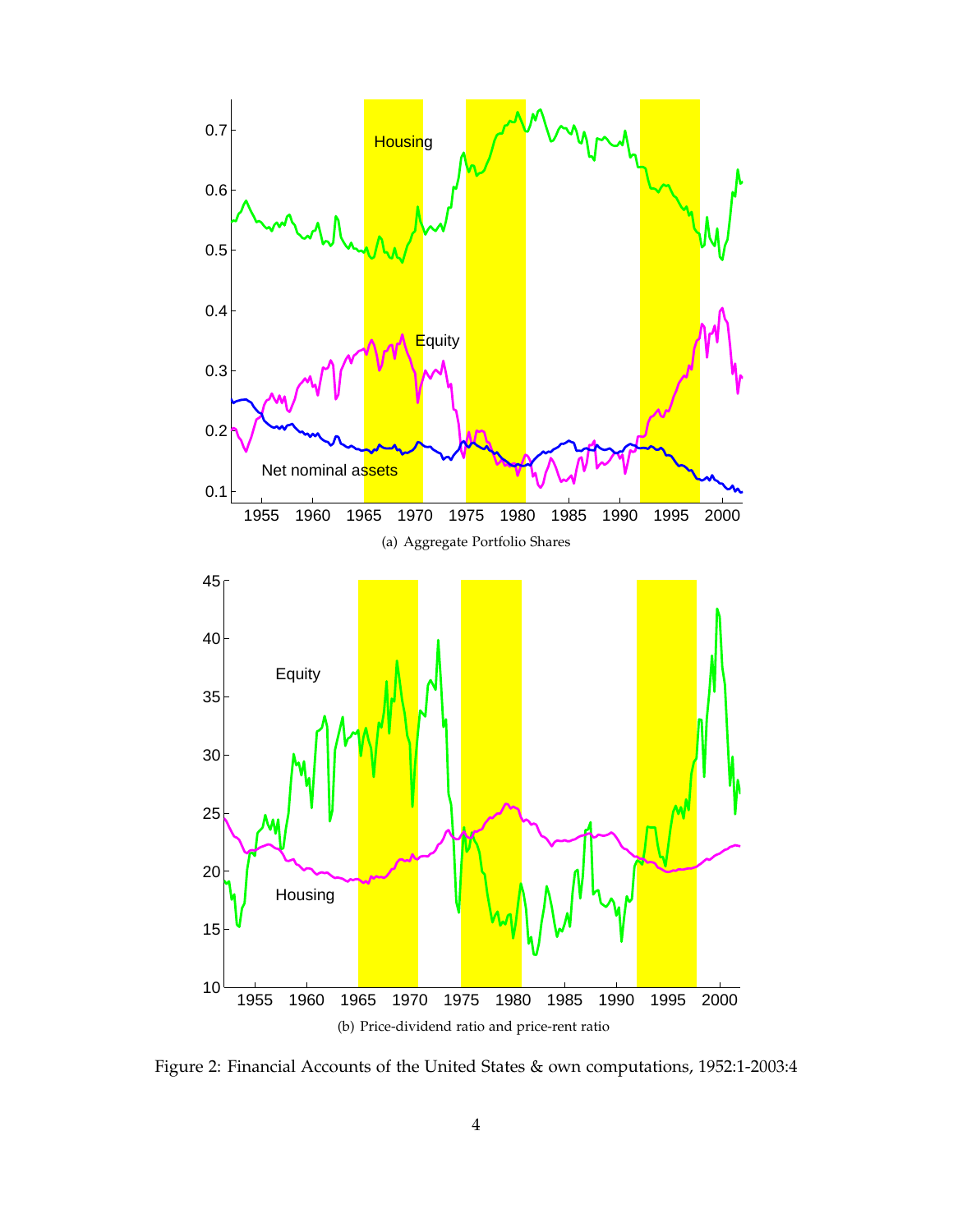captures a number of (untargeted) stylized facts about the cross-section of households in the 1995 SCF. In particular, it generates hump-shaped cohort market shares in wealth, real estate and equity, as well as net nominal positions that increase – and real estate shares that decrease – with age and net worth. The main mechanism behind these facts is that agents who expect more future non-asset income are willing to build more risky portfolios.

Counterfactuals that vary endowments, supply or expectations then serve to show the quantitative importance of each element for price fluctuations. In particular, we use the model to examine the 1970s. We first show that it produces a drop in aggregate wealth between 1968 and 1978 for a wide range of expectation scenarios. It attributes the dip in the wealth-GDP ratio to two effects. First, the entry of baby boomers into asset markets lowered the average savings rate. Second, capital losses from realized inflation lowered wealth and hence savings, especially for older households. At the same time, lower savings were not counteracted by a large increase in interest rates, because the outside supply of bonds to the household sector also fell – the main force here is a reduction of government debt. Here, measurement of asset supply is crucial for the quantitative results.

Our quantitative analysis implies that both inflation expectations and inflation uncertainty were relevant for asset prices and household positions in the 1970s, while neither can account for the data by itself. When we simply endow agents with cohort median inflation expectations from the Michigan Survey, our model predicts a portfolio shift towards housing very close to what we see in the data. However, it also generates counterfactually high credit volumes and nominal interest rate. Inflation uncertainty is a plausible feature of beliefs that makes trading in nominal credit less attractive. Our preferred specification for beliefs combines the two forces to account jointly for household wealth, portfolio weights, credit volumes and prices.

Our methodological approach differs from other studies of asset pricing with heterogeneous agents and may be interesting in its own right. Our goal is to characterize asset prices that are consistent with household optimization. We share this goal with conventional analysis of Euler equations pioneered by [Hansen and Singleton](#page-39-0) [\(1982\)](#page-39-0) that relates asset prices to the dynamics of consumption. The difference is that we relate asset prices to the distribution of household characteristics and the supply from other sectors, trading period by trading period. However, like Hansen and Singleton, we examine a set of relationships between observables that must hold in general equilibrium as long as households solve our life cycle problem. Our theory thus has content even if we do not take a stand on the behavior of other sectors, such as the government, businesses and the rest of the world, much like Euler equation tests have content even if the dynamics of consumption are taken from the data.

A novel feature of our approach is that the distribution of the key endogenous state variable that drives individual savings and portfolio choice – financial wealth relative to permanent income – comes directly from the data. We can thus provide a new perspective on the role of heterogeneity for asset prices. Existing studies have shown that heterogeneity does not matter if asset demand functions are approximately linear over the support of a model-implied wealth distribution. We examine asset demand in the support of the *observed* wealth distribution. We find that while approximate aggregation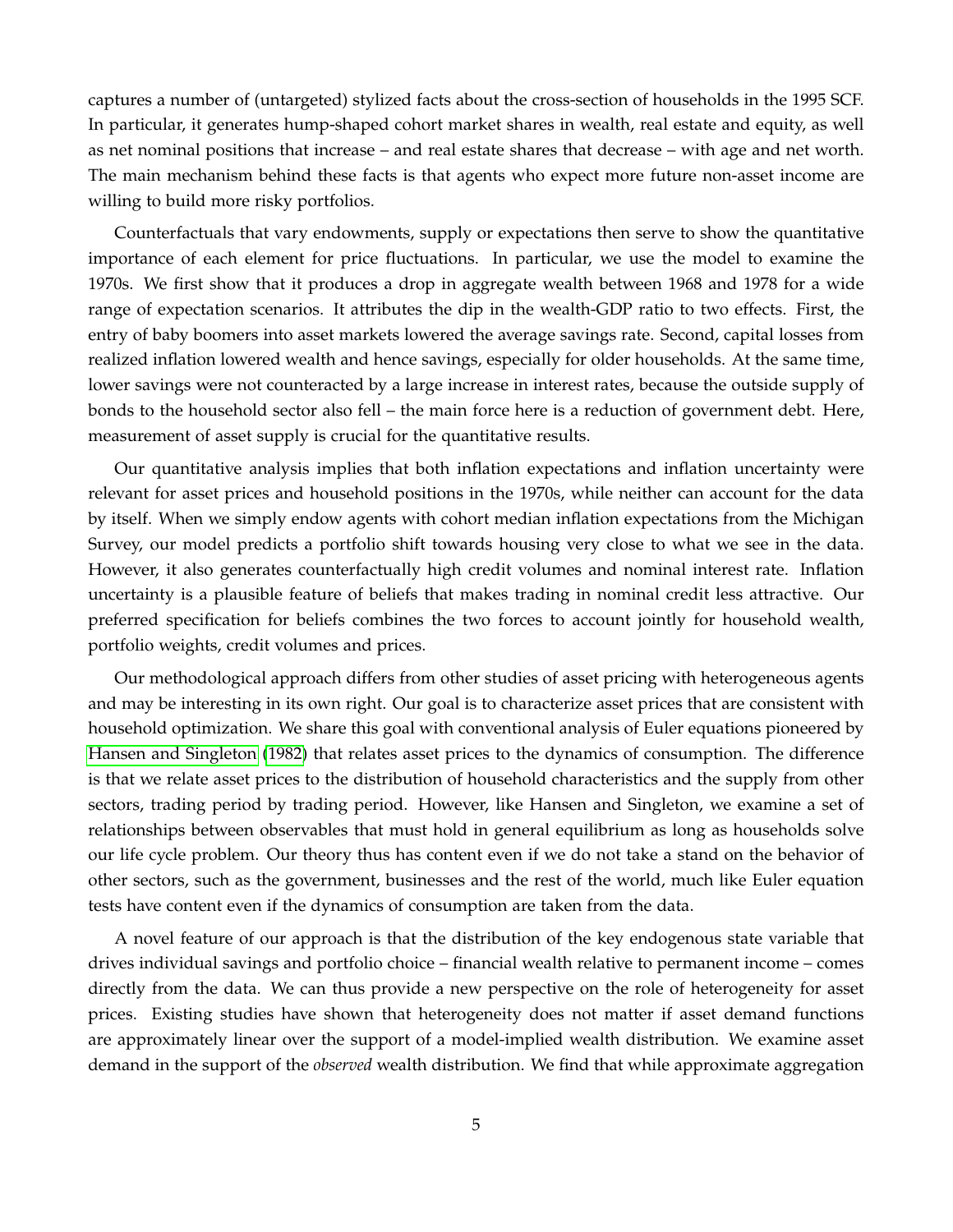obtains *within* all but the youngest age cohorts, the distribution of wealth *across* cohorts matters a lot, as emphasized by [Krueger and Kubler](#page-39-1) [\(2004\)](#page-39-1).

The idea that demographics should matter for asset prices in theory has been discussed for a long time, although there is no consensus on its quantitative impact. Several studies have shown that demographics cannot fully account for changes in stock prices if equity is the only long-lived asset in the model [\(Abel, 2003,](#page-38-0) [Geanakoplos, Magill and Quinzii, 2004\)](#page-38-1). The effect of demographics on house prices has been explored by [Mankiw and Weil](#page-39-2) [\(1989\)](#page-39-2) as well as [Ortalo-Magne and Rady](#page-39-3) [\(2006\)](#page-39-3). A recent literature on the Great Stagnation argues that low real interest rates reflect the aging of baby boomers (for example, [Gagnon, Johannsen and Lopez-Salido, 2016,](#page-38-2) or [Eggertsson, Mehrotra and Robbins, 2019\)](#page-38-3). These studies model the savings margin and the relationship between growth and real interest rates. Our focus is on portfolio choice and asset price fluctuations in a world with multiple long-lived assets that incur capital gains and losses.<sup>[1](#page-6-0)</sup> With both equity and real estate present in nonzero net supply, demographic shifts impact aggregate savings and hence the wealth-GDP ratio, but they cannot account for the larger movements in the individual components of wealth, especially equity.

The effects of inflation on (real) asset prices is also a familiar theme in the literature. We build on earlier work that has stressed the interaction of taxes and inflation, in particular, [Feldstein](#page-38-4) [\(1980\)](#page-38-4), [Summers](#page-39-4) [\(1981\)](#page-39-4) and [Poterba](#page-39-5) [\(1991\)](#page-39-5). We evaluate the role of nominal rigidities in the tax code in a life cycle setup when agents disagree about inflation. Our assumptions on disagreement by age are consistent with [Malmendier and Nagel](#page-39-6) [\(2016\)](#page-39-6) who attribute it to households' updating beliefs over their lifetime. We show that disagreement interacts importantly with taxes: the fact that old households who hold most equity expected lower inflation reduces the strength of tax-driven portfolio shifts. We further emphasize that disagreement and inflation uncertainty have opposite effects on nominal credit volumes. The role of inflation uncertainty in the 1970s has been emphasized by [Cogley and Sargent](#page-38-5) [\(2001\)](#page-38-5).

There is a large body of work on quantitative asset pricing models with heterogeneous agents and incomplete markets. Its main focus is the properties of equity and bond returns in stationary rational expectations equilibria with real shocks, following the classic contributions of [Constantinides and](#page-38-6) [Duffie](#page-38-6) [\(1996\)](#page-38-6), [Heaton and Lucas](#page-39-7) [\(1996\)](#page-39-7), and [Krusell and Smith](#page-39-8) [\(1998\)](#page-39-8). [Constantinides et al.](#page-38-7) [\(2002\)](#page-38-7), and [Storesletten, Telmer and Yaron](#page-39-9) [\(2007\)](#page-39-9) consider OLG models with equity, riskless bonds and uninsurable income risk. [Favilukis, Ludvigson and van Nieuwerburgh](#page-38-8) [\(2017\)](#page-38-8) also allow for housing in a production economy. [Chien, Cole and Lustig](#page-38-9) [\(2012,](#page-38-9) [2016\)](#page-38-10) study models with different perceptions and constraints, and hence disagreement about asset payoffs. We share with this literature the theme that movements of the wealth distribution can matter for prices, as the identity of the average investor changes. Our approach of measuring that distribution directly clarifies the strength of this mechanism. We further differ from this literature in our focus on the 1970s and the unique events that shaped it.

<span id="page-6-0"></span>A recent literature studies the boom-bust episodes of the 2000s (see [Piazzesi and Schneider, 2016](#page-39-10) for

<sup>&</sup>lt;sup>1</sup>Portfolio choice with housing has been considered by [Flavin and Yamashita](#page-38-11) [\(2002\)](#page-38-11), [Campbell and Cocco](#page-38-12) [\(2003\)](#page-38-12), and [Fernandez-Villaverde and Krueger](#page-38-13) [\(2011\)](#page-38-13) [Cocco](#page-38-14) [\(2005\)](#page-38-14) and [Yao and Zhang](#page-40-0) [\(2005\)](#page-40-0) study intertemporal choice problems with three assets that are similar to the problem solved by our households.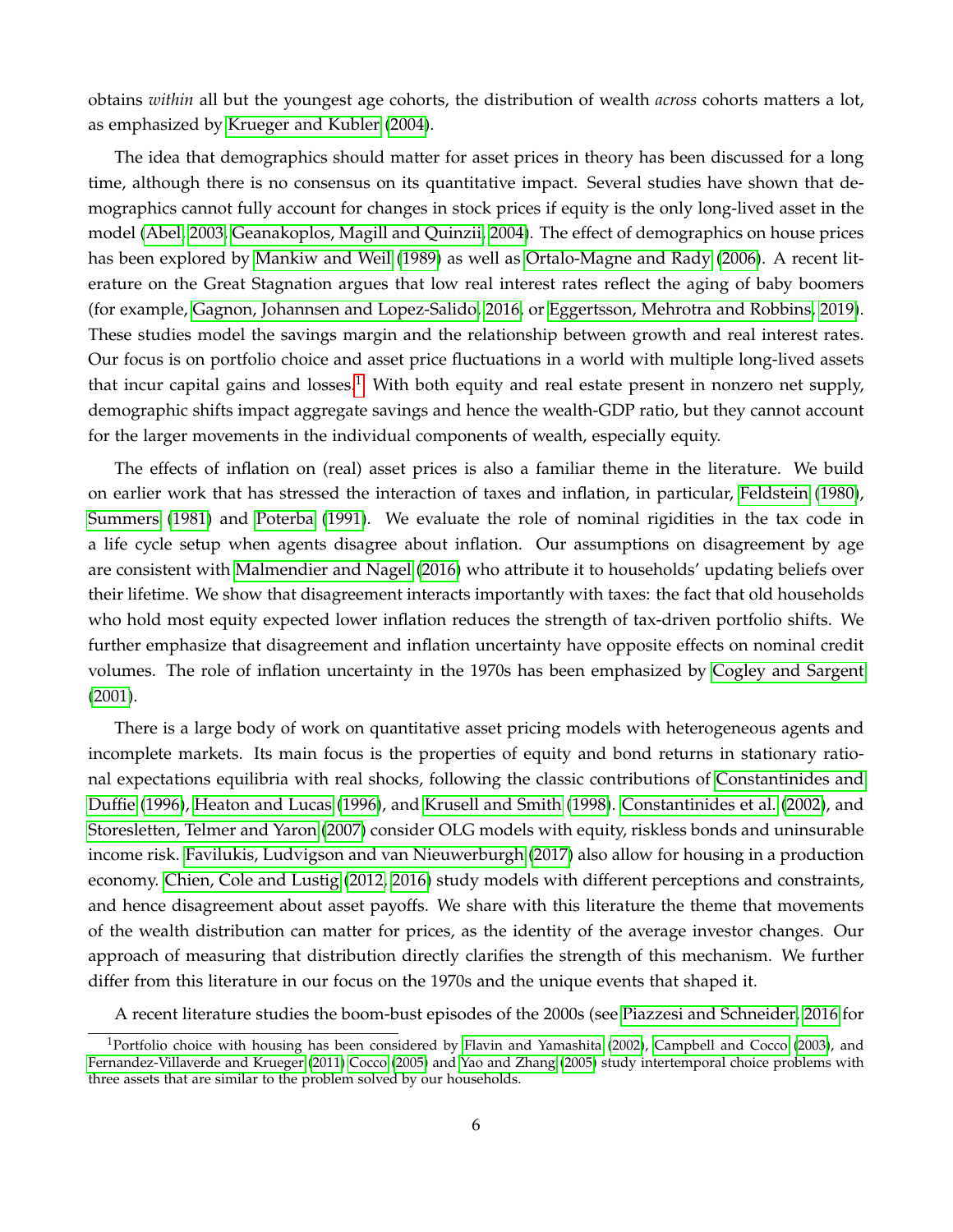a survey). Emphasis on high frequency price changes and housing policy leads many of these studies to introduce details of housing and mortgage markets, such as transaction costs, long term contracts, housing tenure, and heterogeneity of the housing stock. Our focus is different: since we want to study low frequency changes in asset allocation, our model is simpler along those dimensions, but explicitly incorporates portfolio choice between equity, housing, and risky nominal credit. Another shared theme with the literature is the supply of assets to the household sector. [Justiniano, Primiceri and Tambalotti](#page-39-11) [\(2019\)](#page-39-11) have shown that an increase in credit supply played an important role for interest rates and house prices in the early 2000s. We show that the stability of housing and equity supply together with the decline in bond supply generated a large role for demand shifters.

The rest of the paper is organized as follows. Section [II](#page-7-0) presents the model. Section [III](#page-15-0) describes the quantitative implementation and documents properties of the model inputs, that is, the joint distribution of asset endowments and income as well as asset supply. Section [IV](#page-22-0) derives predictions for optimal household behavior and compares them to the data. Section [V](#page-27-0) provides intuition for price determination and the role of heterogeneity for aggregates. Section [VI](#page-31-0) derives predictions under baseline expectations and shows that they help understand the evolution of the wealth-GDP ratio. Section [VII](#page-33-0) considers the effect of inflation on portfolio composition in the 1970s.

# <span id="page-7-0"></span>**II Model**

The model describes the household sector's planning and asset trading in a single time period *t*.

# **A. Households**

Households enter the period with assets and debt accumulated earlier. During the period, they earn labor income, pay taxes, consume and buy assets. Labor income is affected by idiosyncratic income shocks. Households can invest in three types of assets: long-lived equity and real estate as well as short-lived nominal bonds. Households face two types of aggregate risk. They face aggregate growth risk through stock dividends and the aggregate components of their housing dividends and labor income. They also face aggregate inflation risk when borrowing or lending because there is no riskfree asset in real terms. Households also face idiosyncratic risk which affects the return on individual houses and labor income streams. There are only three assets, so markets are incomplete.

# *Planning Horizon*

Consumers alive at time *t* differ by endowment of assets and numeraire good as well as by age. Differences in age are represented by age-specific planning horizons *T* and age-specific survival probabilities for the next period. We now describe the problem of a typical consumer with a planning horizon  $T > 0$ .

#### *Preferences*

Consumers care about two goods, housing services and other (non-housing) consumption which serves as the numeraire. A consumption bundle of *s<sup>t</sup>* units of housing services and *c<sup>t</sup>* units of numeraire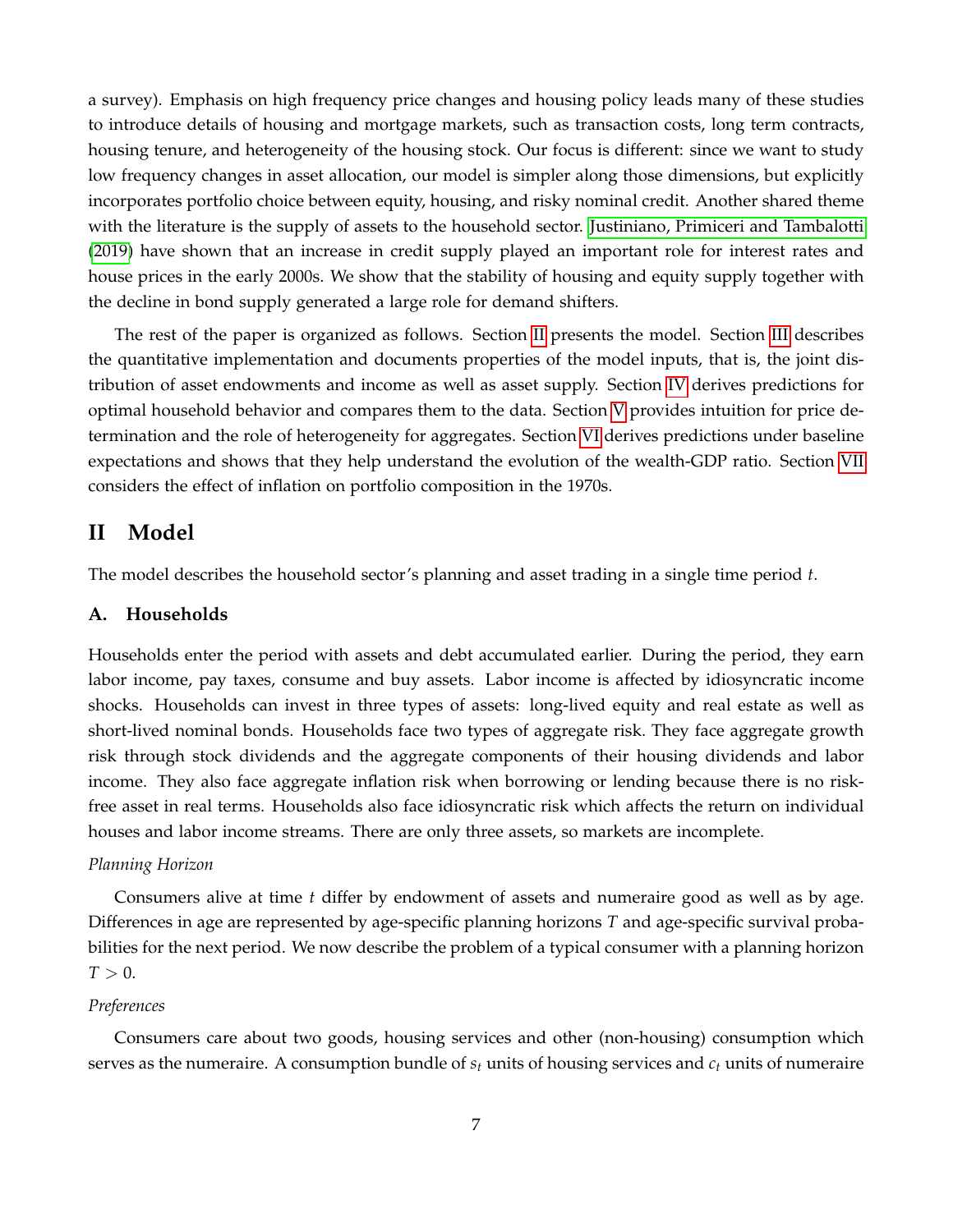yields utility

<span id="page-8-2"></span>
$$
C_t = c_t^{\delta} s_t^{1-\delta}.
$$

Preferences over (random) streams of consumption bundles  ${C<sub>t</sub>}$  are represented by the recursive utility specification of Epstein and Zin (1989). Utility at time *t* is defined as

<span id="page-8-1"></span>(2) 
$$
U_t = \left( C_t^{1-1/\sigma} + \beta E_t \left[ U_{t+1}^{1-\gamma} \right]^\frac{1-1/\sigma}{1-\gamma} \right)^{\frac{1}{1-1/\sigma}},
$$

where  $U_{t+T} = C_{t+T}$ . Here  $\sigma$  is the intertemporal elasticity of substitution,  $\gamma$  is the coefficient of relative risk aversion towards timeless gambles and *β* is the discount factor. The expectation operator takes into account that the agent will reach the next period only with an age-specific survival probability.

# *Equity*

Shares of equity can be thought of as trees that yield some quantity of numeraire good as dividend. A consumer enters period *t* with an endowment of  $\bar{\theta}^e_t \geq 0$  units of trees. Trees trade in the equity market at the ex-dividend price  $p_t^e$ ; they cannot be sold short. A tree pays  $d_t^e$  units of dividend at date *t*. We summarize consumers' expectations about prices and dividends beyond period *t* by specifying expectations about returns. In particular, we assume that consumers expect to earn a (random) real *return*  $R_{\tau+1}^e$  by holding equity between any two periods  $\tau$  and  $\tau+1$ , where  $\tau \geq t$ .

# *Real Estate*

Real estate – or houses – may be thought of as trees that yield housing services. A consumer enters period *t* with an endowment of  $\bar{\theta}^h_t \geq 0$  units of houses. Houses trade at the ex-dividend price  $p^h_t$ ; they cannot be sold short. To fix units, we assume that one unit of real estate (also referred to as one house) yields one unit of housing services at date *t*. There is a perfect rental market, where housing services can be rented at the price  $p_t^s$ . Moreover, every house requires a maintenance cost of *m* units of numeraire. If a consumer buys one unit of real estate, he obtains a dividend  $d_t^h := p_t^s - m$ . Consumers form expectations about future returns on housing and rental prices  $\left\{R^h_{\tau}, p^s_{\tau}\right\}_{\tau>t}$ .

## *Borrowing and Lending*

Consumers can borrow or lend by buying or selling one period discount nominal bonds. A consumer enters period *t* with an endowment of  $\bar{b}_t$  units of numeraire that is due to past borrowing and lending in the credit market. In particular,  $\bar{b}_t$  is negative if the consumer has been a net borrower in the past. In period *t*, the consumer can buy or sell bonds at a price *q<sup>t</sup>* . A consumer expects every bond bought to pay  $1/\pi_{t+1}$  units of the numeraire in period  $t+1$ . Here  $\pi_{t+1}$  is random and may be thought of as the expected change in the dollar price of numeraire. This is a simple way to capture that debt is typically denominated in dollars.<sup>[2](#page-8-0)</sup> For every bond sold, the consumer expects to repay  $(1 + \xi)/\pi_{t+1}$ 

<span id="page-8-0"></span> $^2$ To see why, consider a nominal bond which costs  $q_t$  dollars today and pays of \$1 tomorrow, or 1/ $p_{t+1}^c$  units of numeraire to see wity, consider a nominal bond which costs  $q_t$  uonas loday and pays of \$1 tomorrow, or 17  $p_{t+1}$  units of numeraire and its payoff consumption. Now consider a portfolio of  $p_t^c$  nominal bonds. The price of the p is  $p_t^c / p_{t+1}^c = 1 / \pi_{t+1}$  units of numeraire tomorrow. The model thus determines the price  $q_t$  of a nominal bond in dollars.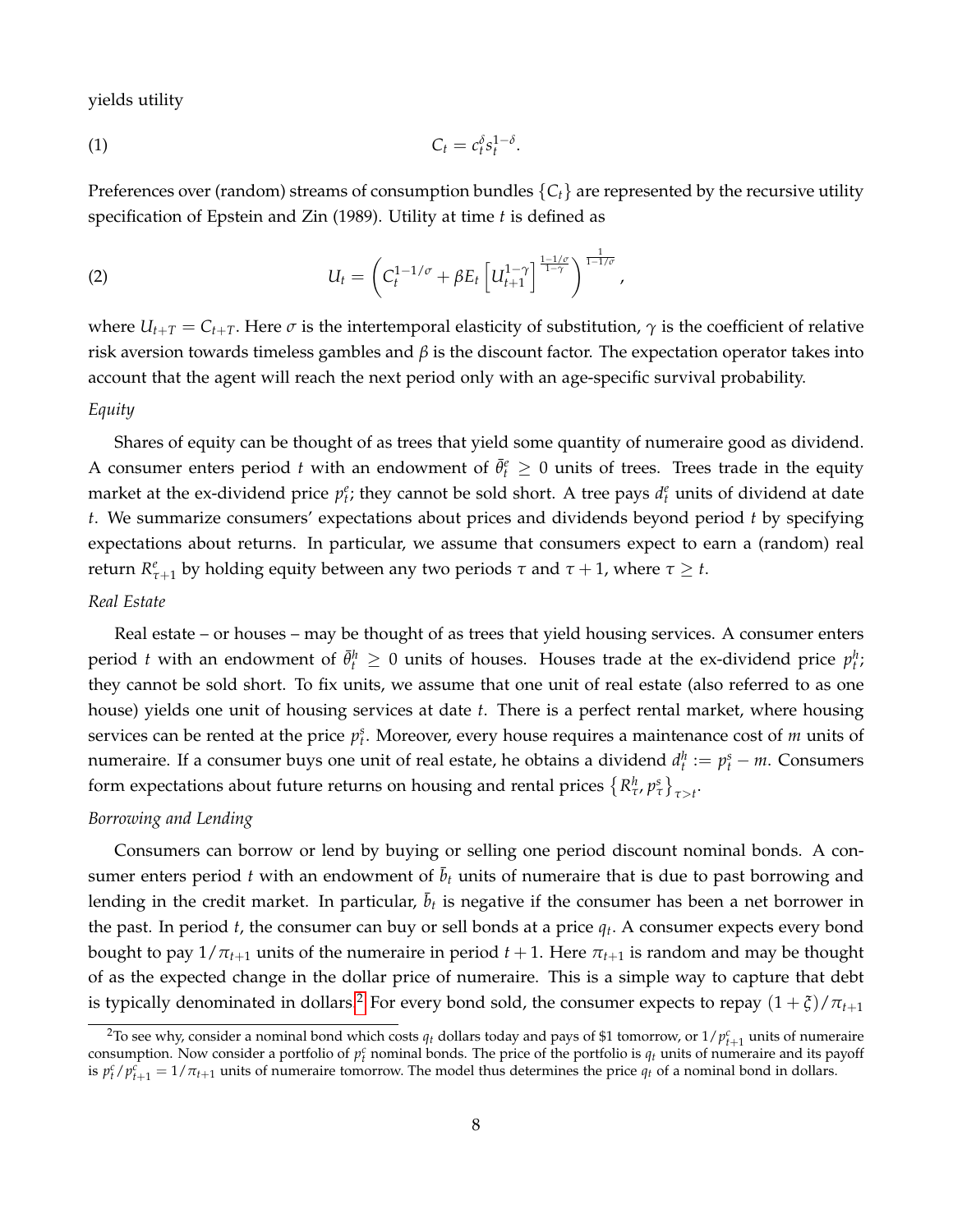units of numeraire in period  $t + 1$ , where  $\zeta > 0$  is an exogenous credit spread.<sup>[3](#page-9-0)</sup> Bond sellers – borrowers – face a collateral constraint: the value of bonds sold may not exceed a fraction *φ* of the value of all real estate owned by the consumer. For periods  $\tau > t$ , consumers form expectations about the (random) real return on bonds  ${R^b_\tau\brace}_{\tau>t'}$  where  $R^b_\tau=1/q_{\tau-1}\pi_\tau$  is the (ex post) real lending rate, and  $R^b_\tau(1+\xi)$  is the (ex post) real borrowing rate.

#### *Non-Asset Income*

Consumers are endowed with an age-dependent stream of numeraire good  $\left\{ y_{\tau} \right\}_{\tau=t}^{t+T}$ *τ*=*t* . Here income should be interpreted as the sum of labor income, transfer income, and income on illiquid assets such as private businesses.

#### *Budget Set*

The consumer enters period *t* with an endowment of houses and equity  $(\bar{\theta}_t^h, \bar{\theta}_t^e)$  as well as an endowment of  $y_t + \bar{b}_t$  from non-asset income and past credit market activity. At period *t* prices, initial wealth is therefore

<span id="page-9-1"></span>(3) 
$$
\bar{w}_t = (p_t^h + d_t^h)\bar{\theta}_t^h + (p_t^e + d_t^e)\bar{\theta}_t^e + \bar{b}_t + y_t.
$$

To allocate this initial wealth to consumption and purchases of assets, the consumer chooses a plan  $a_t = \left\{c_t, s_t, \theta_t^h, \theta_t^e, b_t^+, b_t^-\right\}$  , where  $b_t^+ \geq 0$  and  $b_t^- \geq 0$  denote the amount of bonds bought and sold, respectively. It never makes sense for a consumer to borrow and lend simultaneously, that is,  $b_t^+ > 0$ implies  $b_t^- = 0$  and vice versa.

The plan  $a_t$  must satisfy the collateral constraint  $q_t b_t^- \leq \phi p_t^h \theta_t^h$ . The plan must also satisfy the budget constraint

$$
c_t + p_t^s s_t + w_t = \bar{w}_t,
$$

where terminal wealth is defined as

<span id="page-9-2"></span>
$$
w_t = p_t^h \theta_t^h + p_t^e \theta_t^e + q_t b_t^+ - q_t b_t^-.
$$

To formulate the budget constraint for periods beyond *t*, it is helpful to define the value of the consumer's stock portfolio in t by  $w_t^e = p_t^e \theta_t^e$ , the consumer's real estate portfolio by  $w_t^h = p_t^h \theta_t^h$  as well as the values of a (positive or negative) bond portfolio,  $w_t^{b+} = q_t b_t^+$  and  $w_t^{b-} = q_t b_t^-$ . For periods  $\tau > t$ , the consumer chooses plans  $a_\tau = \{c_\tau, s_\tau, w^h_\tau, w^e_\tau, w^{b+}_\tau, w^{b-}_\tau\}$  subject to the collateral constraint

<span id="page-9-0"></span> $3$ One way to think about the organization of the credit market is that there is a financial intermediary that matches buyers and sellers in period *t*. In period  $t + 1$ , the intermediary will collect  $(1 + \xi)/\pi_{t+1}$  units of numeraire from every borrower (bond seller), but pay only  $1/\pi_{t+1}$  to every lender (bond buyer), keeping  $\xi/\pi_{t+1}$  for itself. We do not model the financial intermediary explicitly since we only clear markets in period *t*.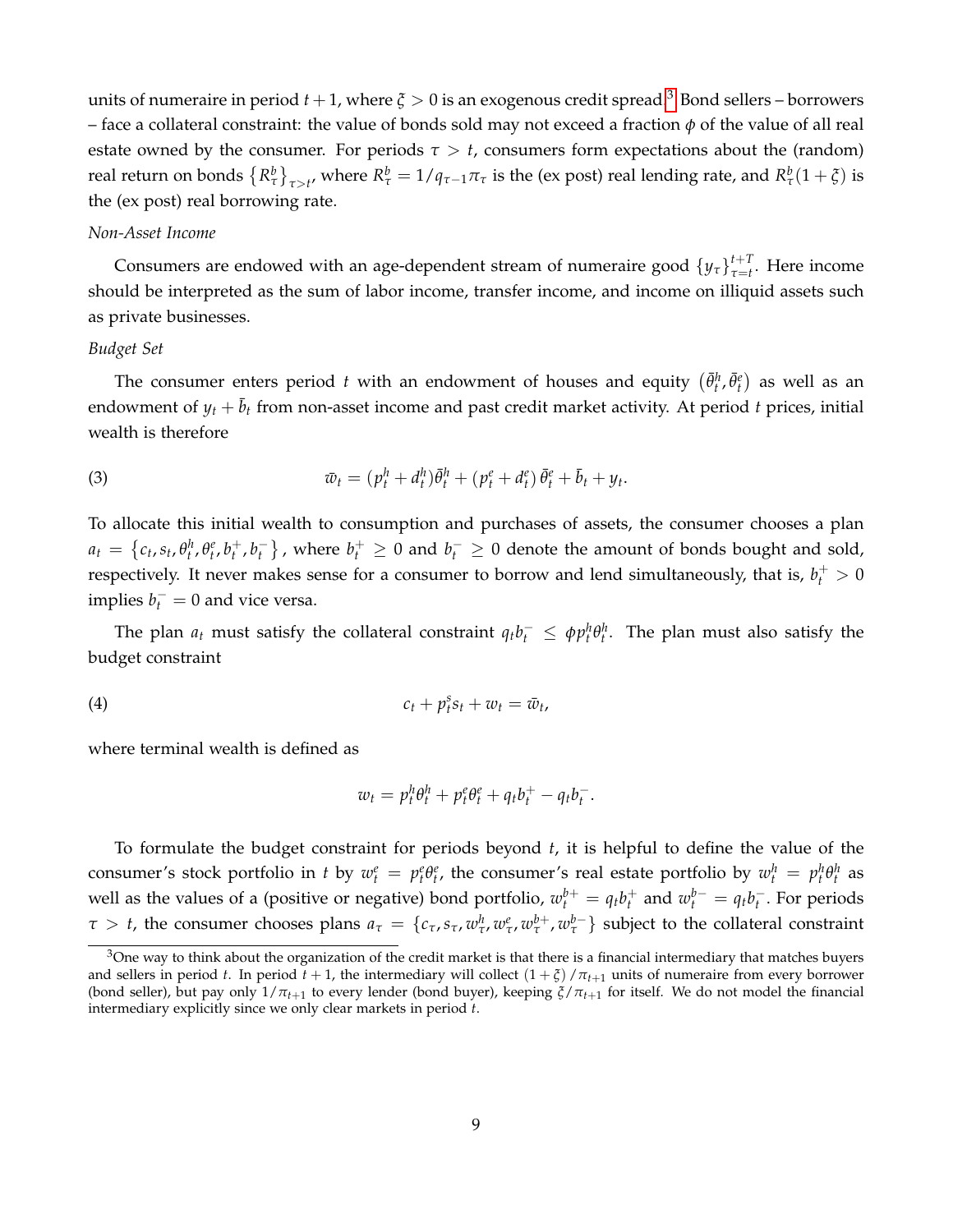$w_{\tau}^{b-} \leq \phi w_{\tau}^{h}$  and the budget constraint

<span id="page-10-0"></span>(5) 
$$
c_{\tau} + p_{\tau}^{s} s_{\tau} + w_{\tau}^{h} + w_{\tau}^{e} + w_{\tau}^{b+} - w_{\tau}^{b-} = R_{\tau}^{h} w_{\tau-1}^{h} + R_{\tau}^{e} w_{\tau-1}^{e} + R_{\tau}^{h} w_{\tau-1}^{b+} - R_{\tau}^{h} (1 + \xi) w_{\tau-1}^{b-} + y_{\tau}.
$$

We denote the consumer's overall plan by  $a = \left( a_t, \left\{ a_{\tau} \right\}_{\tau = t}^{t+T} \right)$ *τ*=*t*+1 . This plan is selected to maximize utility [\(2\)](#page-8-1) subject to the budget constraints [\(3\)](#page-9-1)-[\(5\)](#page-10-0) and the collateral constraints.

*Taxes*

In some of our examples below, we will assume proportional income taxes as well as capital gains and dividend taxes. This will not change the structure of the consumer's problem, just the interpretation of the symbols. In particular, labor income, dividends and returns will have to be interpreted as their after-tax counterparts. We will discuss their precise form in the calibration section below.

#### *Terminal Consumers*

The consumers described so far have planning horizons  $T > 0$ . We also allow consumers with planning horizon  $T = 0$ . These consumers also enter period t with asset and numeraire endowments that provide them with initial wealth  $\bar{w}_t$ , as in [\(3\)](#page-9-1). However, they do not make any savings or portfolio decisions. Instead, they simply purchase numeraire and housing services in period *t* to maximize [\(1\)](#page-8-2) subject to the budget constraint

$$
c_t + p_t^s s_t = \bar{w}_t.
$$

## **B. Equilibrium**

To capture consumer heterogeneity, we assume a finite number of consumer types, indexed by *i*, with different initial endowment vectors  $(\bar{\theta}_t^h(i), \bar{\theta}_t^e(i), y_t(i) + \bar{b}_t(i))$  and planning horizons *T* (*i*).

*New Asset Supply from the Rest of the Economy*

To close the model and regulate the new supply of assets (which is exogenous to the household sector), we introduce a rest-of-the-economy (ROE) sector. It may be thought of as a consolidation of the business sector, the government and the rest of the world. The ROE sector is endowed with  $f_t^e$  trees and  $f_t^h$  houses in period *t*. A positive  $f_t^e$  represents the issuance of shares by the corporate sector, otherwise share repurchases. Similarly, a positive  $f_t^h$  captures new construction of houses. In addition, the ROE enters period *t* with an outstanding debt of  $\bar{B}_t$  units of numeraire, and it raises  $D_t$  units of numeraire by borrowing in period *t*. The surplus from these activities is

$$
C_t^{ROE} = f_t^h(d_t^h + p_t^h) + f_t^e(d_t^e + p_t^e) + D_t - \bar{B}_t.
$$

The ROE consumes the surplus  $C_t^{ROE}$ . More generally, the ROE has "deep pockets" out of which it pays for a deficit,  $C_t^{ROE} < 0$ .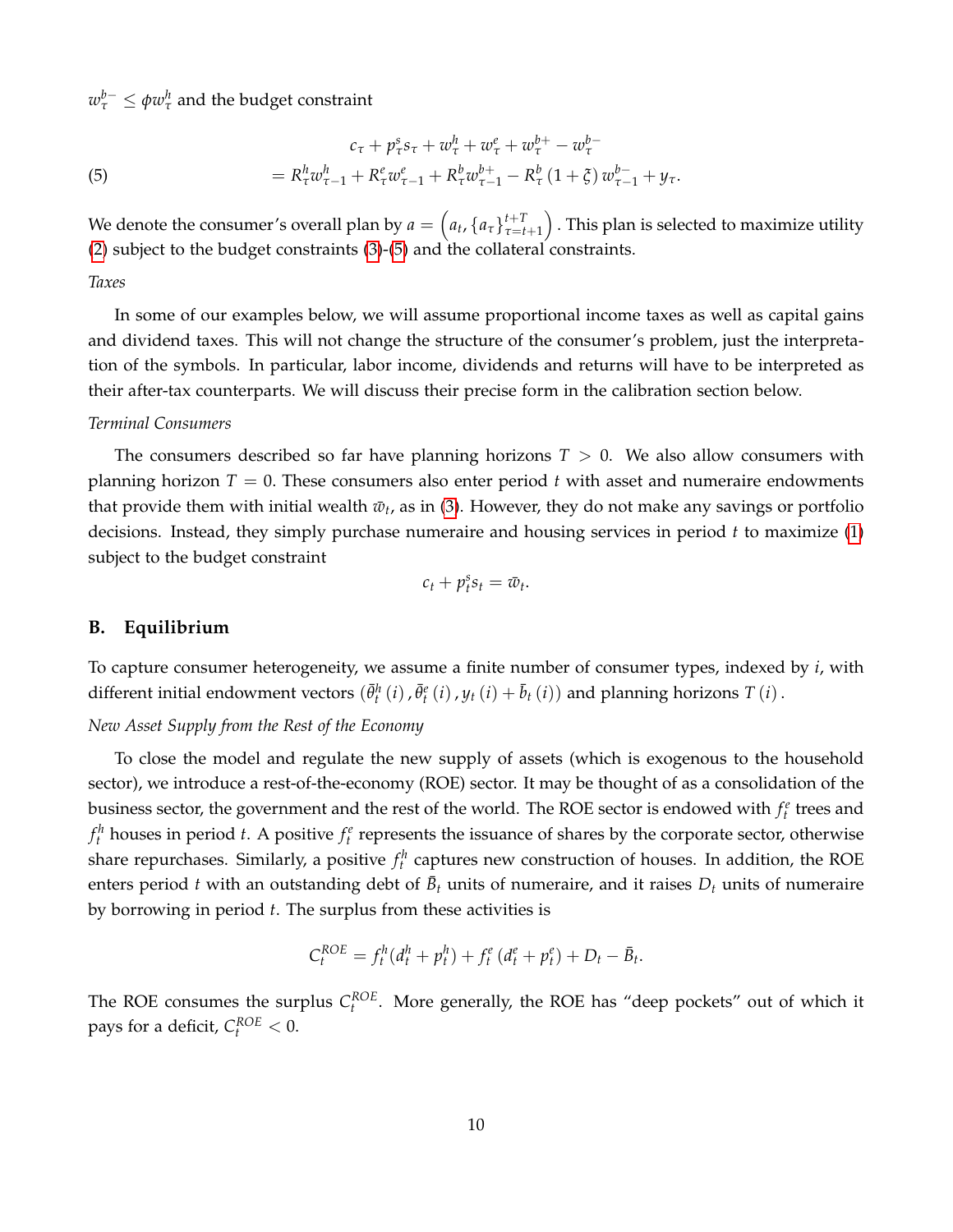#### *Aggregate Asset Supply*

We normalize initial endowments of equity and real estate such that there is a single tree and a single house outstanding:

$$
\sum_{i} \bar{\theta}^{h}_{t}(i) = \sum_{i} \bar{\theta}^{e}_{t}(i) = 1.
$$

In addition, we assume that initial endowments from past credit market activity are consistent, in the sense that every position corresponds to some offsetting position, either by a household or by the ROE sector:

$$
\sum_{i} \bar{b}_{t} (i) = \bar{B}_{t}.
$$

# *Equilibrium*

An equilibrium consists of a vector of prices for period *t*,  $(p_t^h, p_t^e, q_t, p_t^s)$  , a surplus for the ROE sector  $C_t^{ROE}$ , as well as a collection of consumer plans for period t,  $\{a_t(i)\} = \{c_t(i), s_t(i), \theta_t^h(i), \theta_t^e(i), b_t^+(i), b_t^-(i)\}$ such that

- (1) for every consumer, the plan  $a_t(i)$  is part of an optimal plan  $a(i) = \left(a_t(i), \{a_\tau(i)\}_{\tau=t+1}^{t+T(i)}\right)$ *τ*=*t*+1 ) given consumer *i's* endowment, planning horizon, and expectations about future prices and returns;
- (2) markets for all assets and goods clear:

$$
\sum_{i} \theta_{t}^{h} (i) = 1 + f_{t}^{h},
$$
  
\n
$$
\sum_{i} \theta_{t}^{e} (i) = 1 + f_{t}^{e},
$$
  
\n
$$
q_{t} \sum_{i} b_{t}^{+} (i) = D_{t} + q_{t} \sum_{i} b_{t}^{-} (i),
$$
  
\n
$$
\sum_{i} c_{t} (i) + m \theta_{t}^{h} (i) + C_{t}^{ROE} = \sum_{i} y_{t} (i) + d_{t}^{e} (1 + f_{t}^{e}),
$$
  
\n
$$
\sum_{i} s_{t} (i) = \sum_{i} \theta_{t}^{h} (i).
$$

In addition to market clearing conditions for stocks, bonds and numeraire, there are two market clearing conditions for housing: one for the asset "real estate" and one for the good "housing services". The first equation ensures that the total demand for houses equals their total supply. The fifth equation ensures that the fraction of houses that owners set aside as investment real estate – that is, selling services in the rental market – is the same as the fraction of housing services demanded in the rental market. As is common in competitive models, one of the five market clearing conditions is redundant, as it is implied by the sum of consumers' budget constraints, the definition of  $C_t^{ROE}$  and the other four market clearing conditions. Solving for equilibrium prices thus amounts to solving a system of four equation in the four prices  $p_t^h$ ,  $p_t^e$ ,  $q_t$  and  $p_t^s$ .

# **C. Discussion of the Assumptions**

#### *Connection to National Income Accounting*

Introducing the ROE sector allows us to accommodate deviations between consumption and house-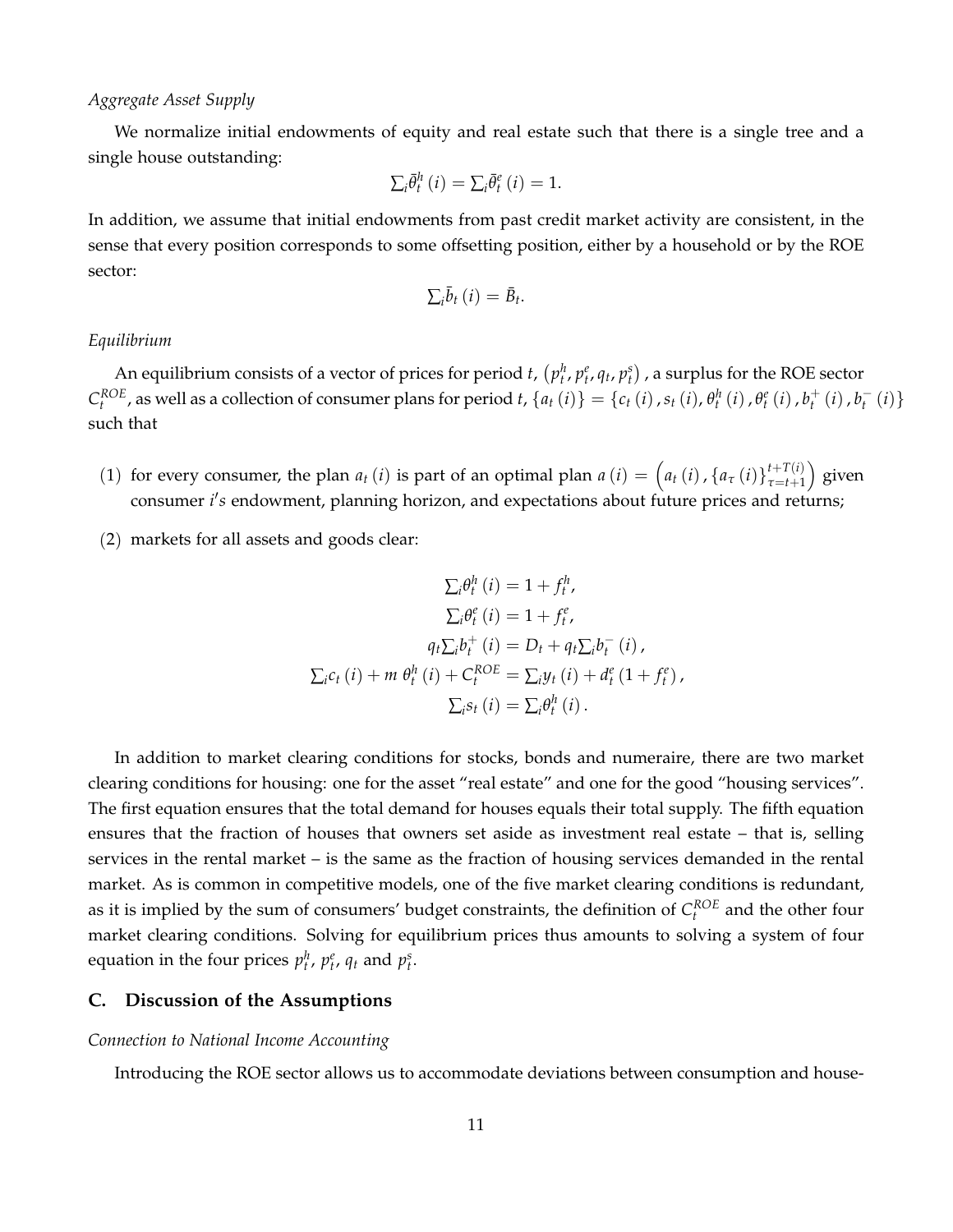hold sector income that are usually ignored in endowment economy models. To clarify the connection to the FAUS/NIPA framework, we sum up the last three market clearing conditions and rearrange to obtain

$$
\underbrace{\sum_{i} c_{t} (i) + p_{t}^{s} s_{t} (i)}_{\text{personal consumption}} + \underbrace{f_{t}^{h} p_{t}^{h} + f_{t}^{e} p_{t}^{e} + D_{t} - q_{t-1} \bar{B}_{t}}_{\text{personal savings}} = \underbrace{\sum_{i} y_{t} (i) + d_{t}^{e} + d_{t}^{h} + (1 - q_{t-1}) \bar{B}_{t}}_{\text{personal income}}
$$

The first term on the left-hand side of this equation is personal consumption, including housing services. The right-hand side of this equation represents personal income. While our definition of income differs from the NIPAs in some details, as discussed in the next section, the basic components are the same: non-asset income, dividends on the two long-lived assets, and net interest. The difference between personal consumption and income is the second term on the left-hand side, which represents personal savings. It consists of the same components as in the FAUS: net acquisition of real estate and net acquisition of financial assets, here equity and bonds.<sup>[4](#page-12-0)</sup> The supply of assets provided by the ROE thus allows for positive or negative personal savings in equilibrium.

## *Asset Supply and Savings*

The possibility of nonzero savings makes our model compatible with richer models that explicitly consider production, fiscal policy, and the fact that the US is not a closed economy. A richer model would give rise to explicit policy functions for the business, government, and foreign sectors that link those sectors' net asset supplies to market prices. At the same time, if the richer model accounts for observed supply by the ROE sector to the household sector, evaluating the policy functions at observed prices should deliver observed quantities. In our empirical implementation below, we thus set the net supply by the ROE equal to observed quantities.

We thus determine asset prices such that households are willing to hold observed quantities, which would also be provided by the ROE in a richer model that fits observed quantities. When the other side of the market is also derived from optimal policies, the household sector could be modelled in exactly the same way as in our model.<sup>[5](#page-12-1)</sup> Our approach thus avoids a common criticism of asset pricing models based on endowment economies: model features that help explain prices in an endowment economy – for example, certain preference specifications – may entail undesirable outcomes once savings are allowed. Our strategy matches simultaneously prices and observed household savings.

<span id="page-12-0"></span><sup>4</sup>FAUS savings is larger than our concept of savings because FAUS investment contains investment in noncorporate business, as well as purchases of consumer durables. In our empirical implementation, noncorporate business is treated as illiquid and investment in it is subtracted from income. In addition, we follow the NIPA convention of treating expenditure on durables as consumption. This seems appropriate given the 6-year length of each period in our model.

<span id="page-12-1"></span><sup>&</sup>lt;sup>5</sup>Our modelling strategy requires some care in interpreting counterfactuals. For example, computing the response to a change in tax rates cannot tell us what would have happened to the economy as a whole, since we do not model supply responses to tax changes. Instead, the counterfactual tells us what the household sector would have done if taxes changed, and what the effect on prices would have been had supply remained unchanged. The reason the exercise is still useful is that it allows us to see whether tax changes can play a first order role in accounting for asset prices over time, given the actual movements in equilibrium quantities.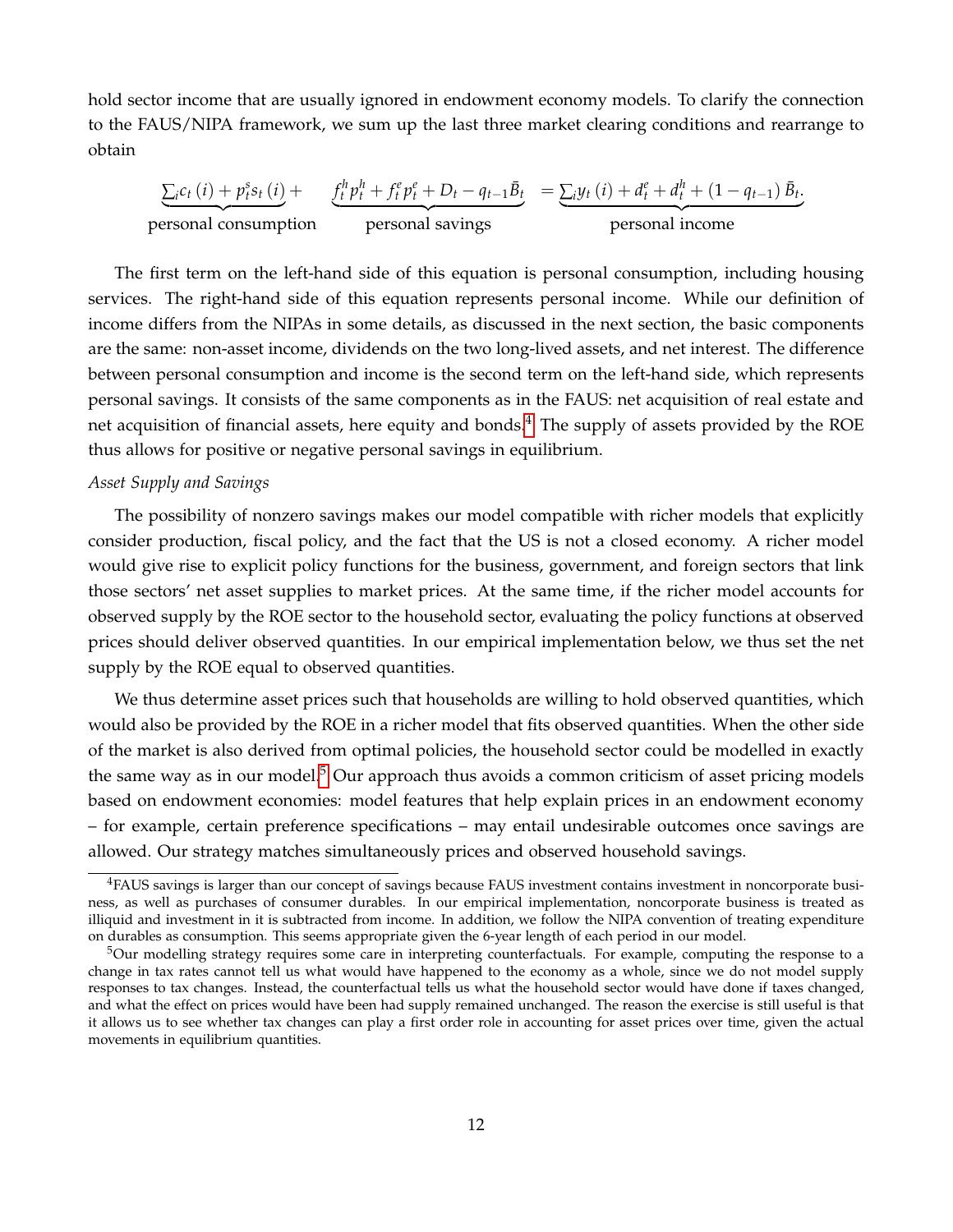## *Prices vs. Quantities*

It is not common in asset pricing models to distinguish asset prices and quantities. Indeed, if the dividend from a single "tree" provides all consumption, there is no meaningful concept of quantity – doubling the quantity of trees is the same as doubling the dividend on the single tree. In our model, asset quantity is identified because we allow trades between the household sector and the ROE. Households increase or decrease the quantity of trees they own *only* through such trades. The change in quantity is determined by comparing the change in market capitalization with the capital gain on pre-existing trees. While a capital gain is enjoyed by households who enter the periods owning trees, a change in capitalization requires households to pay for new trees.

# *Expectations*

Our approach does not place restrictions on prices beyond date *t* itself. In particular, it does not require that agents agree on a common model structure that links future fundamentals and prices. As far as household behavior is concerned, our empirical implementation instead follows the literature on portfolio choice, where exogenous processes for returns and income are standard. However, we go beyond portfolio choice models in that we explore how equilibrium *prices* change when investors' expectations about *returns* vary in a controlled way. This is particularly useful if expectations are matched to inflation surveys, as we do in Section [VII,](#page-33-0) since expected inflation directly affects returns.

Our model does not link price expectations to future model-implied prices. Such a connection is imposed in rational expectations models, and more generally whenever agents have "structural knowledge" of the price function, such as in many models with Bayesian learning. Assuming structural knowledge has appeal when agents understand well how the economy works, for example because there are stable recurrent patterns in the data. Indeed, in a stationary environment, "knowing the price function" can be justified by learning from past data, and appears no more restrictive than "knowing the distribution of fundamentals".

However, our interest in this paper is in low frequency asset-price movements during times of structural change. In this context, it is not clear why agent beliefs should be based on the particular model structure that we consider today with the benefit of hindsight. For example, it is not clear whether household expectations should be required to anticipate structural change that we only now know to have taken place. Since the usual justifications for narrowing down the set of expectations by imposing rational expectations or structural knowledge is not compelling, we turn to flexible modelling of exogenous expectations.

## *Connection to consumption-based asset-pricing*

Many studies that examine asset prices jointly with real variables focus on consumption, in particular the connection between consumption and asset prices implied by intertemporal Euler equations. Since our model is based on utility maximization, an Euler equation also holds, at least at the individual household level. Instead of considering a map from endowments and supply to prices, one could consider examining the Euler equation directly. In certain ways this might be easier, since it requires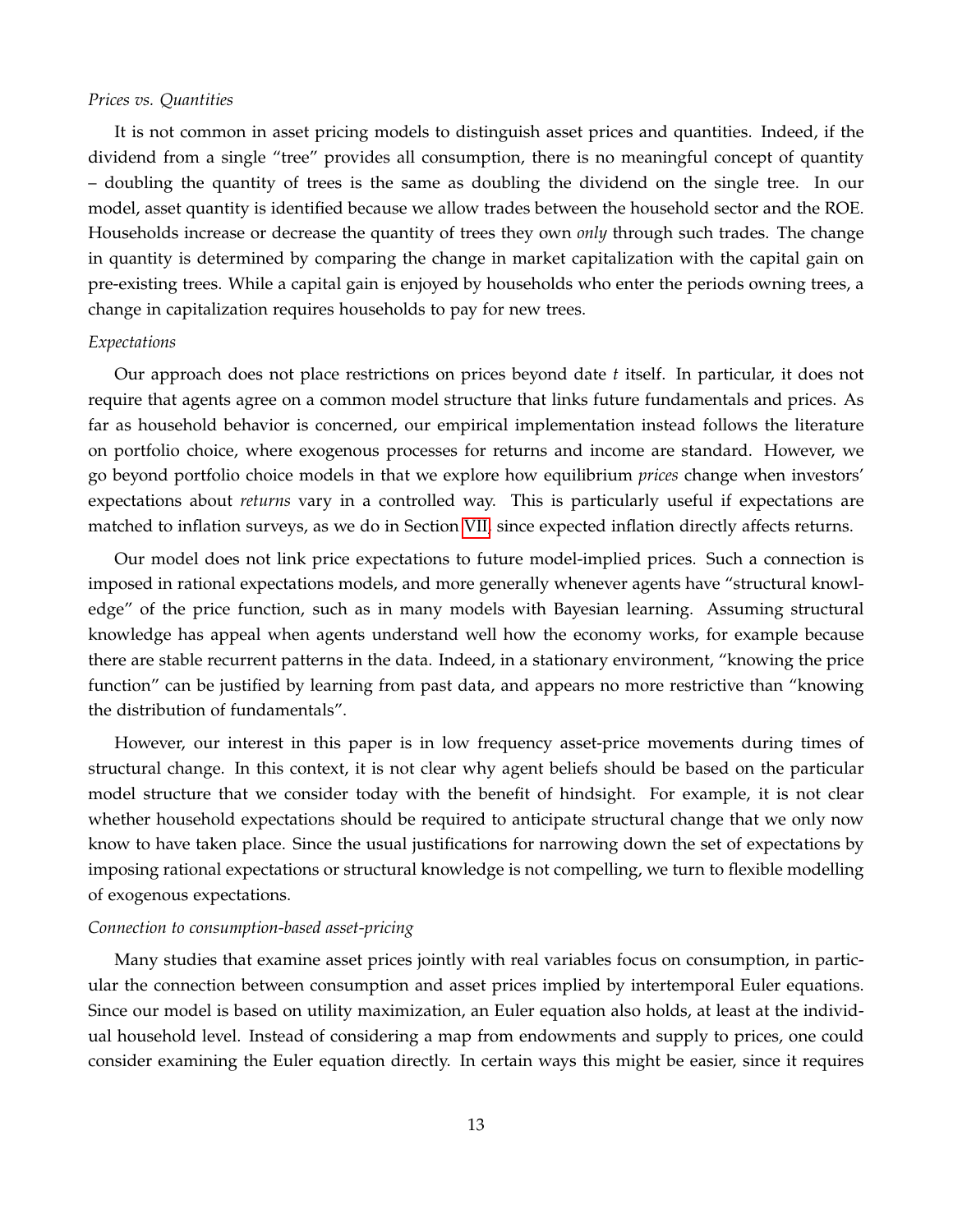only one non-price variable, consumption, although serious treatment of heterogeneous agents would require household-level consumption data.

The main problem with the Euler equation approach in our context is that the Euler equation relates prices to investors' *planned* consumption, and thus makes sense only if planned consumption can be measured. Imposing rational expectations effectively makes the (subjective) distribution of planned consumption measurable by setting it equal – by assumption – to the observed distribution of realized consumption. As discussed above, this is a strong assumption that is not compelling in the context of structural change. As a result, the Euler equation approach itself is not appealing for the application we consider in this paper.

#### Table 1: Negative Net Worth Households

|                                                                             | 1962 SCF |  |  |                                           | 1995 SCF |  |  |  | 2001 SCF |  |  |  |
|-----------------------------------------------------------------------------|----------|--|--|-------------------------------------------|----------|--|--|--|----------|--|--|--|
|                                                                             |          |  |  | avg. 29 53 77 avg. 29 53 77 avg. 29 53 77 |          |  |  |  |          |  |  |  |
| % of households   4% 10% 3% 2% 7% 18% 4% 2% 7% 20% 5% 2%                    |          |  |  |                                           |          |  |  |  |          |  |  |  |
| net worth (in \$)   -.4K -.4K -.8K -1.3K -9K -9K -13K -8K -11K -10K -9K -1K |          |  |  |                                           |          |  |  |  |          |  |  |  |

Note: Row 1 reports the percentage of households with negative net worth in the U.S. population based on different SCFs. Row 2 reports the average net worth of these households in dollars.

#### *Nonnegative Net Worth*

Few households have negative net worth. Table 1 documents that the percentage of negative net worth households has always been between 4% and 7%. Table 1 also shows that the net worth of these households is moderate. For example, the average net worth was -11K Dollars in 2001. These numbers suggest that the most important reason for household borrowing is not consumption smoothing. Instead, young households "borrow to gamble" — they borrow to be able to buy more risky assets, such as housing.

#### *The Role of Housing*

In both our model and in reality, housing plays a dual role: housing can be used for consumption and investment. In its role as a consumption good, housing is different from other consumption, because it enters the utility function separately and has a different price  $p_t^s$ . In its role as asset, housing is different from other assets, because of its return properties (which will be discussed later), and because it can serve as collateral. In reality, the two roles are often connected, because the amount of housing services consumed is equal to the dividend paid by the amount of housing held in the portfolio. In our model, we abstract from this issue (at least for now) for several reasons. First, most homeowners not only own their primary residence, but also some investment real estate (such as time shares, vacation homes, secondary homes, etc.) Hence, there is no tight link between consumption and investment for these households. Second, U.S. households are highly mobile. As a consequence, houses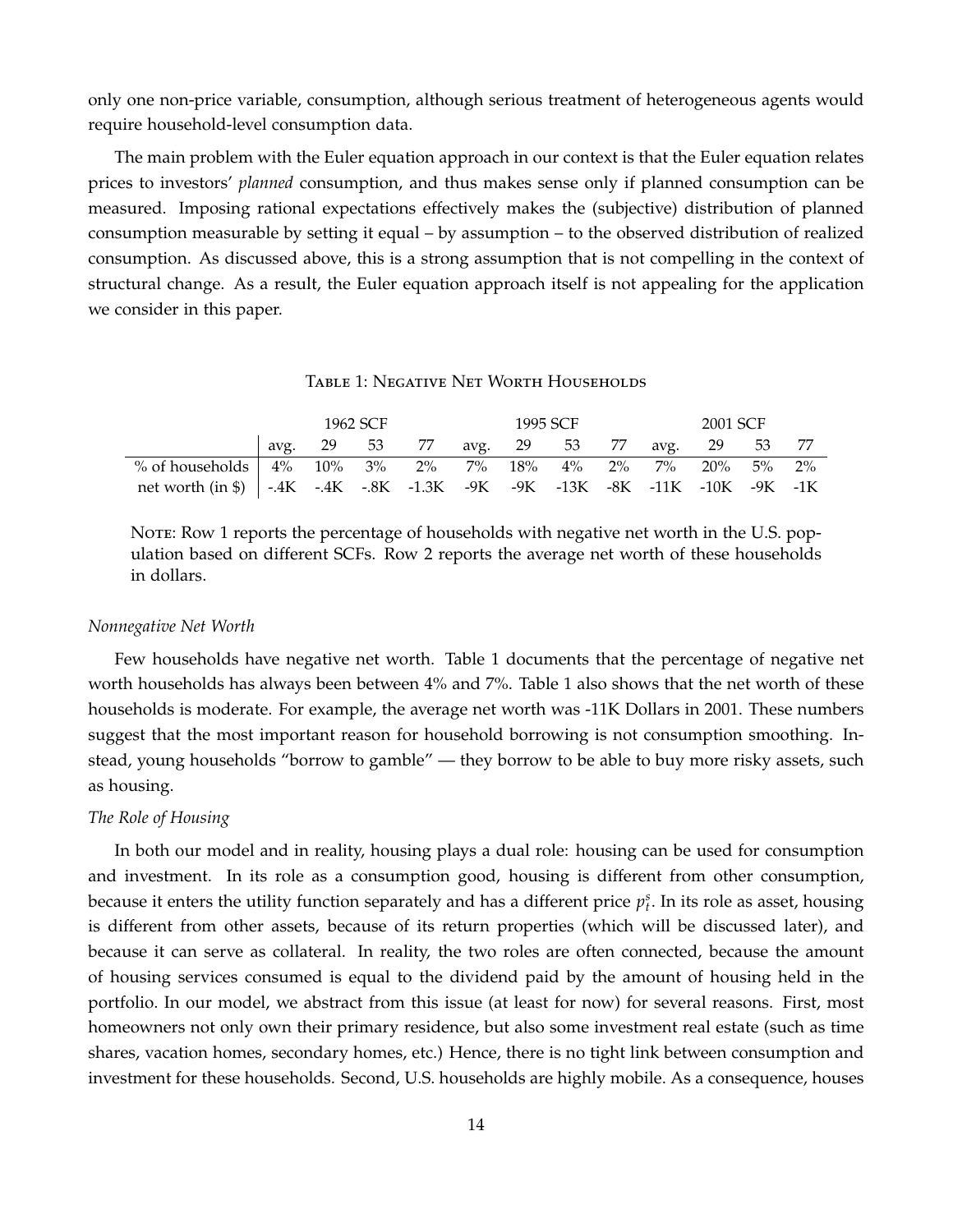are owned by the same owner on average for only seven years, which is roughly the same length as a period in our model. Moreover, the decision to move is often more or less exogenous to households (for example, because of job loss, divorce, death of the spouse, etc.)

# <span id="page-15-0"></span>**III Quantitative Implementation**

The inputs needed for implementing the model are (*i*) the joint distribution of asset endowments and income, (*ii*) aggregate supply of assets to the household sector from other sectors, (*iii*) expectations about labor income and asset returns and (*iv*) parameter values for preferences and the credit market. We describe our choices in detail in the Appendix; here we provide a brief overview. We start with a description of what a model period corresponds to in the data.

#### *Timing*

The length of a period is six years. Since the model compresses what happens over a six year span into a single date, prices and holdings are best thought of as period averages. We assume that consumers expect to live for at most 10 such periods, where the first period of life corresponds roughly to the beginning of working life. In any given period, we consider 11 age groups of households (<23, 24-29, 30-35, 36-41, 42-47, 48-53, 54-59, 60-65, 66-71, 72-77, >77) who make portfolio choice decisions. For ease of comparison with other models, we nevertheless report numbers at annual rates.

In the time series dimension, we focus on three six-year periods, namely 1965-70, 1975-80, and 1992-97. To construct asset endowment distributions, we use data on asset holdings from the respective precursor periods 1959-64, 1969-74, and 1986-91. Micro data is not available at high frequencies. To capture the wealth and income distribution during a period, we have chosen the above intervals so that every period that contains a Survey of Consumer Finances contains is in the 4th year of the period; we thus use surveys from 1962, 1989 and 1995. We use the 4th year survey to infer income and asset holdings where possible.

## **A. Defining Assets and Income**

We map the three assets in the model to three broad asset classes in US aggregate and household statistics. For equity and real estate, we use the Financial Accounts of the United States (FAUS) to derive measures of (*i*) aggregate holdings of the household sector, (*ii*) net purchases by the household sector and (*iii*) aggregate dividends received by the household sector. We use the numbers on value, dividends and new issues to calculate price dividend ratios and holding returns on equity and real estate. For both assets, we also define corresponding measures at the individual level using the Survey of Consumer Finances (SCF).

#### *Equity*

We identify *equity* with shares in corporations held and controlled by households. We include both publicly traded and closely held shares, and both foreign and domestic equity. We also include shares held indirectly through investment intermediaries if the household can be assumed to control the asset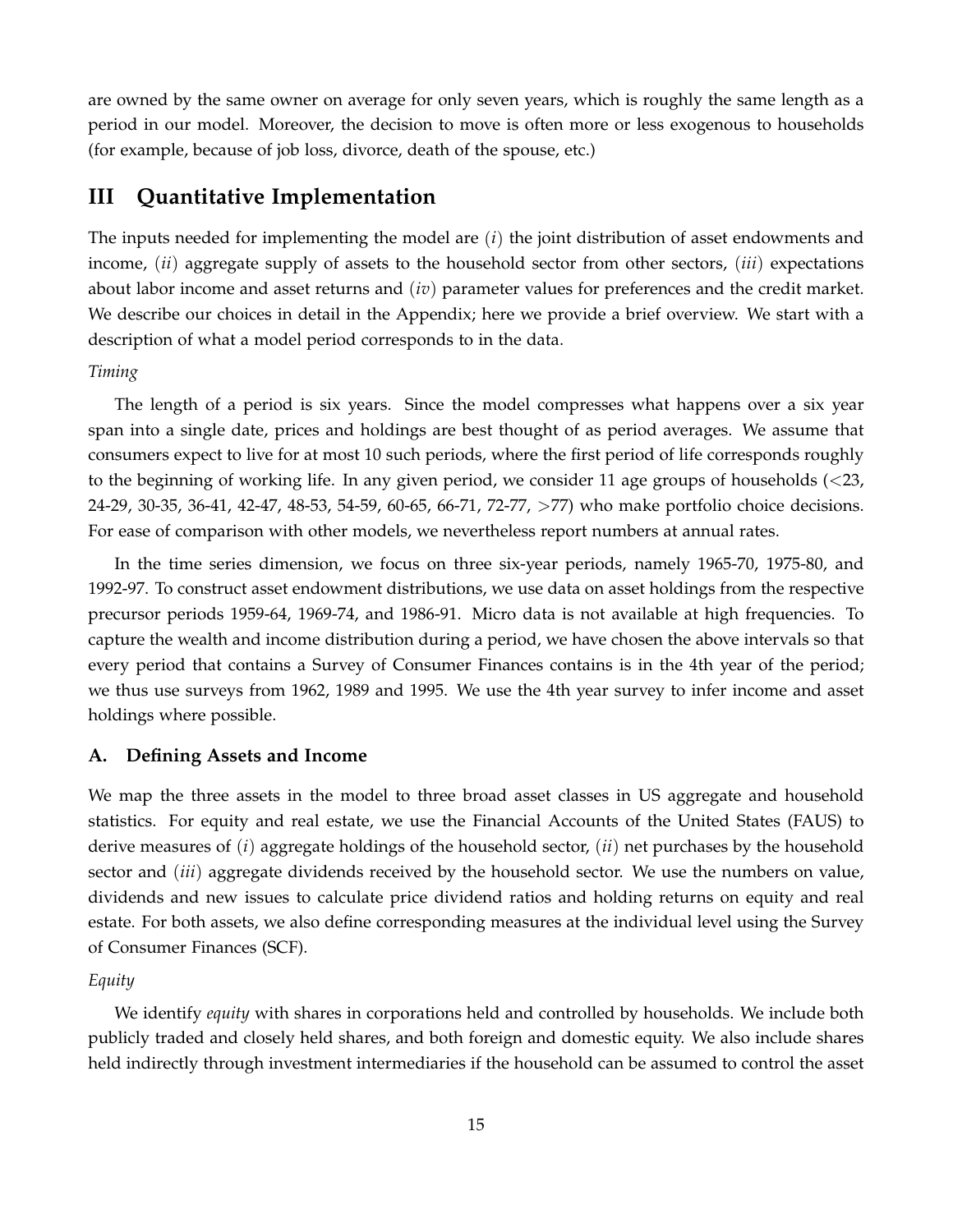allocation (into our broad asset classes) himself. We take this to be true for mutual funds and defined contribution (DC) pension plans. We do not include equity in defined benefit (DB) pension plans, since households typically do not control the asset allocation of such funds. Our concept of dividends thus equals dividends received by households from the National Income and Product Accounts (NIPA) less dividends on household holdings in DB plans.

#### *Real estate*

Our concept of *residential real estate* contains owner-occupied housing, directly held residential investment real estate, as well as residential real estate recorded in the FAUS/NIPA as held indirectly by households through noncorporate businesses. This concept contains almost all residential real estate holdings, since very few residential properties are owned by corporations. We take housing dividends to be housing consumption net of maintenance and property tax from NIPA. For net purchases of new houses, we use aggregate residential investment from NIPA.

The ROE sector endowment of equity consists of net new equity purchased by the household sector during the trading period. The factor  $f^e$  states this endowment relative to total market capitalization in the model. We thus use net purchases of corporate equity divided by total household holdings of corporate equity. The ROE sector endowment of residential real estate consists of residential investment, divided by the value of residential real estate. The top panel of Figure [3](#page-17-0) plots quarterly series for both ROE endowment, or "asset supply" numbers. The calibration of the model uses six-year averages of these series.

#### *Nominal positions*

Our concept for a household's *bond* holdings is its net nominal position, that is, the market value of all nominal assets minus the market value of nominal liabilities. As for equity, holdings include not only direct holdings, but also indirect holdings through investment intermediaries. To calculate market value, we use the market value adjustment factors for nominal positions in the U.S. from [Doepke](#page-38-15) [and Schneider](#page-38-15) [\(2006\)](#page-38-15). In line with our treatment of tenant-occupied real estate, we assign residential mortgages issued by noncorporate businesses directly to households.

When considering *gross* nominal positions, we must take into account the fact that some netting of positions occurs at the individual level. A typical household will have both a mortgage loan or credit card and a savings account or bonds in a pension fund. However, the model has only one type of nominal asset, and a household can be either long or short that asset. If we were to match the gross aggregates from the FAUS or SCF in our model, this would inevitably lead to net positions that are too large. Instead, we sort SCF households into borrowers and lenders, according to whether their net nominal position is negative or not. The numbers for gross borrowing and lending are then calculated as minus the sum of net nominal positions of borrowers as well as the sum of net positions of all lenders, respectively.

Table 2 summarizes these gross nominal positions after individual netting from the SCF and compares them to those in the FAUS. Both the FAUS numbers and our estimates reflect a steady increase in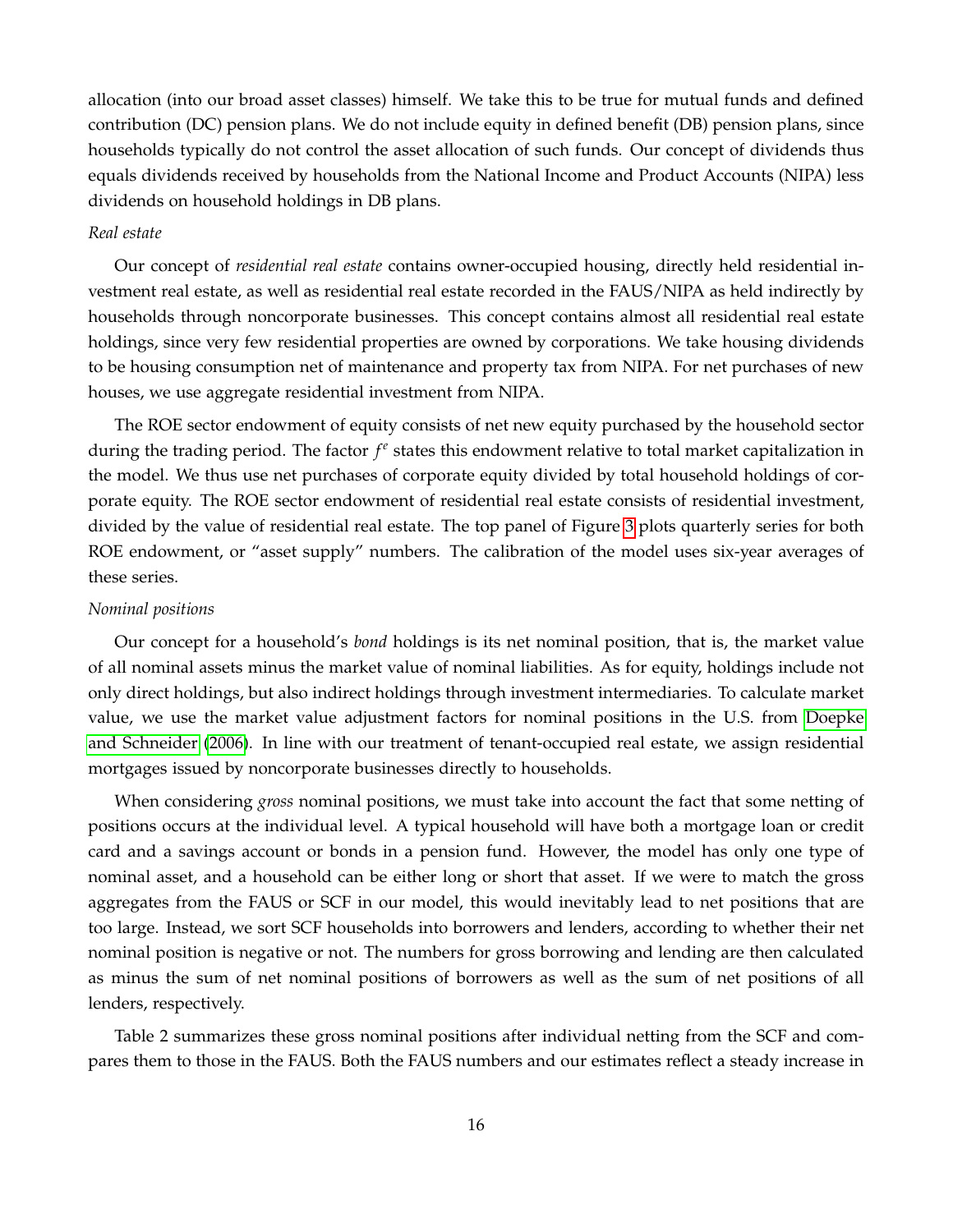

<span id="page-17-0"></span>Figure 3: *Top panel:* Net new corporate equity as a percent of total household holdings of corporate equity and residential investment as percent of value of residential real estate. Data are quarterly at annual rates. *Bottom panel:* Net nominal position of household sector as a percent of GDP.

borrowing by the household sector. At the same time, both sets of numbers show a reduction in nominal asset holdings in the 1970s followed by an increase between 1978 and 1995. Throughout, individual netting reduces gross lending by roughly one third, while it reduces gross borrowing by slightly more than half.

| TABLE 2: GROSS BORROWING AND LENDING (%GDP) |                      |           |         |           |         |           |  |  |
|---------------------------------------------|----------------------|-----------|---------|-----------|---------|-----------|--|--|
|                                             | 1995<br>1978<br>1968 |           |         |           |         |           |  |  |
|                                             | lending              | borrowing | lending | borrowing | lending | borrowing |  |  |
| FAUS aggregates                             | 88                   |           | 84      | 51        | 107     | 68        |  |  |
| SCF after indiv. netting                    | 61                   | 20        | 56      | 23        | 70      | 31        |  |  |

The initial nominal position of the ROE sector is taken to be minus the aggregate (updated) net nominal position of the household sector. Finally, the new net nominal position of the ROE in period *t* – in other words, the "supply of bonds" to the household sector – is taken to be minus the aggregate net nominal positions from the FAUS for period *t*. This series is reproduced in the bottom panel of Figure [3.](#page-17-0)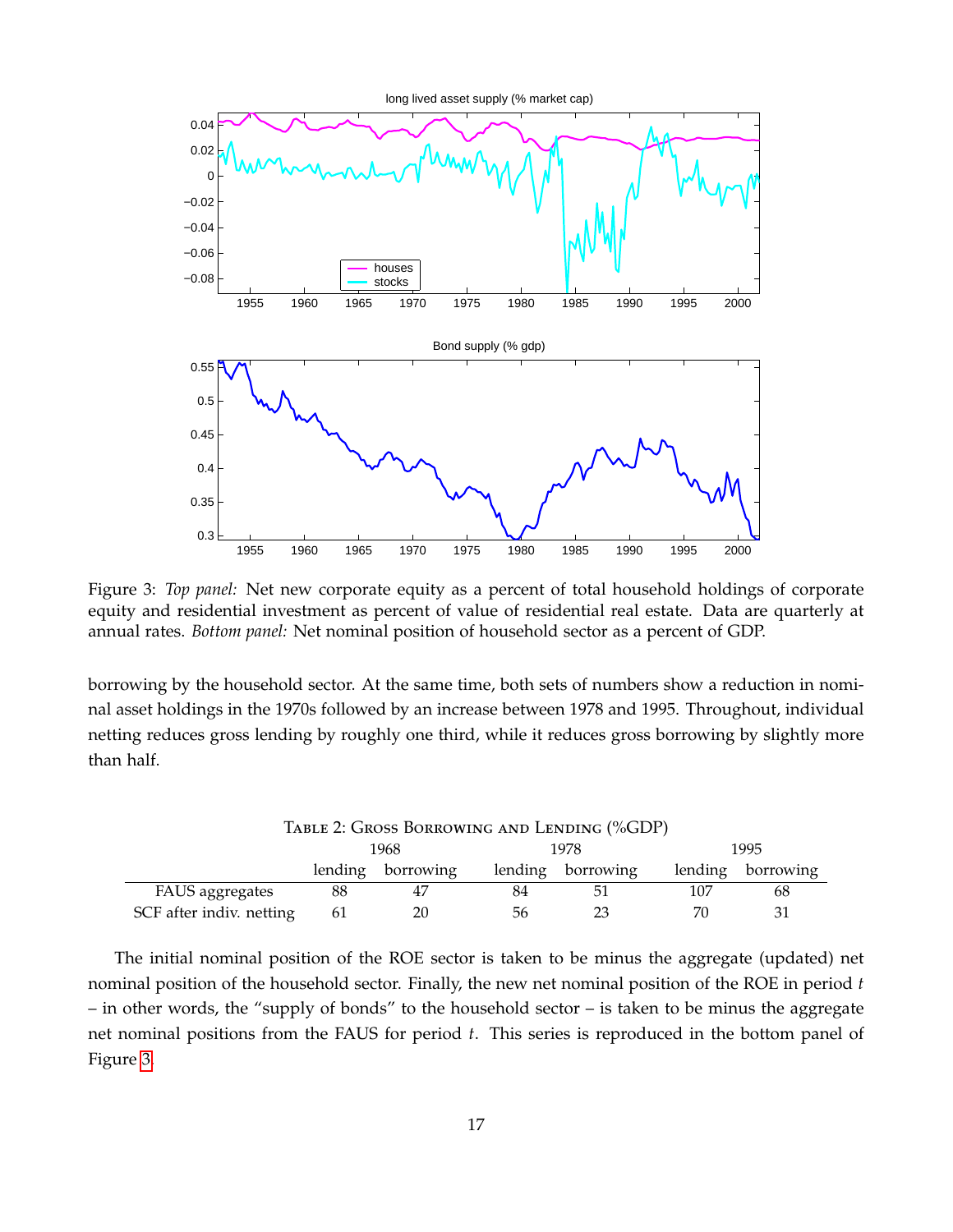#### *Non-Asset Income*

Our concept of non-asset *income* comprises all income that is available for consumption or investment, but not received from payoffs of one of our three assets. We construct an aggregate measure of such income from NIPA and then derive a counterpart at the household level from the SCF. Of the various components of worker compensation, we include only wages and salaries, as well as employer contributions to DC pension plans. We do not include employer contributions to DB pension plans or health insurance, since these funds are not available for consumption or investment. However, we do include benefits disbursed from DB plans and health plans. Also included are transfers from the government. Finally, we subtract personal income tax on non-asset income.

# **B. The joint distribution of asset endowments and income**

Consumers in our model are endowed with both assets and non-asset income. To capture decisions made by the cross-section of households, we thus have to initialize the model for every period *t* with a *joint* distribution of asset endowment and income. We derive this distribution from data on terminal asset holdings and income in the precursor period *t* − 1. To handle multidimensional distributions, we approximate them by a finite number of household types. Types are selected to retain key moments of the full distribution, in particular aggregate gross borrowing and lending.

Since the aggregate endowment of long-lived assets is normalized to one, we can read off the endowment of a household type in period *t* from its *market share* in period *t* − 1. For each long-lived asset  $a = h$ ,  $e$ , suppose that  $w_{t-1}^a(i)$  is the market value of investor *i*'s position in  $t-1$  in asset  $a$ . Its initial holdings are given by

$$
\bar{\theta}_{t}^{a}(i) = \theta_{t-1}^{a}(i) = \frac{w_{t-1}^{a}(i)}{\sum_{i} w_{t-1}^{a}(i)} = \frac{p_{t-1}^{a} \theta_{t-1}^{a}(i)}{p_{t-1}^{a} \sum_{i} \theta_{t-1}^{a}(i)}
$$
\n= market share of household *i* in period *t* – 1.

For nominal assets, the above approach does not work since these assets are short-term in our model. Instead, we determine the market value of nominal positions in period *t* − 1 and update it to period *t* by multiplying it with a nominal interest rate factor:

$$
\overline{b}_{t}(i) = (1 + i_{t-1}) \frac{w_{t-1}^{b}(i)}{\text{GDP}_{t}} \n= (1 + i_{t-1}) \frac{w_{t-1}^{b}(i)}{\sum_{i} w_{t-1}^{b}(i)} \frac{\sum_{i} w_{t-1}^{b}(i)}{\text{GDP}_{t-1}} \frac{\text{GDP}_{t-1}}{\text{GDP}_{t}}.
$$

Letting *g<sup>t</sup>* denote real GDP growth and *D<sup>t</sup>* the aggregate net nominal position as a fraction of GDP, we have

$$
\overline{b}_t(i) \approx \overline{\theta}_{t-1}^b(i) D_{t-1} (1 + i_{t-1} - g_t - \pi_t).
$$

This equation distinguishes three reasons why  $\bar{b}_t$  (*i*) might be small in a given period. The first is simply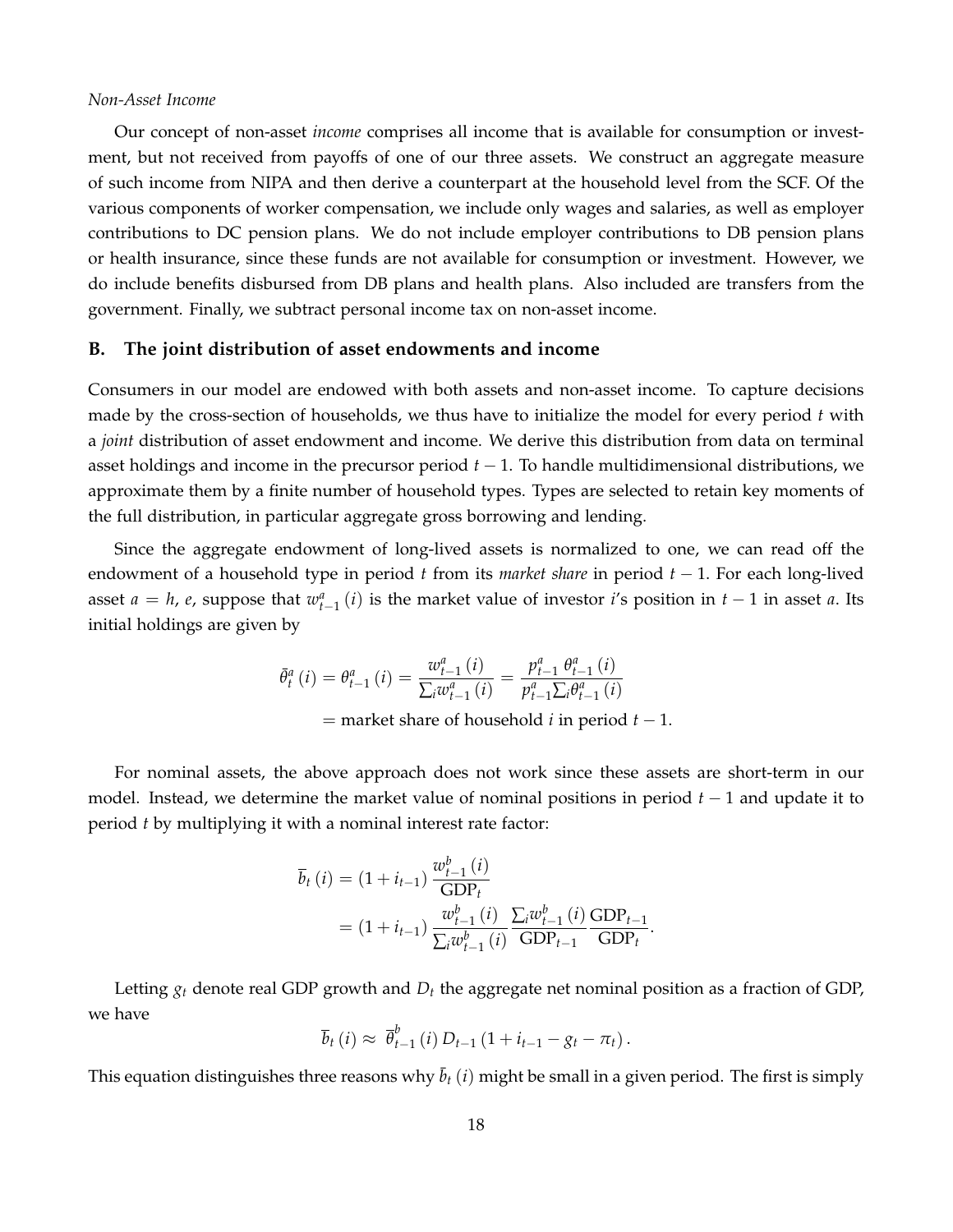that the household's nominal investment in the previous period was small. Since all endowments are stated relative to GDP, all current initial nominal positions are also small if the economy has just undergone a period of rapid growth. Finally, initial nominal positions are affected by surprise inflation over the last few years. If the nominal interest rate  $i_{t-1}$  does not compensate for realized inflation  $\pi_t$ , then  $\overline{b}^i_t$ *t* is small (in absolute value). Surprise inflation thus increases the negative position of a borrower, while it decreases the positive position of a borrower.

The final step in our construction of the joint income and endowment distribution is to specify the marginal distribution of non-asset income. Here we make use of the fact that income is observed in period *t* − 1 in the SCF. We then assume that the transition between *t* − 1 and *t* is determined by a stochastic process for non-asset income. We employ the same process that agents in the model use to forecast their non-asset income, described in Appendix [B.](#page-7-0) This approach allows us to capture the correlation between income and *initial* asset holdings that is implied by the joint distribution of income and wealth.

#### *Distributions for 1968, 1978 and 1995*

Figure [4](#page-20-0) provides summary information on asset endowment and income distributions in the three trading periods we consider below. The trading periods are identified in the figure by their respective fourth year: 1968, 1978 and 1995. The top left panel provides population weights by cohort. Cohorts are identified on the horizontal axis by the upper bound of the age range. In addition, the fraction of households that exit during the period are offset to the far right.

The different years can be distinguished by the line type: solid with circles for 1968, dashed with squares for 1978 and dotted with diamonds for 1995. Using the same symbols, the top right panel shows house endowments (light lines) and stock endowments (dark lines) by age cohort, while the bottom left panel shows initial net nominal positions as a percent of GDP. Finally, the bottom right panel shows income distributions. Here we plot not only non-asset income, but also initial wealth not invested in long-lived assets, in other words,

<span id="page-19-0"></span>(6) 
$$
E_t = d_t^h \bar{\theta}_t^h + d_t^e \bar{\theta}_t^e + \bar{b}_t + y_t.
$$

This aggregate will be useful to interpret the results below.

Two demographic changes are apparent from the figure. First, the baby boom makes the two youngest cohorts relatively larger in the 1978 cross section than in the other two years. By 1995, the boomers have aged so that the 42-47 year olds are now the largest cohort. This shift of population shares is also reflected in the distribution of income in the bottom right panel. Second, the relative size of the oldest group has become larger over time. Recently, a lot of retirement income comes from assets, so that the share of *E<sup>t</sup>* of the elderly groups has also increased a lot. A key difference between the 1968 and 1978 distributions is thus that the latter places more weight on households who tend to save little: the oldest and, especially, the youngest. While the 1995 distribution also has relatively more weight on the elderly, it emphasizes more the middle-aged rather than the young.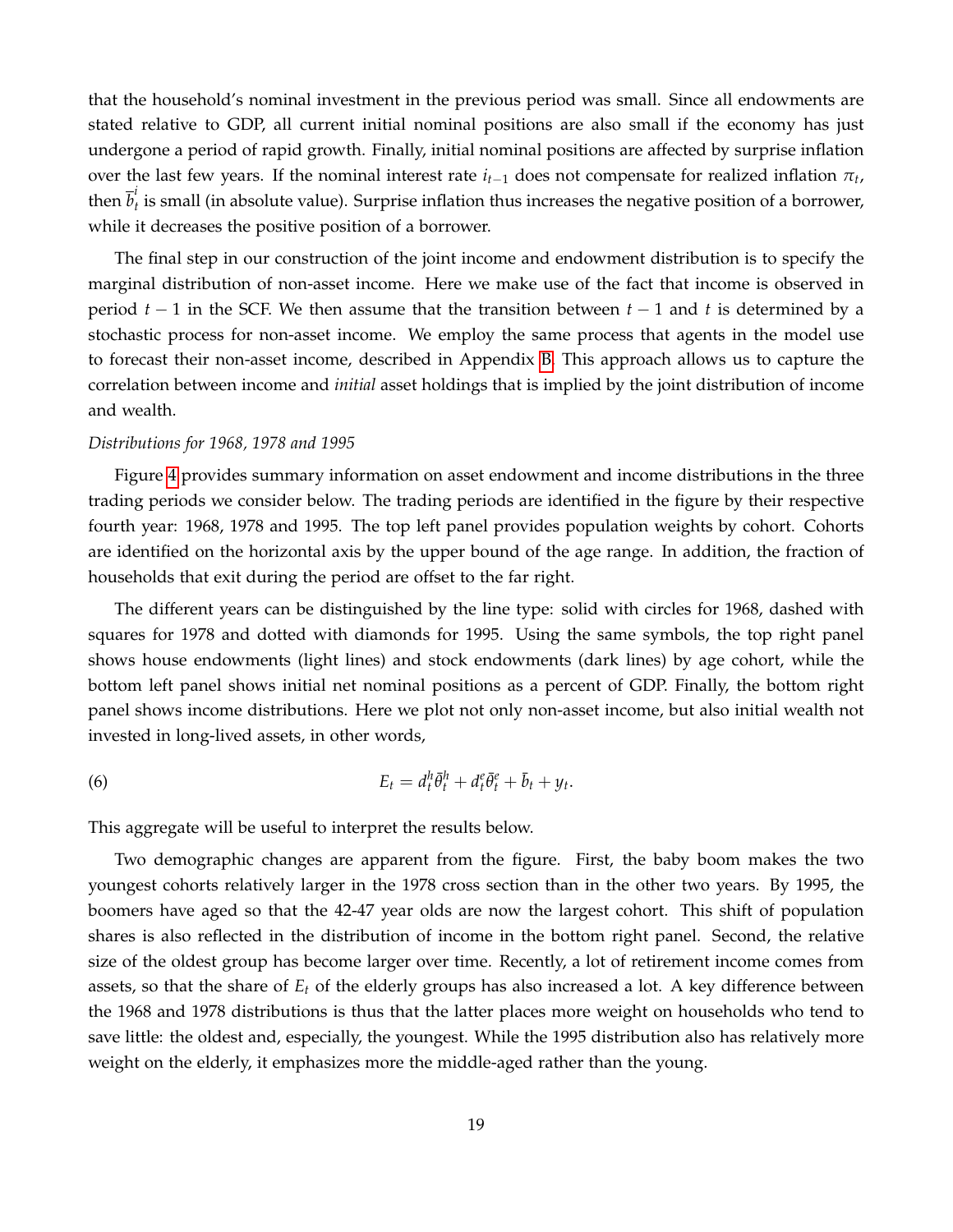

<span id="page-20-0"></span>Figure 4: Asset endowment and income distributions in 1968, 1978 and 1995. *Top left panel*: Population weights by cohort, identified on the horizontal axis by the upper bound of the age range. Exiting households during the period are on the far right. *Top right panel*: House endowments (light lines) and stock endowments (dark lines) by age cohort. *Bottom left panel*: initial net nominal positions as a percent of GDP. *Bottom right panel*: Income distributions.

The comparison of stock and house endowments in the top right panel reveals that housing is more of an asset for younger people. For all years, the market shares of cohorts in their thirties and forties are larger for houses than for stocks, while the opposite is true for older cohorts. By and large, the market shares are however quite similar across years. In contrast, the behavior of net nominal positions relative to GDP (bottom right hand panel) has changed markedly over time. In particular, the amount of intergenerational borrowing and lending has increased: young households today borrow relatively more, while old households hold relatively more bonds.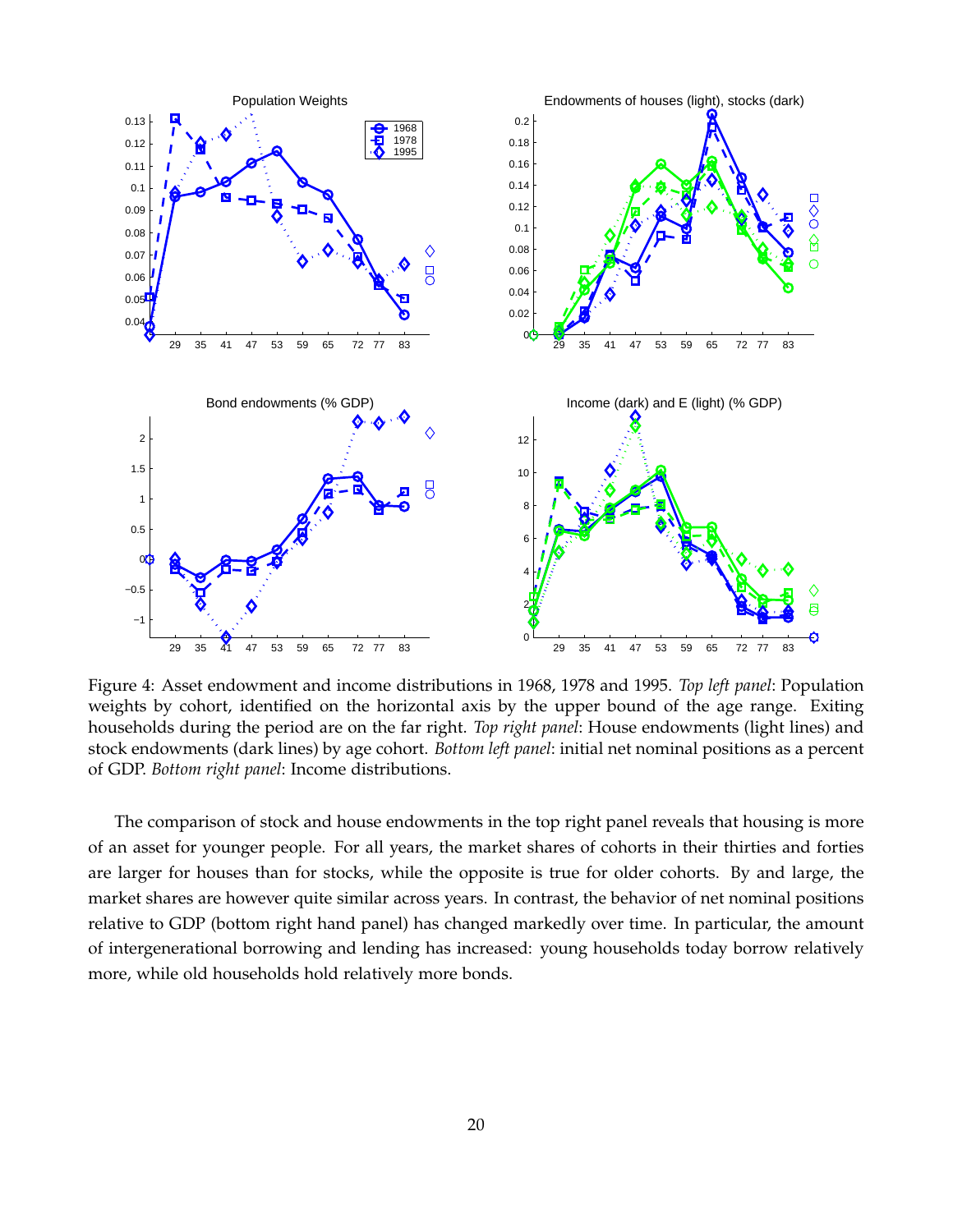#### **C. Expectations and Preference Parameters**

A baseline set of beliefs for returns and non-asset income is derived in Appendix [B.](#page-7-0) We assume that consumers believe real asset returns and aggregate growth to be serially independent over successive six year periods. Moreover, consumers believe that returns and growth are identically distributed for periods beyond *t* + 1. However, in most of the exercises below, we allow beliefs for returns between *t* and *t* + 1 to differ from baseline beliefs, so that returns are not iid. (We discuss the latter aspect of beliefs below when we present our results.) To pick numbers, we start from empirical moments of six-year ex-post pre-tax real returns on fixed income securities, residential real estate and equity, as well as inflation and growth. Since returns on individual properties are more volatile than those on a nationwide housing index, we add an idiosyncratic shock to the housing return faced by an individual household.<sup>[6](#page-21-0)</sup>

We also specify a stochastic process for after-tax income. Briefly, the functional form for this process is motivated by existing specifications for labor income that employ a deterministic trend to capture age-specific changes in income, as well as permanent and transitory components. We also use estimates from the literature to account for changes in the volatility of the different components over time.

As for preference parameters, the intertemporal elasticity of substitution is  $\sigma = 0.5$ , the coefficient of relative risk aversion is  $\gamma = 5$  and the discount factor is  $\beta = \exp(-0.025 \times 6)$ . Since  $\gamma$  is low, agents do not want to hold bonds when faced simply with the point estimate of the historical Sharpe ratio on equity. We assume that agents take into account parameter uncertainty about the mean return on stocks and hence the equity premium. To capture this idea in a simple way, we reduce the mean return by a fixed spread.<sup>[7](#page-21-1)</sup> We select a mean adjustment on equity of  $4.5\%$  per year. With these numbers, we then match the *aggregate* portfolio weights reported in Table 3 almost exactly.

|                    | Wealth/ | Portfolio Share |      |      | Lend $\angle$ | Borr/ | PD Ratios                                  | Nominal |       |
|--------------------|---------|-----------------|------|------|---------------|-------|--------------------------------------------|---------|-------|
|                    | GDP     |                 |      |      |               |       | Bond Housing Equity GDP GDP Housing Equity |         | Rate  |
| $(1)$ —1995 data — | 2.51    | 0.15            | 0.59 | 0.26 | 0.70          | 0.31  | 20.4                                       | 23.9    | 0.061 |
| (2) baseline       | 2.52    | 0.15            | 0.60 | 0.25 | 0.70          | 0.31  | 20.9                                       | 23.2    | 0.062 |

Table 3: 1995 Data and Baseline Beliefs

NOTE: The first row reports the aggregate portfolio weights on bonds, housing and stocks from Panel (a) in Figure [2,](#page-4-0) the gross borrowing and lending numbers from Section [A.,](#page-41-0) the wealth-to-GDP ratio from Figure [1,](#page-3-0) and the price-dividend ratios for housing and stocks from Panel (b) in Figure [2](#page-4-0) together with the nominal 6-year interest rate. The second row report the results computed from the model for 1995 with baseline beliefs.

<span id="page-21-0"></span> $6$ We set the idiosyncratic volatility so that the overall volatility of the return on an individual property is 11%, consistent with the estimates in [Landvoigt, Piazzesi and Schneider](#page-39-12) [\(2015\)](#page-39-12).

<span id="page-21-1"></span><sup>&</sup>lt;sup>7</sup>Microfoundations for this approach are provided by [Ilut and Schneider](#page-39-13) [\(2014\)](#page-39-13) who consider a model with Knightian uncertainty. They capture uncertainty about the distribution of a particular shock by an interval of means; investors then evaluate portfolios by using the worst case mean. In particular, investors who go long in stocks behave *as if* they are pessimistic about stocks.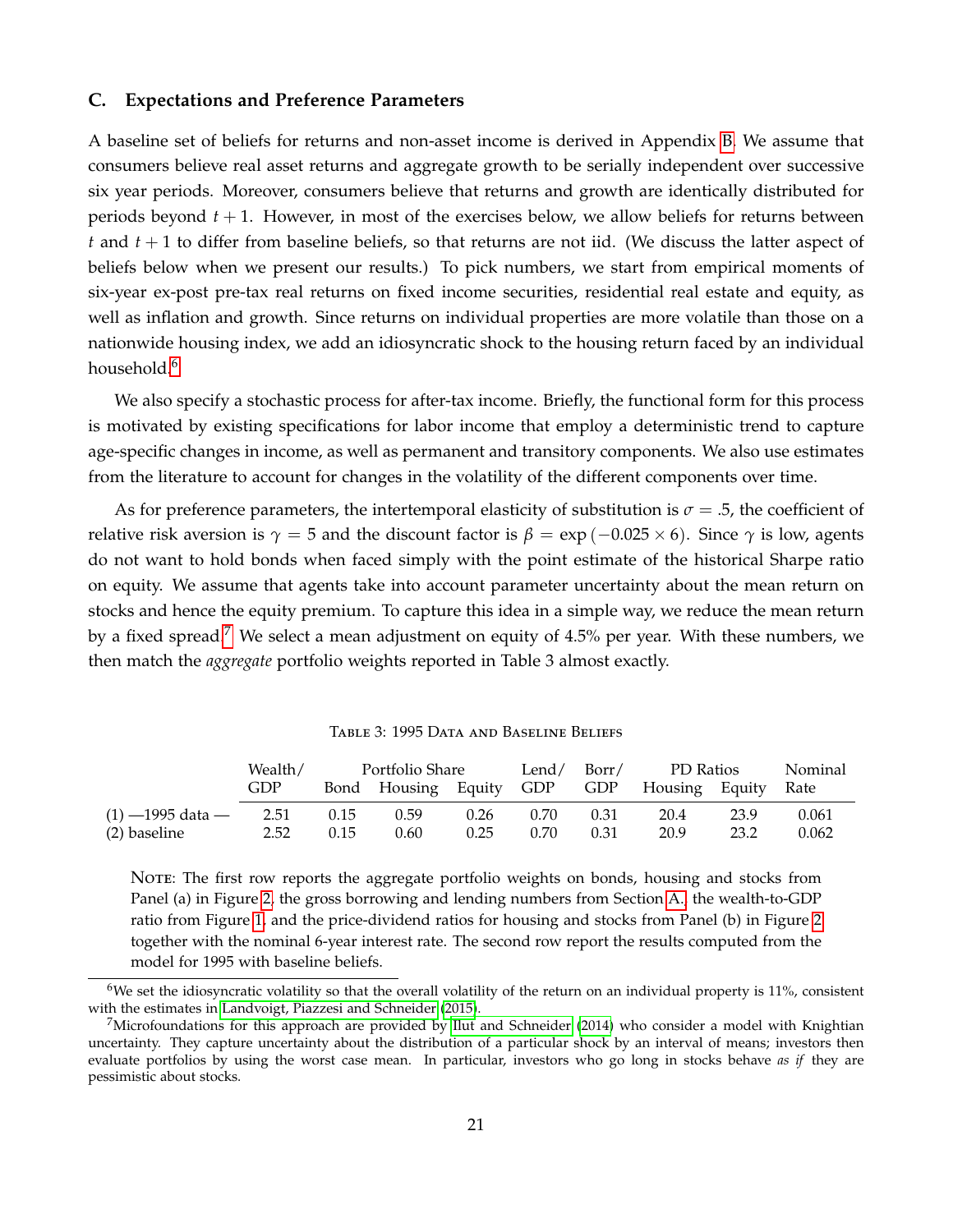An alternative strategy would be to work with agents who have "high aversion against low perceived risk." In this case, agents base their portfolio choice on the historical variances from Table B.2, but are characterized by high risk aversion,  $\gamma = 25$ , and high discounting,  $\beta = \exp(-0.07 \times 6)$ . The high *γ* is needed to lower the portfolio weight on bonds, while the low *β* is needed to reduce the precautionary savings motive in the presence of uninsurable income shocks. While the tables below report results based on agents with "low aversion against high perceived risk," we would get results comparable to those in Table 3 based on this alternative parametrization.<sup>[8](#page-22-1)</sup>

#### **D. Taxes and the Credit Market**

It remains to select parameters to capture taxes on investment as well as consumers' opportunities for borrowing. We set the maximal loan-to-value ratio to  $\phi = 0.8$ , the modal value in the United States. We further choose spreads between borrowing and lending rates to match aggregate gross credit volumes in the economy. For 1995, we back out a value of 1.6%, in the ball park of existing estimates. Before the deregulation of banking and the increase in securitization of the early 1980s, mortgage markets were less developed. We back out the spread for the earlier episodes from credit volumes in 1968, and find a value of 2%.

Investors care about after-tax real returns. In particular, taxes affect the relative attractiveness of equity and real estate. On the one hand, dividends on owner-occupied housing are directly consumed and hence not taxed, while dividends on stocks are subject to income tax. On the other hand, capital gains on housing are more easily sheltered from taxes than capital gains on stocks. This is because many consumers simply live in their house for a long period of time and never realize the capital gains. Capital gains tax matters especially in inflationary times, because the nominal gain is taxed: the effective real after tax return on an asset subject to capital gains tax is therefore relatively lower with inflation. Inflation also increases the subsidy from mortgage deductability.

To measure the effect of capital gains taxes, one would ideally like to explicitly distinguish realized and unrealized capital gains. However, this would involve introducing state variables to keep track of past individual asset purchase decisions. To keep the problem manageable, we adopt a simpler approach: we adjust our benchmark returns to capture the effects described above. For our baseline set of results, we assume proportional taxes, and we set both the capital gains tax rate and the income tax rate to 20%. This number is consistent with the numbers reported by [Sialm](#page-39-14) [\(2009\)](#page-39-14) for average effective tax rates on equity returns as well as capital gains tax rates in the 1970s. We define after tax real stock returns by subtracting 20% from realized net real stock returns and then further subtracting 20% times the realized rate of inflation to capture the fact that nominal capital gains are taxed. In contrast, we assume that returns on real estate are not taxed.

<span id="page-22-1"></span><span id="page-22-0"></span> $8$ Yet another way to obtain realistic aggregate portfolio weights is to combine low risk aversion with first-time participation costs, as shown by [Gomes and Michaelides](#page-38-16) [\(2005\)](#page-38-16).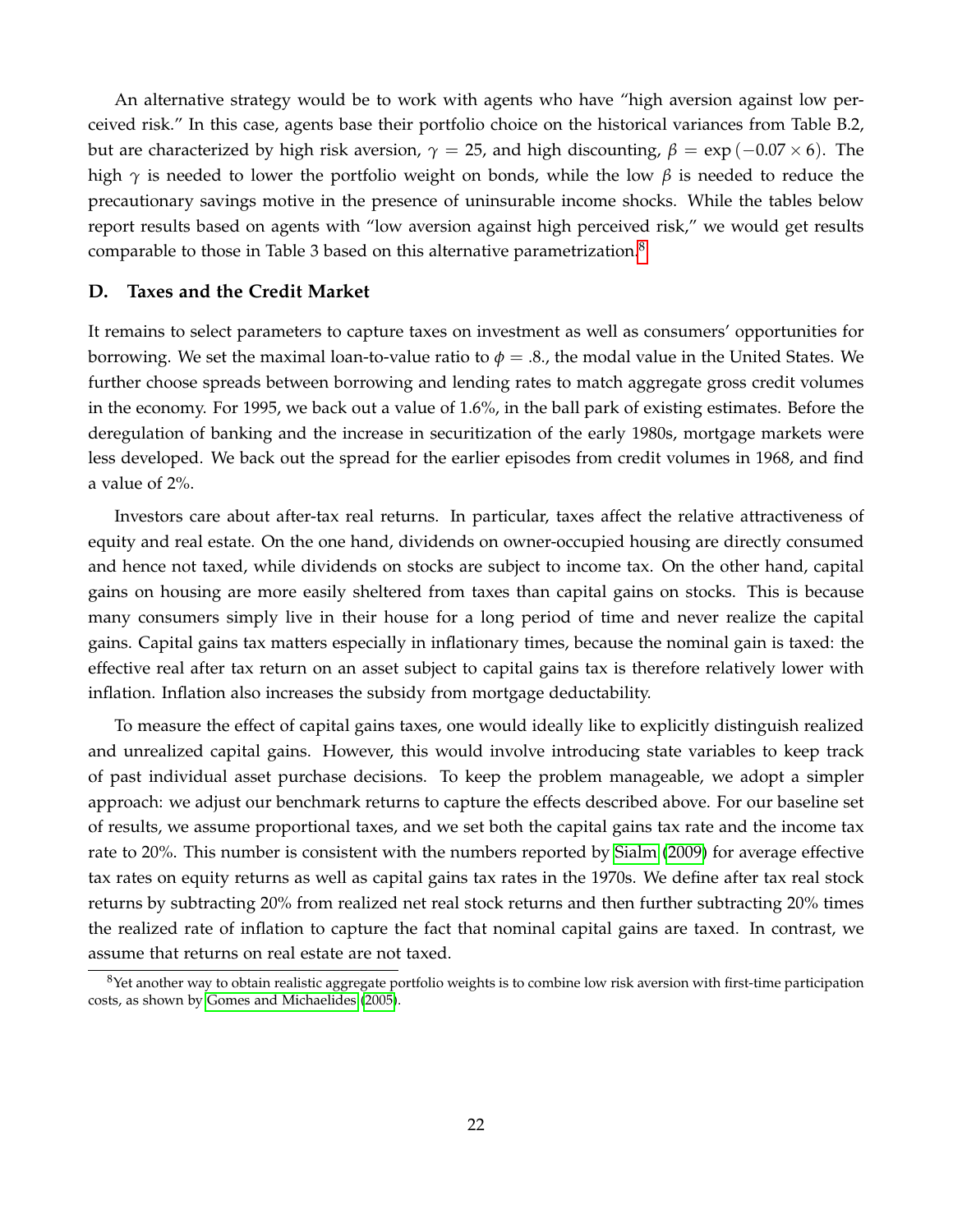# **IV Household Behavior**

In this section, we consider savings and portfolio choice in the cross section of households. We focus on baseline beliefs for 1995, the year we have used to calibrate beliefs. The initial distribution of asset endowments and income is derived from the 1989 SCF, as discussed in Section [III.](#page-15-0) We first present optimal policies as functions of wealth and income. We then compare the predictions of the model for the cross-section of households in 1995 to actual observations from the 1995 SCF.

## **A. Lifecycle Savings and Portfolios**

Since preferences are homothetic and all constraints are linear, the optimal savings rate and portfolio weights depend only on age and the ratio of initial wealth  $\bar{w}_t$  – defined in [\(3\)](#page-9-1) above as asset wealth plus non-asset income – to the permanent component of non-asset income, say  $\hat{y}_t$ . For simplicity, we refer to  $\bar{w}_t/\hat{y}_t$  as the wealth-to-income ratio. Figure [5](#page-24-0) plots agent decisions as a function of this wealth-to-income ratio.

# *Savings*

The bottom right panel shows the ratio  $w_t/\bar{w}_t$  of terminal wealth to initial wealth, that is, the savings rate out of initial wealth. Savings are always positive, since the borrowing constraint precludes strategies that involve negative net worth. Investors who have more income in later periods than in the current period thus cannot shift that income forward by borrowing. In this sense, there is no borrowing for "consumption smoothing" purposes: all current consumption must instead come out of current income or from selling initial asset wealth.

If initial wealth is very low relative to income, all assets will be sold and all income consumed, so that the investor enters the next period with zero asset wealth. As initial wealth increases, a greater fraction of it is saved for future consumption. In the absence of labor income, our assumption of serially independent returns implies a constant optimal savings rate. As wealth becomes large relative to the permanent component of income, the savings rate converges to this constant.

The bottom right panel also illustrates how the savings rate changes with age. There are two relevant effects. On the one hand, younger investors have a longer planning horizon and therefore tend to spread any wealth they have over more remaining periods. This effect by itself tends to make younger investors save more. On the other hand, the non-asset income profile is hump-shaped, so that middle-aged investors can rely more on labor income for consumption than either young or old investors. This tends to make middle-aged investors save relatively more than other investors.

The first effect dominates when labor income is not very important, that is, when the wealth-toincome ratio is high. The figure shows that at high wealth-to-income ratios, the savings rate of the 29-35 year old group climbs beyond that of the oldest investor group. It eventually also climbs above the savings rate of the 48-53 year old group. The second effect is important for lower wealth-to-income ratios, especially in the empirically relevant range around 1-2, where most ratios lie in the data. In this region, the savings rate of the middle-aged is highest, whereas both the young and the old save less.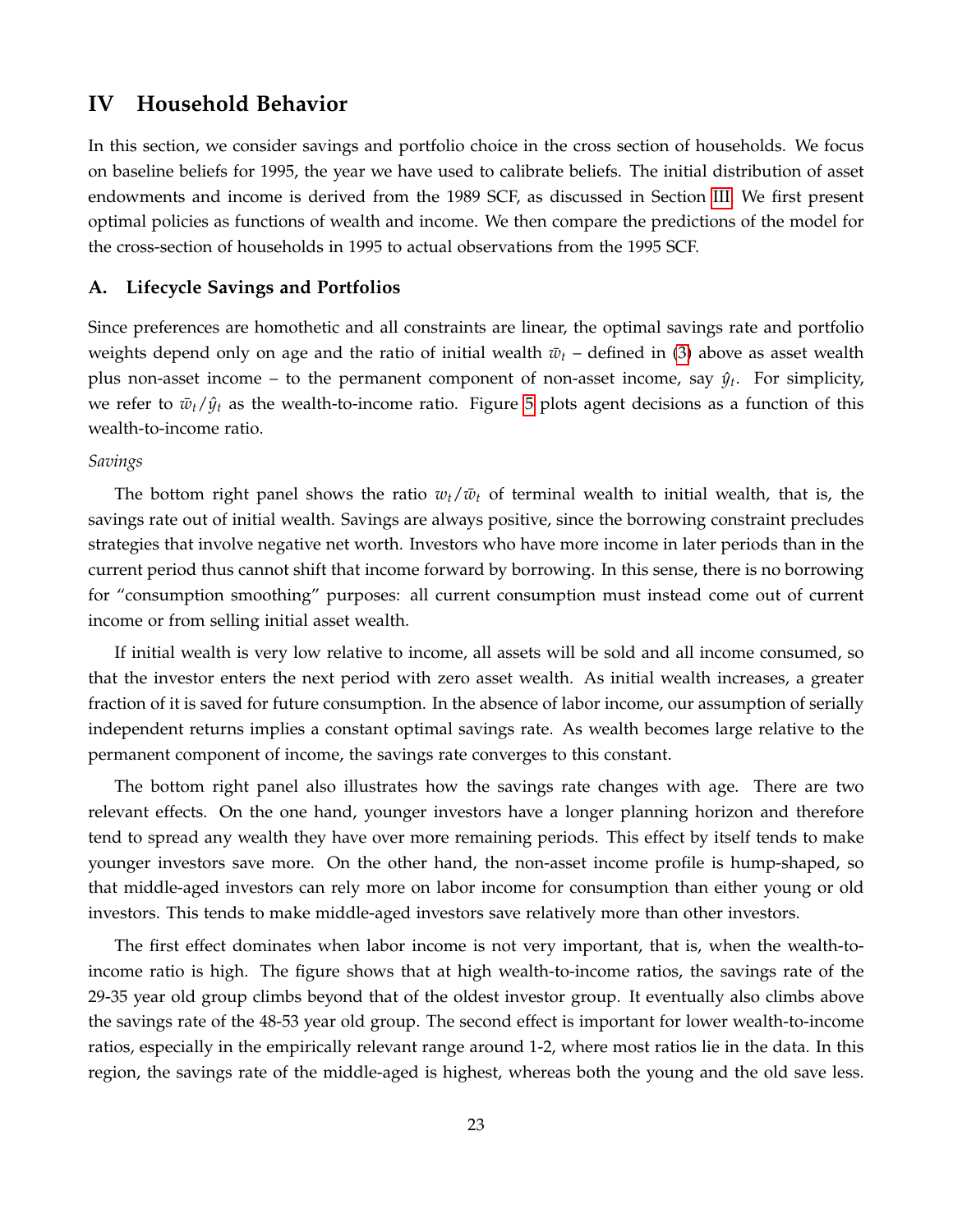

<span id="page-24-0"></span>Figure 5: Asset holdings and terminal wealth, both as fractions of initial wealth, plotted against the initial wealth-to-income ratio. Age groups are identified by maximum age in the cohort.

Among the latter two groups, the young save the least when their wealth-to-income ratio is low.

## *Borrowing and Leverage*

Rather than enable consumption smoothing, the role of borrowing in our model is to help households construct leveraged portfolios. The bottom left panel of Figure [5](#page-24-0) shows that investors who are younger and have lower wealth-to-income ratios tend to go short in bonds. The top panels show that the borrowed funds are used to build leveraged positions of houses and also stocks. In contrast, investors who are older and have higher wealth-to-income ratios tend to go long in all three assets. Along the wealth-to-income axis, there is also an intermediate region where investors hold zero bonds. This region is due to the credit spread: there exist ratios where it is too costly to leverage at the high borrowing rate, while it is not profitable to invest at the lower lending rate.

The reason why "gambling" with leverage decreases with age and the wealth-to-income ratio is the presence of labor income. Effectively, an investor's portfolio consists of both asset wealth and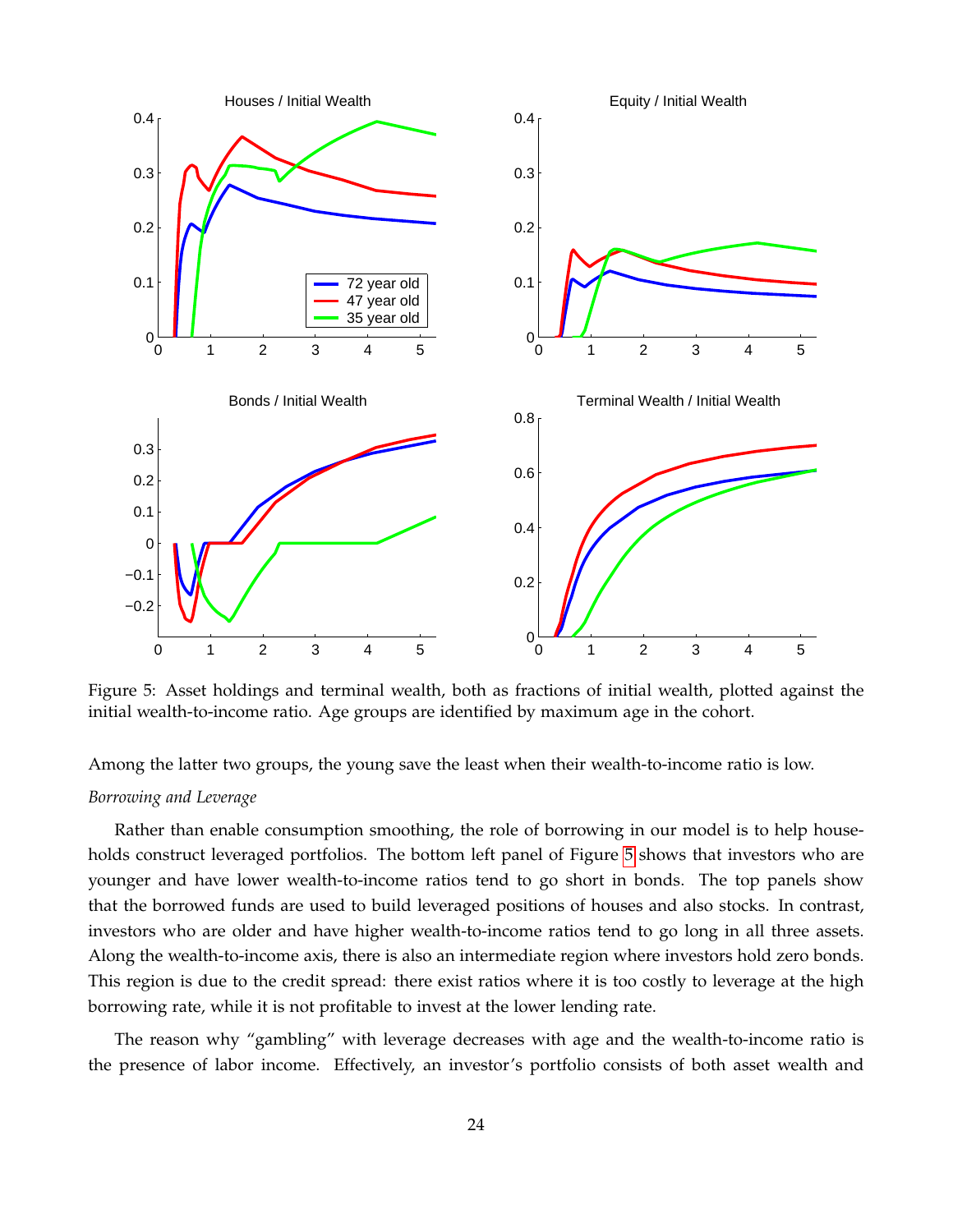human wealth. Younger and lower wealth-to-income households have relatively more human wealth. Moreover, the correlation of human wealth and asset wealth is small. As a result, households with a lot of labor income hold riskier strategies in the asset part of their portfolios. This effect has also been observed by [Jagannathan and Kocherlakota](#page-39-15) [\(1996\)](#page-39-15), [Heaton and Lucas](#page-39-16) [\(2000\)](#page-39-16), and [Cocco](#page-38-14) [\(2005\)](#page-38-14).

## *Stock v. House Ownership*

For most age groups and wealth-to-income ratios, investment in houses is larger than investment in stocks. This reflects the higher Sharpe ratio of houses as well as the fact that houses serve as collateral while stocks do not. The latter feature also explains why the ratio of house to stock ownership is decreasing with both age and wealth-to-income ratio: for richer and older households, leverage is less important, and so the collateral value of a house is smaller.

Currently, the model cannot capture the fact that the portfolio weight on stocks tends to increase with the wealth-to-income ratio. While it is true in the model that people with higher wealth-to-income own more stocks relative to housing, they also hold much more bonds relative to both of the other assets. As a result, their overall portfolio weight on stocks actually falls with the wealth-to-income ratio. The behavior of the portfolio weight on stocks implies that the model produces typically too little concentration of stock ownership.

## **B. The Cross Section of Asset Holdings**

Figure [6](#page-26-0) plots predicted portfolio weights and market shares for various groups of households for 1995, given baseline beliefs. The panels also contain actual weights and market shares for the respective groups from the 1995 SCF. It is useful to compare both portfolio weights and market shares, since the latter also require the model to do a good job on savings behavior. Indeed, defining aggregate initial wealth  $\bar{W} = \sum_i \bar{w}(i)$ , the market share of asset  $a = h$ , *e* for a household *i* can be written as

$$
\theta^{a}\left(i\right)=\frac{\alpha^{a}\left(i\right)\bar{w}\left(i\right)}{\sum_{i}\alpha^{a}\left(i\right)\bar{w}\left(i\right)}=\frac{\alpha^{a}\left(i\right)}{\sum_{i}\alpha^{a}\left(i\right)\frac{\bar{w}\left(i\right)}{\bar{W}}}\frac{\bar{w}\left(i\right)}{\bar{W}}=\frac{\alpha^{a}\left(i\right)}{\bar{\alpha}^{a}}\frac{\bar{w}\left(i\right)}{\bar{W}},
$$

where  $α<sup>a</sup> (i)$  is household *i*'s portfolio weight and  $\bar{α}<sup>a</sup>$  is the aggregate portfolio weight on asset *a*. A model that correctly predicts the cross section of portfolio shares will therefore only correctly predict the cross section of market shares if it also captures the cross section of terminal wealth. The latter in turn depends on the savings rate of different groups of agents.

The first row of Figure [6](#page-26-0) documents savings behavior by cohort and wealth level. The top left panel plots terminal wealth as a fraction of GDP at the cohort level (blue/black lines) for the model (dotted line) and the data (solid line). It also shows separately terminal wealth of the top decile by net worth (green/light gray lines), again for the model and the data. This color coding of plots is maintained throughout the figure, so that a "good fit" means that the lines of the same color are close to each other.

The top left panel shows that the model does a fairly good job at matching terminal wealth. The model also captures skewness of the distribution of terminal wealth and how this skewness changes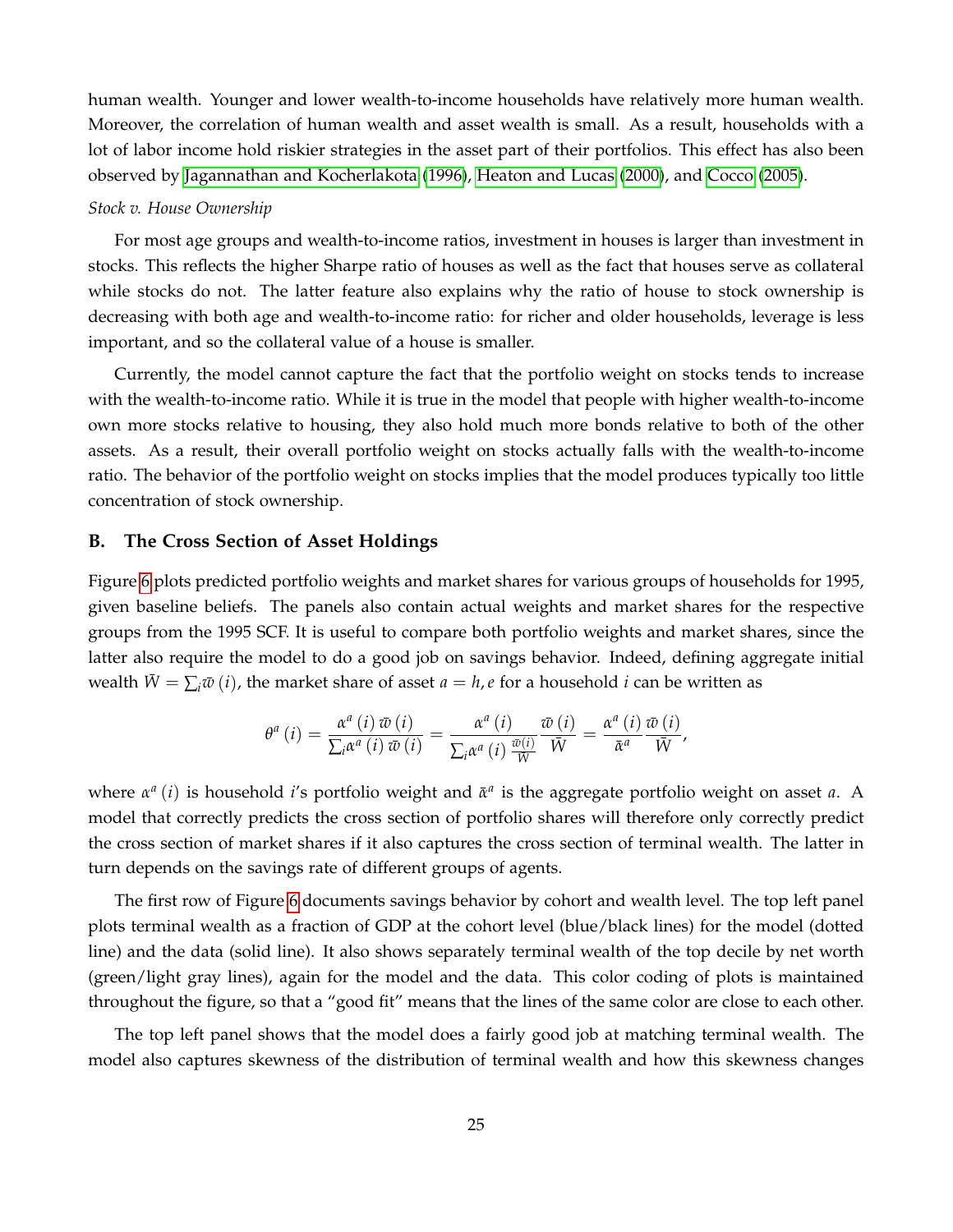

<span id="page-26-0"></span>Figure 6: Market shares and portfolio weights for 1995

with age. The top 10% by net worth own more than half of total terminal wealth and their share is increasing with age. In the model, these properties are inherited in part from the distributions of endowment and labor income. However, it is also the case that richer agents save more out of initial wealth. This feature is apparent from the top right panel of Figure [6](#page-26-0) which reports savings rates by cohort and net worth. It obtains because (*i*) the rich have higher ratios of initial wealth relative to current labor income, and (*ii*) the savings rate is increasing with the wealth-to-income ratio, as explained in the previous subsection.

In the data, the main difference in portfolio weights by age is the shift from houses into bonds over the course of the life cycle. This is documented in the right column of Figure [6.](#page-26-0) Young agents borrow in order to build leveraged positions in houses. In the second panel, their portfolio weights become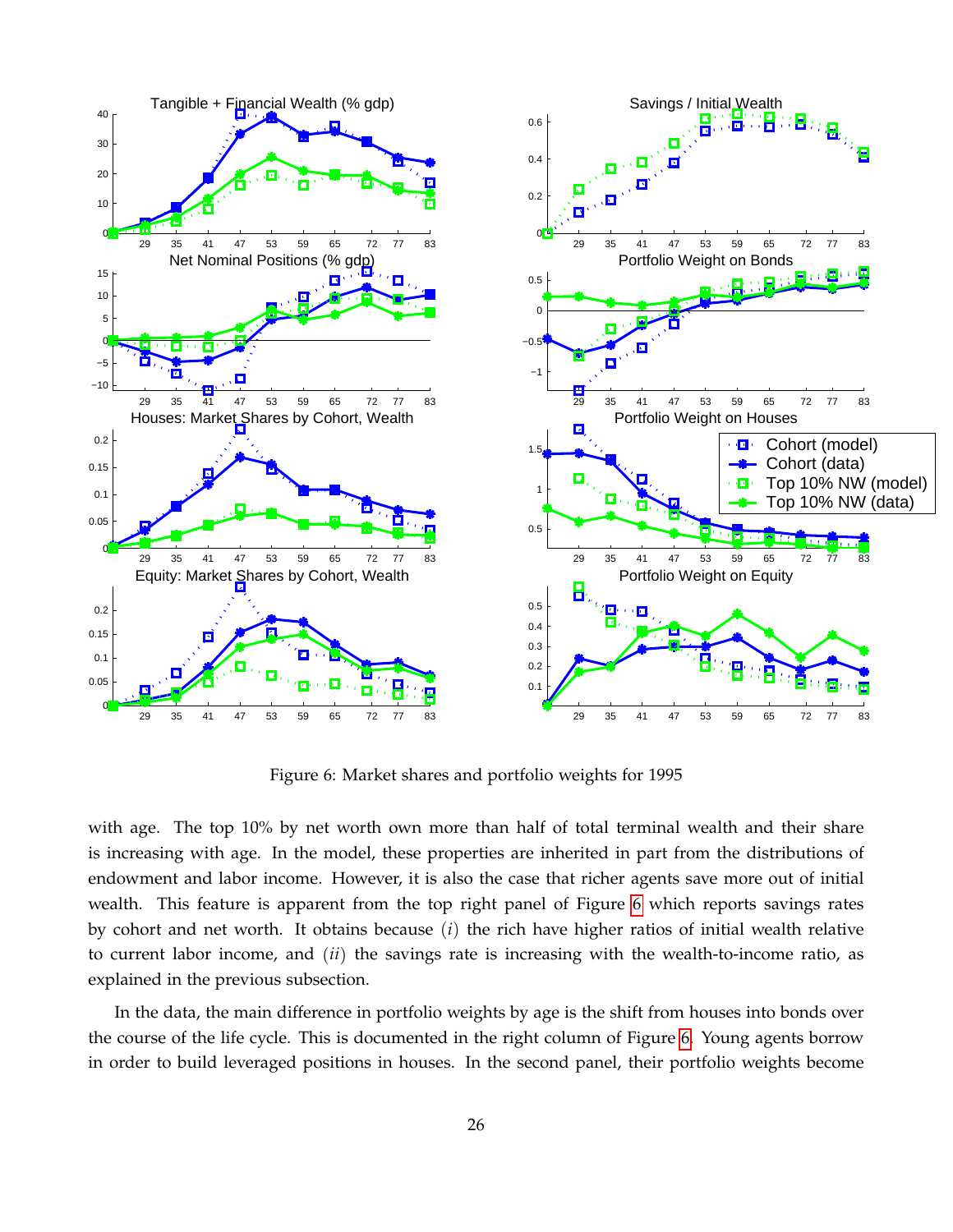positive with age as they switch to being net lenders. The accumulation of bond portfolios makes houses – shown in the third panel on the right – relatively less important for older households. The model captures this portfolio shift fairly well. Intuitively, younger households "gamble" more, because the presence of future labor income makes them act in a more risk tolerant fashion in asset markets.

The left column shows the corresponding cohort aggregates. Nominal positions relative to GDP (second panel on the left) are first negative and decreasing with age, but subsequently turn around and increase with age so that they eventually become positive. These properties are present both in the model and the data. On the negative side, the model somewhat overstates heterogeneity in positions by age: there is too much borrowing – and too much investment in housing – by young agents. In particular, the portfolio weights for the very youngest cohort are too extreme. However, since the wealth of this cohort is not very large, its impact on aggregates and market shares is small.

For houses (third panel on the left), the combination of portfolio and savings choices generates a hump shape in market share. While younger agents have much higher portfolio weights on real estate than the middle-aged, their overall initial wealth is sufficiently low, so that their market share is lower than that of the middle-aged. Another feature of the data is that the portfolio shift from housing to bonds with age is much less pronounced for the rich. The model also captures this feature, as shown by the green/gray lines in the second and third rows of the figure. The intuition again comes from the link between leverage and the wealth-to-income ratio: the rich are relatively asset-rich (high wealth-toincome) and thus put together less risky asset portfolios, which implies less leverage and lower weights on housing.

The panels in the last row of Figure [6](#page-26-0) plot market shares and portfolio weights for equity. This is where the model has the most problems replicating the SCF observations. Roughly, investment in stocks in the model behaves "too much" like investment in housing. Indeed, the portfolio weight is not only decreasing with age after age 53, as in the data, but it is also decreasing with age for younger households. As a result, while the model does produce a hump-shaped market share, the hump is too pronounced and occurs at too young an age. In addition, the model cannot capture the concentration of equity ownership in the data: the rich hold relatively too few stocks.

# <span id="page-27-0"></span>**V Asset prices, Expectations, Endowments and Supply**

In this section, we consider the map from model inputs – the distribution of endowments and income, asset supply, and expectations – into equilibrium prices. We report counterfactual experiments, based on the 1995 distribution, to illustrate the mechanics of the model and the relative magnitude of key effects.

# *Price Determination*

To organize the discussion, we use the following equations, derived from the market clearing con-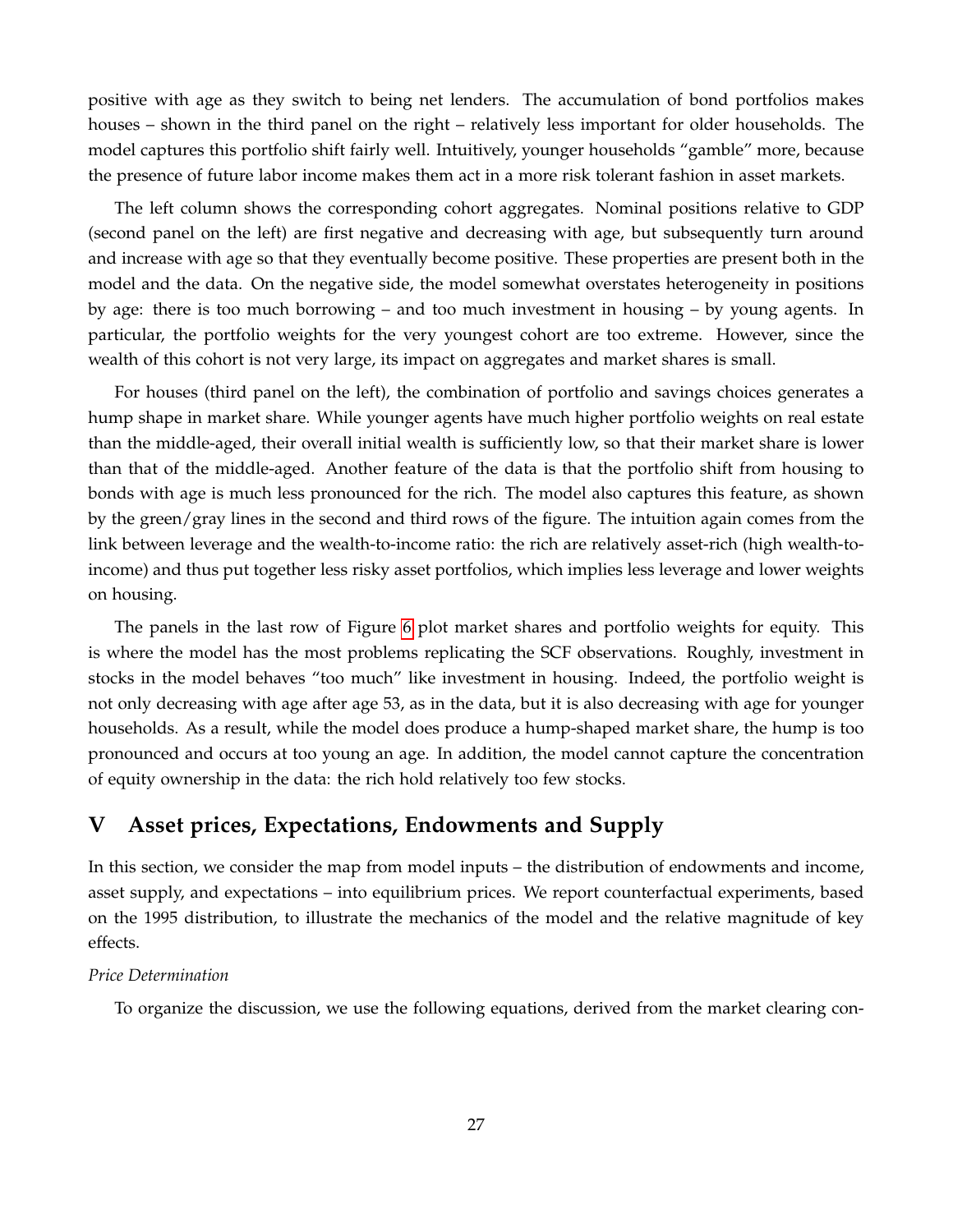ditions and the household budget constraints. Dropping time subscripts to simplify notation, we have

<span id="page-28-1"></span>(7) 
$$
p^{a}(1+f^{a}) = \sum_{i} \alpha^{a} (\bar{w}(i) / \hat{y}(i); i, q) \bar{w}(i) ; a = h, e.
$$

$$
p^{h}(1+f^{h}) + p^{e}(1+f^{e}) + D = \sum_{i} S (\bar{w}(i) / \hat{y}(i); i, q) \bar{w}(i).
$$

The aggregate value of long-lived asset *a* (where  $a = h$  or  $e$ ) must equal, in equilibrium, the value of household demand for the asset. At the level of the individual household, asset demand can be written as the product of initial wealth  $\bar{w}\left(i\right)$  and the asset weight  $\alpha^a$ . The latter was shown in Figure [5](#page-24-0) as a function of the wealth-to-income ratio  $\bar{w}(i) / \hat{y}(i)$ . It also depends on other household characteristics such as age and expectations, as well as on the market interest rate, or equivalently the bond price  $q$ . $9$ The second equation says that the value of all assets held by households – in our empirical framework, the numerator of the wealth-GDP ratio – must equal total household savings, where the savings rate, shown in the bottom right panel of Figure [5,](#page-24-0) is denoted *S*.

Equations [\(7\)](#page-28-1) implicitly determine the three asset prices  $q$ ,  $p^e$  and  $p^h$  as a function of supply, endowments and expectations, where the latter enter through the portfolio weight functions *α <sup>a</sup>* and the savings rate function *S*. The second equation can be written as

$$
p^{h}(1+f^{h}) + p^{e}(1+f^{e}) + D = \sum_{i} \frac{\bar{w}(i)}{\sum_{i} \bar{w}(k)} S(\bar{w}(i) / \hat{y}(i); i, q_{t}) \sum_{i} \bar{w}(k)
$$

$$
= \bar{S}\left(p^{h} + p^{e} + E\right),
$$

where  $\bar{S}$  is the initial-wealth-weighted average savings rate and *E* is aggregate initial wealth not invested in long-lived assets, as defined in [\(6\)](#page-19-0).

Suppose for the moment that new asset supply is the same for equity and houses, that is,  $f^e$  =  $f^h = f$ . The intuition generated by this case is helpful for interpreting our results more generally. The aggregate value of these assets now becomes

<span id="page-28-2"></span>.

$$
p^h + p^e = \frac{\bar{S}E - D}{1 + f - \bar{S}}
$$

Other things – including expectations – equal, the value of long-lived assets decreases when the ROE supplies more of these assets. It also decreases when the ROE raises more funds in the bond market. Here it matters that our calibration strategy takes the market value of bond supply as given (rather than, say, the face value). Higher bond supply in our exercises always subtracts a fixed amount from the demand for other savings vehicles, such as houses and equity and thus lowers the value of those vehicles. Finally, the value of long-lived assets increases with any event that increased the average savings rate in the household sector. In particular, it depends on household expectations only through their effect on the average savings rate.

<span id="page-28-0"></span><sup>&</sup>lt;sup>9</sup>Asset demand depends on the prices of long-lived assets only through the effects of those prices on initial wealth. The reason is that return expectations are exogenous, except for bonds where they depend on the market interest rate and expected inflation.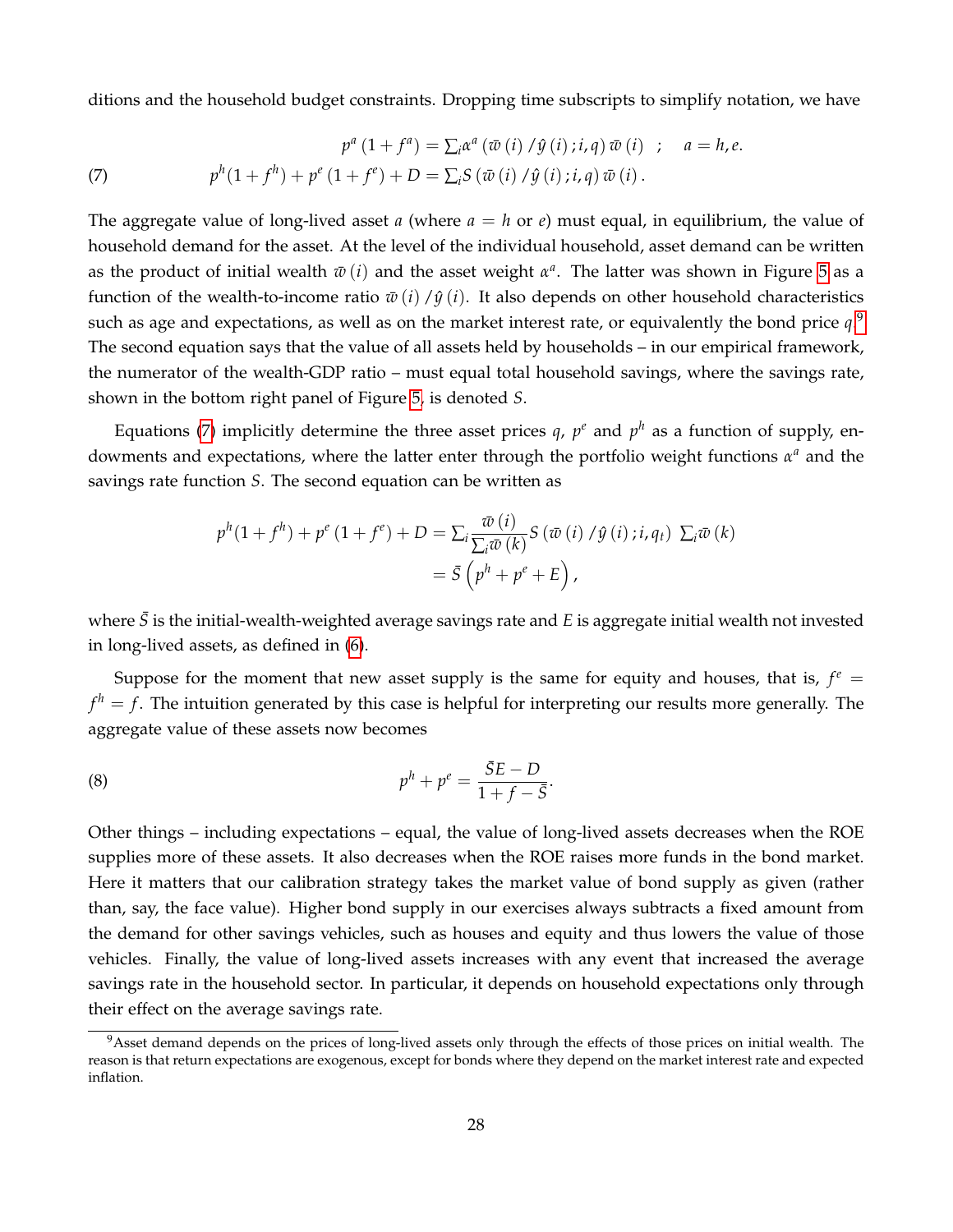An important implication of equation [\(8\)](#page-28-2) is that the *total* value of long-lived assets is determined by consumption-savings considerations, not by portfolio choice considerations. Indeed, at the household level, the optimal savings rate is chosen to smooth consumption over time, given the total return on wealth. In contrast, the weights *α* on the individual assets are chosen to generate the highest possible total return on wealth, trading off risk and return. The total value of long-lived assets depends strongly on aspects of the household problem that affect the savings decision, such as the discount factor, the intertemporal elasticity of substitution, the age distribution and expectations of labor income growth. It is less sensitive to factors that matter for portfolio choice, such as the relative returns on different assets. The latter factors are instead important for the individual asset prices, as well as the bond price, which must adjust to ensure that all three equations in [\(7\)](#page-28-1) hold.

#### *Aggregation*

The distribution of household characteristics – in particular age and endowments – affects asset prices via the average savings rate (cf. [\(8\)](#page-28-2), for example) as well as via average portfolio weights. Since households have homothetic preferences, it is not obvious that features of the distribution other than the means matter for prices.<sup>[10](#page-29-0)</sup> Recent work on calibrated incomplete markets models has derived "approximate aggregation" results: moments of the wealth distribution beyond the mean often have little effect on equilibrium asset prices (see Krusell and Smith 2006 for a survey).

Approximate aggregation obtains if individual savings  $S(\bar{w}(i)/\hat{y}(i); i, q) \bar{w}$ , viewed as a function of initial wealth  $\bar{w}$ , are well approximated by affine functions with a common slope:

<span id="page-29-2"></span>(9) 
$$
S(\bar{w}(i)/\hat{y}(i); i, q) \bar{w} \approx a(i, q, \hat{y}(i)) + b(q) \bar{w},
$$

at least on the support of the wealth distribution. Here the key property is that *b* does not depend on any individual characteristics *i*. Assuming equal supply of equity and houses as in [\(8\)](#page-28-2): the total value of long lived assets is then

(10) 
$$
p^{h} + p^{e} = \frac{\bar{a} + bE - D}{1 + f - b},
$$

where  $\bar{a}$  is the population-weighted average of the intercepts *a*. The wealth-GDP ratio thus depends on the distribution of income only through the aggregate *E*.

The top panel of Figure [7](#page-30-0) plots the ratio of savings – or terminal wealth – to the permanent component of income  $\hat{y}$  as a function of the wealth-to-income ratio  $\bar{w}/\hat{y}$ , for the same age groups as in Figure [5.](#page-24-0) Holding age fixed, savings are well approximated by an affine function in  $\bar{w}$ , if  $\bar{w}$  is high relative to  $\hat{y}.^{11}$  $\hat{y}.^{11}$  $\hat{y}.^{11}$  Moreover, the intercept is negative and proportional to  $\hat{y}$ : rich households with a higher permanent component of income save less overall, but they save the same fraction of every additional

<span id="page-29-0"></span> $10$ In a standard general equilibrium model with identical homothetic preferences, the wealth distribution is irrelevant for prices: homotheticity leads to demand functions that are linear in wealth; if preferences are also identical, the slopes are all the same and aggregate demand is linear in aggregate wealth.

<span id="page-29-1"></span> $11$ Comparison of Figures [5](#page-24-0) and [7](#page-30-0) shows that equal savings rates across individuals are sufficient, but not necessary to obtain common slopes *b* of the savings functions [\(9\)](#page-29-2).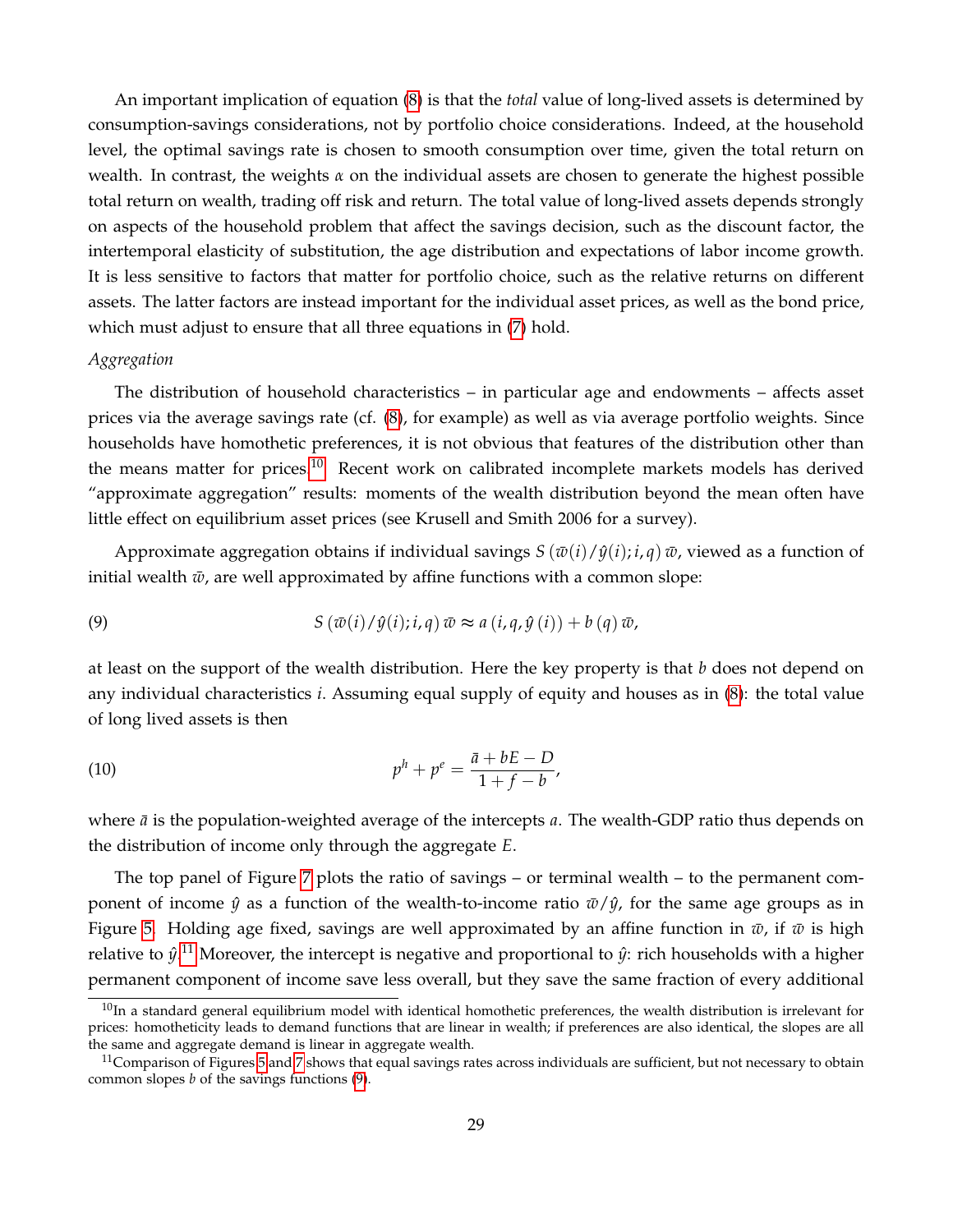

<span id="page-30-0"></span>Figure 7: Aggregation Results

unit of wealth. While approximate aggregation obtains for rich households within an age group, the savings function is not affine when  $\bar{w}$  is low relative to  $\hat{y}$ . This is true especially for the youngest agents, for whom the nonnegativity constraint on savings is most relevant. In addition, the slopes differ by age, which suggests that the wealth distribution between cohorts matters for prices.

Our framework allows to assess how much heterogeneity in wealth matters for prices by comparing the measured wealth distribution to the model implied savings function. The bottom panel of Figure [7](#page-30-0) plots a cumulative distribution functions for the wealth-to-income ratio  $\bar{w}/\hat{y}$  by age. For easier interpretation, the cdf was adjusted so that integrating the savings functions for some age group in the top panel against the density derived from the corresponding cdf in the bottom panel yields aggregate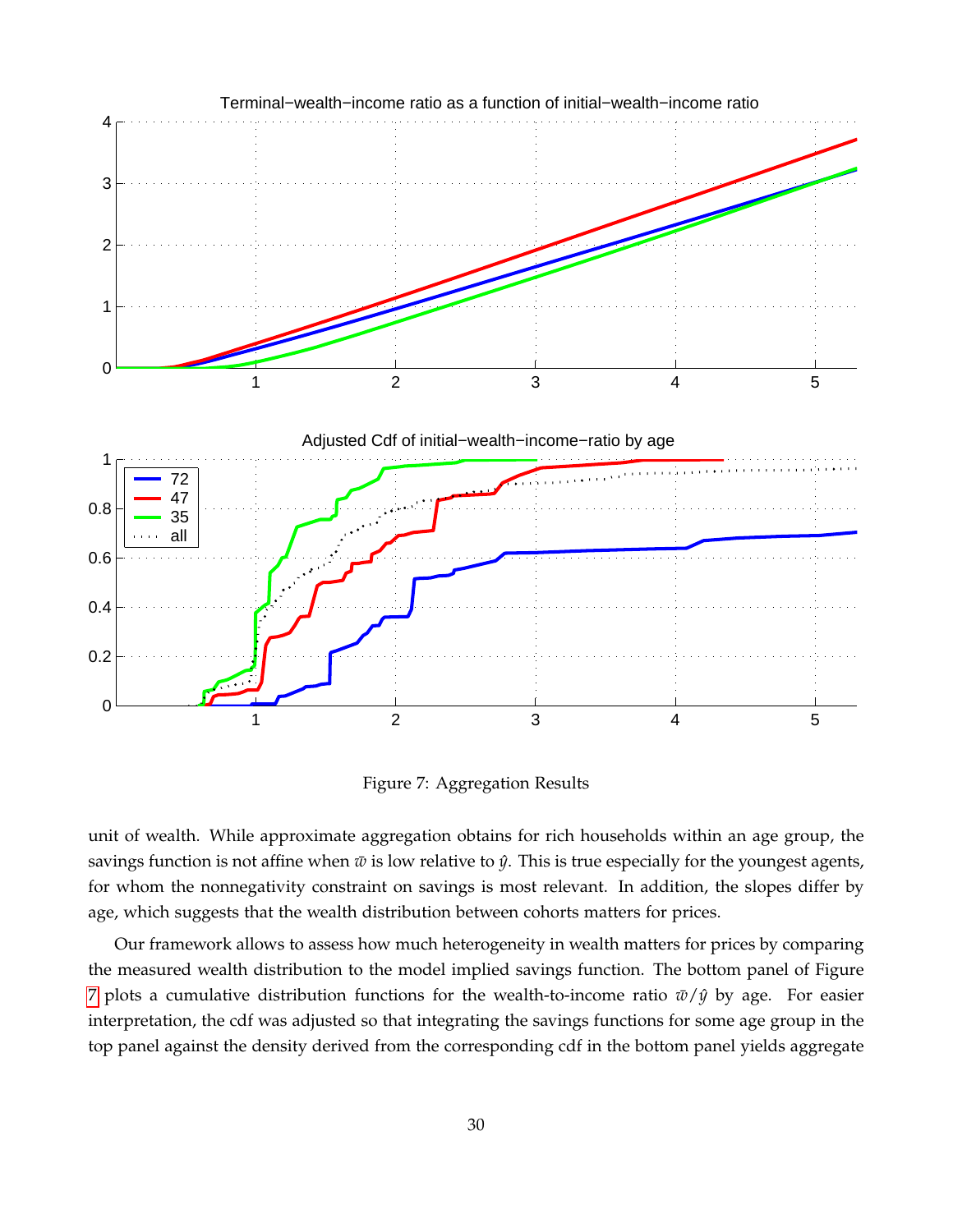savings (up to a scaling factor).<sup>[12](#page-31-1)</sup> Approximate aggregation within an age group thus obtains if most of the mass is in a region where the savings function is linear. While this is true for old and middle aged households who tend to have a lot of wealth relative to income, the majority of young agents (29-35) is in a region where the savings function is still convex.

# <span id="page-31-0"></span>**VI Supply, Demographics and Asset Prices 1968-95**

Panels A and B of Table 4 compare the baseline model to the data not only for 1995, but also for 1968 and 1978. The difference between 1968 and 1995 is that the wealth-GDP ratio as well as the nominal interest rate were both slightly lower in 1968. The baseline model accounts for most of this difference because the variance of income shocks was lower in 1968 – lower precautionary savings lowered wealth and interest rates. With a spread of 2% between borrowing and lending rates, the model matches gross borrowing and lending in 1968. A fairly small drop in the spread – 40 basis points – is thus sufficient to account for the increase in the volume of credit.

| year | beliefs         | wealth/    |       | portfolio weights |                | lend./     | borr/ | PD ratios |        | interest rate |
|------|-----------------|------------|-------|-------------------|----------------|------------|-------|-----------|--------|---------------|
|      |                 | <b>GDP</b> | bonds | housing           | stocks         | <b>GDP</b> | GDP   | housing   | stocks | nominal       |
|      |                 |            |       |                   |                |            |       |           |        |               |
|      |                 |            |       |                   | PANEL A: DATA  |            |       |           |        |               |
|      |                 |            |       |                   |                |            |       |           |        |               |
| 1968 |                 | 2.41       | 0.17  | 0.51              | 0.32           | 0.61       | 0.20  | 20.1      | 32.3   | 0.057         |
| 1978 |                 | 2.08       | 0.16  | 0.68              | 0.16           | 0.56       | 0.23  | 24.4      | 18.6   | 0.084         |
| 1995 |                 | 2.51       | 0.15  | 0.59              | 0.26           | 0.70       | 0.31  | 20.4      | 23.9   | 0.061         |
|      |                 |            |       |                   |                |            |       |           |        |               |
|      |                 |            |       |                   | PANEL B: MODEL |            |       |           |        |               |
|      |                 |            |       |                   |                |            |       |           |        |               |
| 1968 | <b>Baseline</b> | 2.46       | 0.17  | 0.58              | 0.25           | 0.61       | 0.2   | 23.8      | 25.1   | 0.062         |
| 1978 | <b>Baseline</b> | 2.09       | 0.16  | 0.61              | 0.23           | 0.54       | 0.20  | 22.3      | 25.9   | 0.064         |
| 1995 | <b>Baseline</b> | 2.52       | 0.15  | 0.60              | 0.25           | 0.70       | 0.31  | 20.9      | 23.2   | 0.062         |

Table 4: Baseline Results

NOTE: Panel A reports the aggregate portfolio weights on bonds, housing and stocks from Figure [2;](#page-4-0) the gross borrowing and lending numbers from Section the SCF of 1962, the constructed numbers for 1978 and the SCF of 1995; the wealth-to-GDP ratio from Figure [1;](#page-3-0) the price-dividend ratios for housing and stocks together with the nominal 6-year interest rate. Panel B reports the results computed from the model with baseline beliefs.

Household portfolios in 1978 were very different from those in 1968 or 1995: wealth as a percent of GDP was much smaller, and there was a strong portfolio shift from stocks into houses. The model with baseline expectations held fixed delivers the first fact, but not the second. The wealth to GDP ratio drops to about twice GDP in both the model and the data. However, the portfolio allocation in the

<span id="page-31-1"></span><sup>&</sup>lt;sup>12</sup>More specifically, each households' weight was multiplied by the ratio of its individual  $\hat{y}(i)$  to the aggregate  $\hat{y}(i)$ .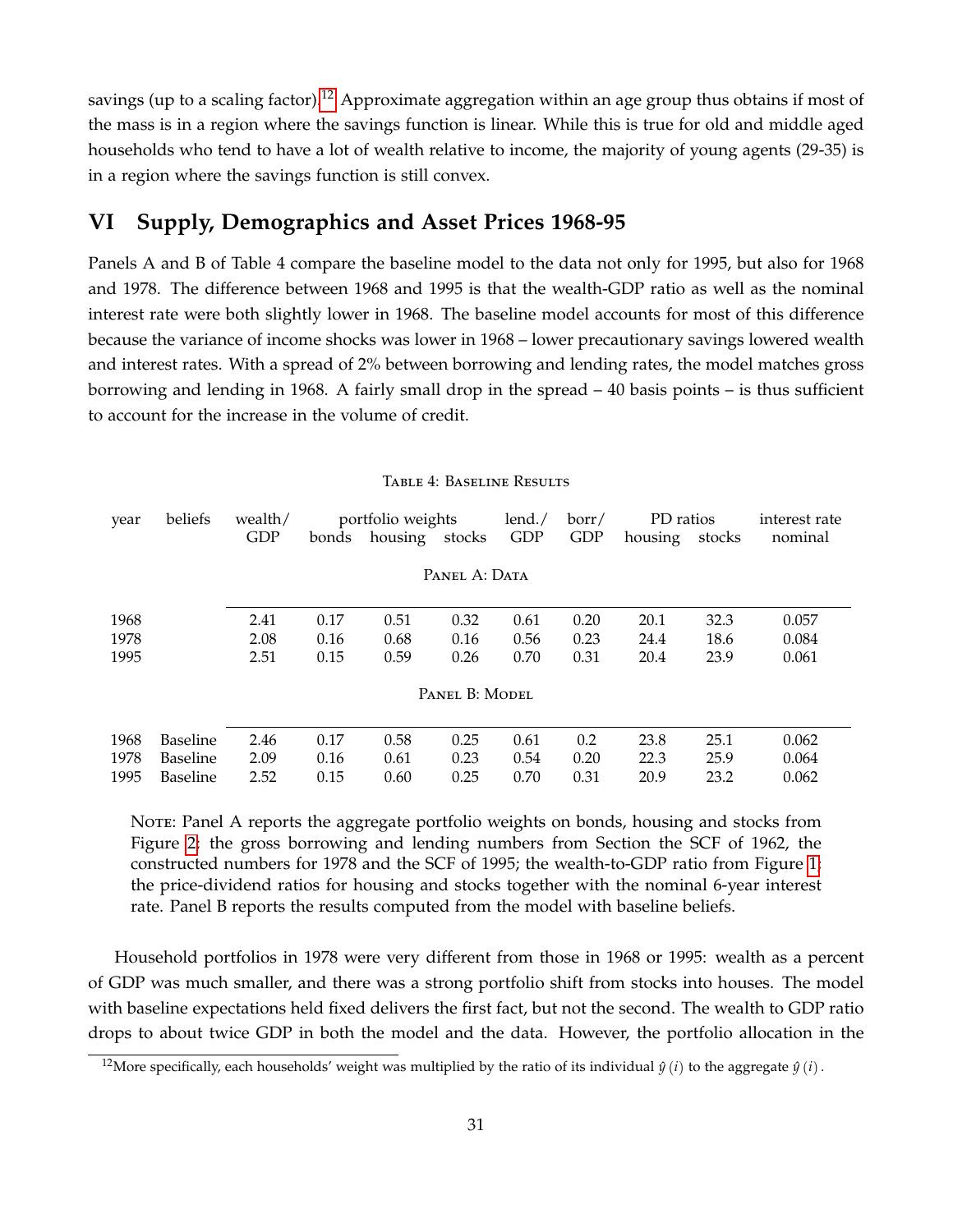model remains essentially the same as in 1995. As a result, the price dividend ratios of houses falls and that of houses rises, in contrast to what happened in the data.

Three changes in fundamentals are important for the drop in the wealth-to-GDP ratio in 1978. The first is the change in the distribution of endowments illustrated in Figure [4.](#page-20-0) The special feature of the 1978 endowment distribution is that a larger fraction of the funds available for investment resides with the very youngest and oldest cohorts. As shown in the last section, the model predicts that these cohorts have small savings rates, which leads to lower wealth-to-income ratios and pushes interest rates up. This effect is reinforced by the effects of low ex post real interest rates, which also reduce the ratio of initial wealth to income and hence savings. A counteracting force is the reduction in bond supply documented in Figure [3](#page-17-0) which tends to lower interest rates and slightly raises the wealth-GDP ratio. Taken together, these effects produce relatively stable interest rates and a low wealth-GDP ratio.

| year         | experiment                             | wealth/      | portfolio weights |              |              | lend./       | borr/        | PD ratios    |              | int. rate      |
|--------------|----------------------------------------|--------------|-------------------|--------------|--------------|--------------|--------------|--------------|--------------|----------------|
|              |                                        | <b>GDP</b>   | bonds             | housing      | stocks       | GDP          | GDP          | housing      | stocks       | nom.           |
| 1968         | (1) Baseline                           | 2.46         | 0.17              | 0.58         | 0.25         | 0.61         | 0.20         | 23.8         | 25.1         | 0.062          |
| 1968         | $(2)$ 1978 Bond Supply                 | 2.55         | 0.13              | 0.60         | 0.27         | 0.58         | 0.25         | 25.2         | 28.4         | 0.060          |
| 1968         | (3) 1978 Bond Endow.                   | 2.34         | 0.17              | 0.59         | 0.24         | 0.59         | 0.18         | 22.6         | 23.2         | 0.063          |
| 1978<br>1978 | (4) Baseline<br>$(5)$ 1968 Bond Market | 2.09<br>2.06 | 0.16<br>0.20      | 0.61<br>0.60 | 0.23<br>0.20 | 0.54<br>0.58 | 0.20<br>0.17 | 22.3<br>21.4 | 25.9<br>22.9 | 0.064<br>0.066 |

Table 5: Additional Experiments for 1968 and 1978

NOTE: The table reports model results for various years and counterfactuals.

Table 5 reports experiments that isolate changes in each of the three factors, leaving the others fixed at their 1968 values. The experiment in row 2 considers bond supply: we retain the 1968 distribution of endowments and change only the supply of new bonds to the 1978 value, a reduction of 25%. We find that house and stock prices increase enough to increase the wealth-GDP values while the interest rate falls. Intuitively, a reduction in the supply of any savings vehicle – here bonds – raises the prices of all savings vehicles; it thus raises the wealth to GDP ratio and lowers the nominal interest rate.

Lower nominal interest rates in turn lead to more borrowing within the household sector – higher supply of bonds from borrowing households thus partly offsets the shortfall of bond supply from the rest of the rest of the economy. Because of the collateral constraint, borrowing goes along with more investment in housing relative to stocks – house prices increase proportionately more than stock prices and there is a portfolio shift from bonds into housing.

The experiment in row 3 isolates the role of surprise inflation on bond endowments. It retains the 1968 bond supply as well as the 1968 distribution of income, house and stock endowments. However, it constructs bond endowments by updating bond holdings with an interest rate factor that is about 3% lower than the factor used in the 1968 baseline case. The new factor thus lowers the initial wealth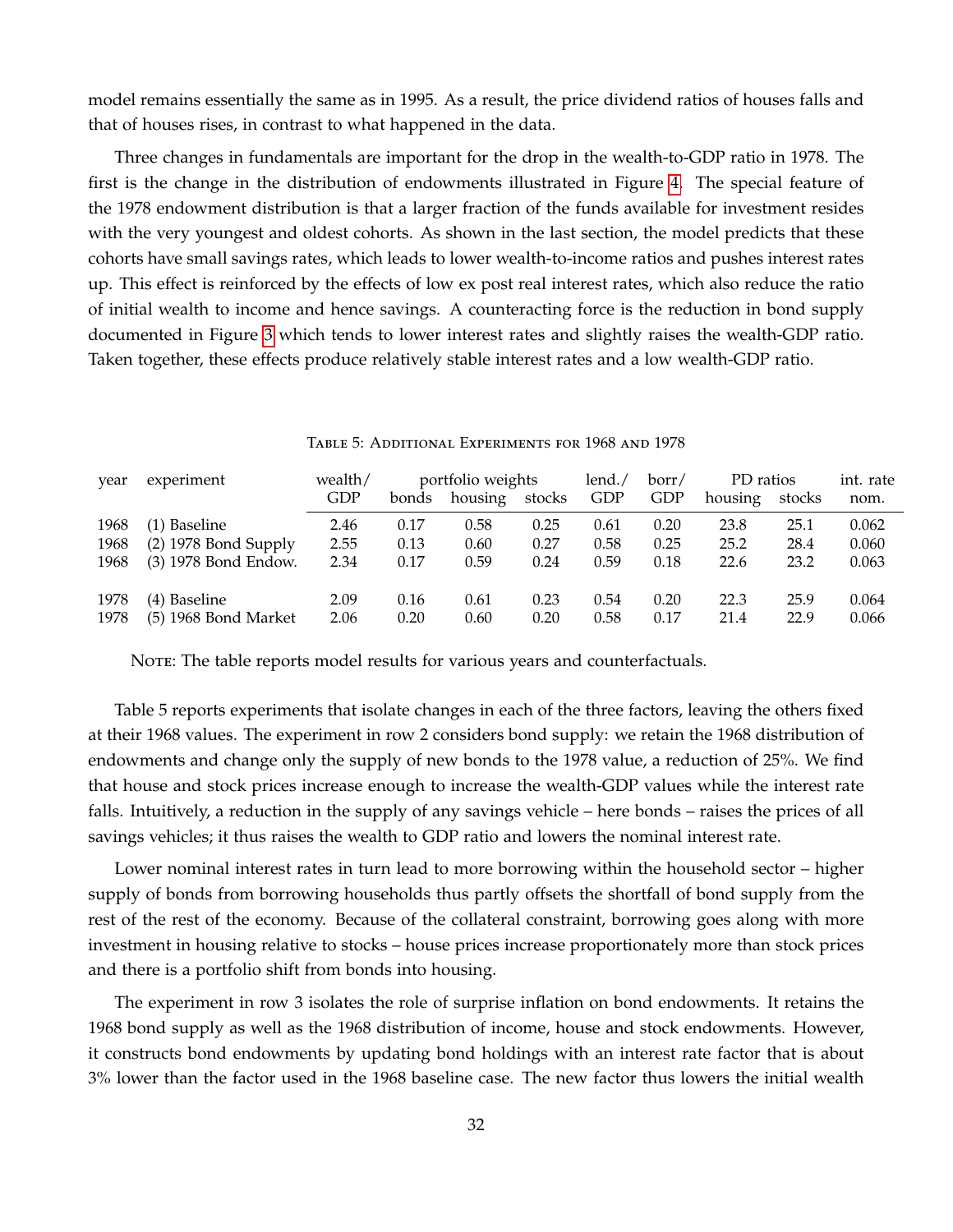of lenders and increases the initial wealth of borrowers; its value is selected to make aggregate payoffs on bonds as a percent of GDP as low as in 1978, where inflation significantly reduced the ex post real interest rate.

Surprise inflation has the opposite effects from a reduction in asset supply: a lower bond endowment lowers initial wealth and thus reduces the demand for all savings vehicles. As a result, all asset prices fall, as does the wealth-GDP ratio. The reason is that the household sector on aggregate is a net lender so that for the majority of households (in wealth-weighted terms) the wealth-income ratio and the savings rate go down. Of course, at the same time, borrower households experience an increase in their wealth-income ratio, so that the distribution of wealth-income ratios becomes less dispersed. This explains the drop in gross credit volumes from the experiment.

Finally, row 5 uses the 1978 distribution, including bond endowments, but fixes the bond supply at its 1968 value. In addition, it increases the bond endowments by raising the interest rate factor by about 3%, so that the aggregate bond endowments is also at the higher 1968 value. This is a way to isolate the effect of the income and endowment distribution from the other two factors. The main result is a drop in the wealth-GDP ratio that is essentially the same as in the data. It is driven by the lower savings rates of the 1978 population.

# <span id="page-33-0"></span>**VII The Effect of Beliefs about Inflation**

In this section, we consider the effects of inflation on the price-dividend ratios of real assets in the 1970s. We use our model to quantify the extent to which changes in both expected inflation and inflation uncertainty contributed to higher house prices and lower stock prices. Results are reported in Table 6. Rows 1 and 2 simply repeat the statistics from Table 4 for the data and model results based on baseline beliefs, respectively. In this section, we show how model results change as we vary beliefs about inflation.

We begin by examining the first moment, that is, expected inflation. To measure inflation expectations in the 1970s, we turn to the Michigan Survey of Consumers. Figure [8](#page-34-0) plots population median forecasts since 1979 together with median forecasts for different cohorts in the survey. The figure illustrates two key stylized facts. First, median inflation expectations across all households are high during the late 1970s and early 1980s, and then come down. Second, households disagree systematically by age. During the Great Inflation, older households expected much lower inflation than younger households; the discrepancy vanished as inflation subsided in the 1990s.

The exercise in row 3 of Table 6, labeled "Survey Inflation Exp ", assumes that the inflation rate expected by an age cohort in the model is equal to the corresponding cohort median in the Michigan Survey. The experiment generates a dramatic shift in portfolios towards housing, driven by an increase in house prices and a drop in stock prices. At the same time, the nominal interest rate rises sharply to over 10% and there is a credit boom: gross borrowing and lending increases by close to 10 percentage points.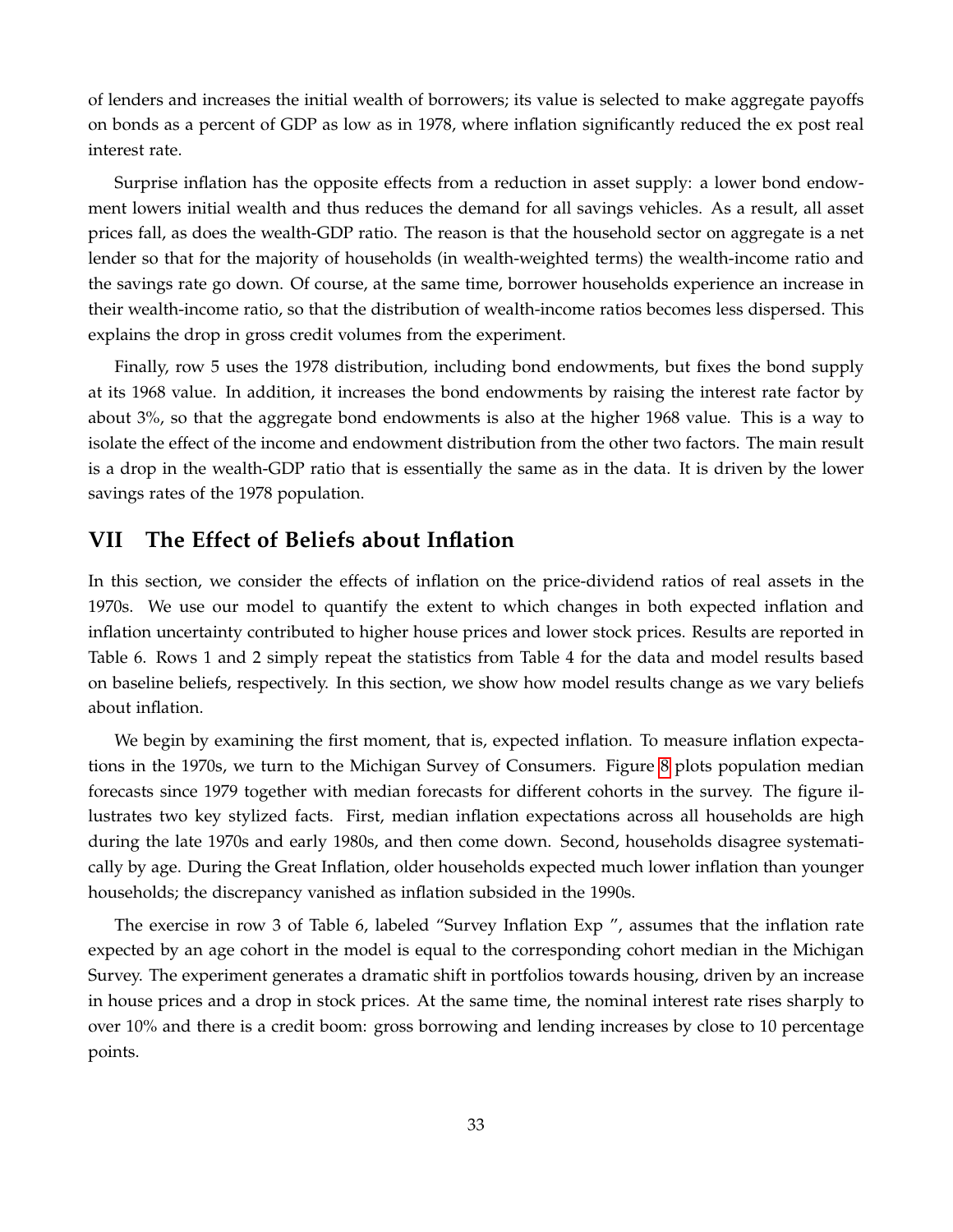

<span id="page-34-0"></span>Figure 8: Median inflation expectations over the next 5 years, Michigan Survey of Consumers. Each line represents inflation expectations for households in the age group indicated in the legend. The black solid line is the median expectation across all households.

#### *Average Expected Inflation and Taxes*

To understand how these results come about, it is helpful to separate higher *average* inflation from disagreement. Row 3, labeled "High Infl Exp "focuses on the former: it increases expected inflation for all households from the baseline number of 4% to the median 5-year inflation forecast from the Michigan survey, averaged over the trading period, which is 6.3%. We find essentially the same aggregate portfolio adjustment and hence house and stock prices as with disagreement in Row 2. However, the credit boom is now gone, and the nominal interest rate is about one percentage point lower.

With higher average expected inflation in Row 3, all effects are due to nominal rigidities in the tax system: taxation of nominal returns makes housing more attractive as an investment relative to stocks and bonds. To see this, let  $r_t^e$  denote the pretax real return on equity and let  $\pi_t$  denote the inflation rate. Under our assumption of a single effective tax rate on nominal equity returns, the after-tax real return on equity is  $(1 - \tau) r_t^e - \tau \pi_t$ . The expected after-tax real return on equity is thus decreasing in expected inflation. In contrast, we have assumed that housing returns are not taxed, so that the expected real return on housing does not depend on expected inflation. As expected inflation increases, real estate thus become more attractive relative to equity.

The return on nominal bonds is  $(1 - \tau) i_t - \pi_t = (1 - \tau) r_t^b - \tau \pi_t$ , where  $i_t$  is the nominal interest rate and  $r_t^b = i_t - \pi_t$  is the pretax real return. Given a nominal rate, holding bonds thus also becomes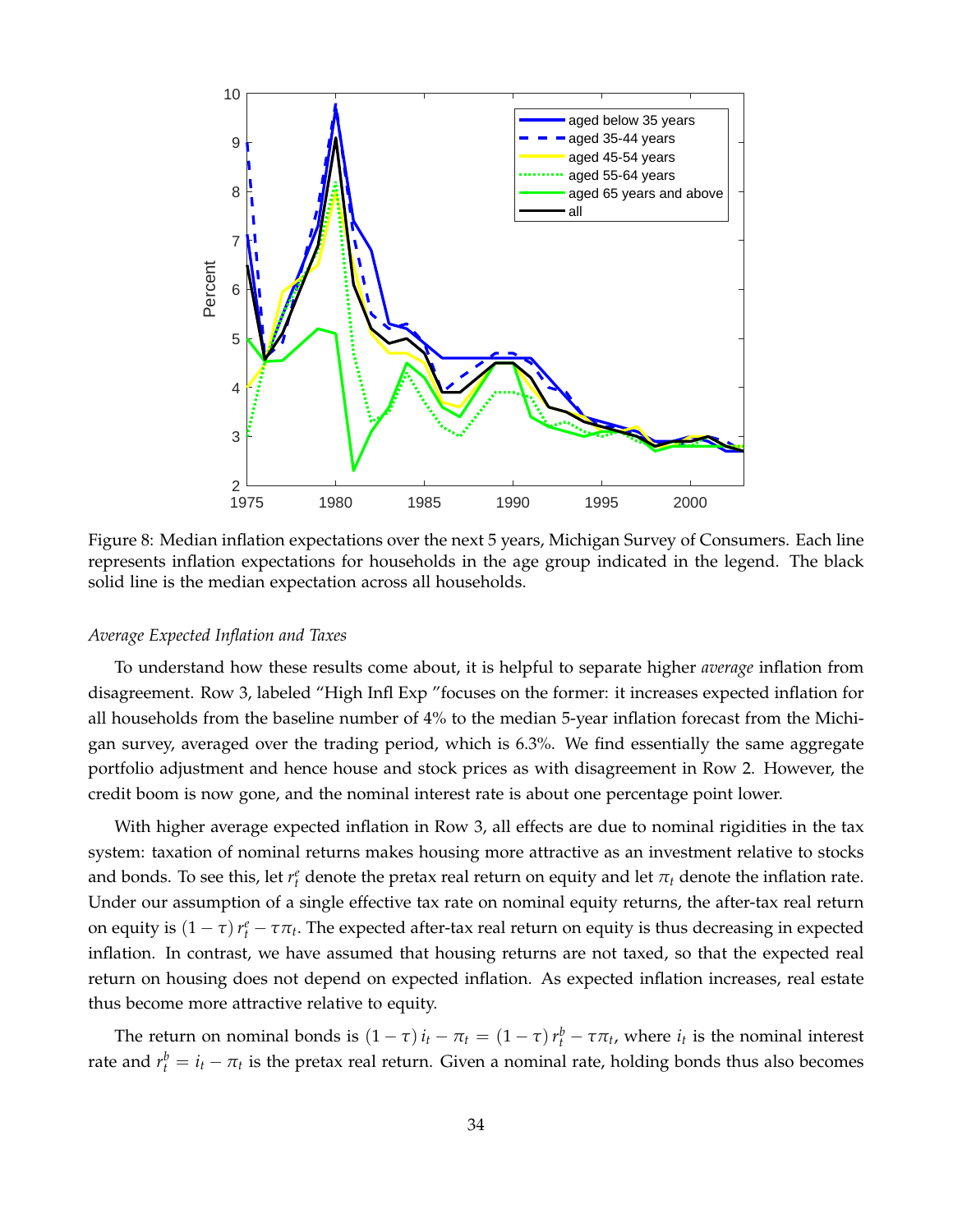less attractive as expected inflation increases, whereas mortgage borrowing becomes more attractive because interest is tax deductible. Put differently, the taxation of nominal interest induces an inflation premium on top of the increase in the nominal rate warranted by the Fisher equation. This is why the nominal interest rate increases by more than the increase in expected inflation.

## *Disagreement about Expected Inflation*

Heterogeneity in inflation expectations matters in our model because it introduces disagreement about real returns that correlates with the propensity to take risks. Two effects explain explains the differences between Rows 3 and 4 of Table 6. First, old households who expect lower inflation perceive relatively higher after-tax returns on stocks. As a result, the shift to housing discussed above is muted for old households who expect lower inflation than the median household. Since old households are also more important holders of equity on aggregate, the disagreement case in Row 3 shows a higher weight on stocks as well as a higher stock price.

The second effect is that disagreement about real interest rates generates gains from trade in the credit market. Young households – who expect high inflation – perceive a lower real interest rate than old households who expect low inflation. The result is a credit boom: young households who are natural borrowers believe that borrowing is a bargain and borrow from old households, who are happy to lend. Given our distribution of endowments, the relative attraction of borrowing is so large that the interest rate has to rise substantially to choke off the credit boom. Disagreement thus moves the real rate, holding fixed average expected inflation.

Quantitatively, the changes in household portfolios in row 3 are more than enough to match the portfolio shift of the 1970s shown in row 1. However, the nominal interest rate of 10.1% is significantly higher than the observed rate of 8.4% and the credit boom generated by disagreement is too large. This reveals a basic tension between using point estimates of expected inflation and fitting moments from the credit market. The result is perhaps not surprising. Indeed, the Great Inflation increased the volatility of inflation, but only its mean, and it is likely that households took this into account. Moreover, there is considerable measurement error in 1970s survey data. We now attempt to address both issues.

# *Inflation Uncertainty*

Given the increase in many measures of inflation uncertainty during the 1970s, it is perhaps not surprising that an asset pricing model that varies only the first moments of beliefs cannot fit the data. We now turn to the quantitative effects of inflation volatility. Unfortunately, we do not have data on perceived uncertainty directly from survey. Our strategy is thus to back out beliefs and assess whether this provides a parsimonious account of savings, portfolio choice and asset prices.

To provide some intuition for how inflation uncertainty works in our model, we perform a counterfactual that starts from the baseline and simply doubles inflation volatility from 3% to 6% p.a. Results are reported in Row 5 of Table 6, labeled "High Infl Vol "The main difference to the baseline results is that there is now less nominal borrowing and lending within the household sector and a higher nominal interest rate. Intuitively, higher conditional volatility of inflation increases the conditional volatility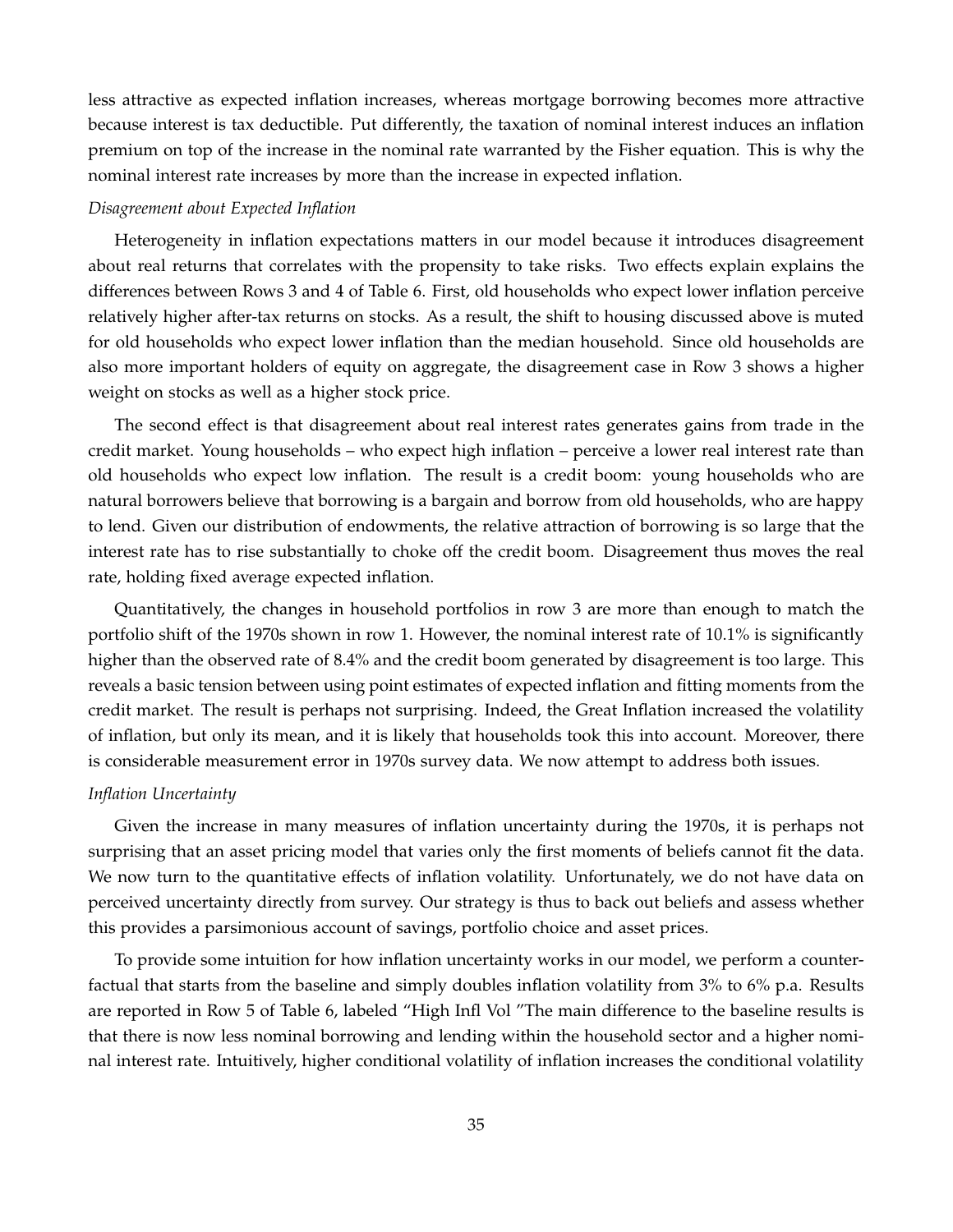of real bond returns and the ex post real cost of mortgage financing. Nominal instruments thus become less attractive to both borrowers and lenders. The nominal interest rate increases because the household sector as a whole is a net lender and must be compensated if it is to hold the nominal debt of the rest of the economy.

Increasing inflation volatility has little effect on the overall wealth-GDP ratio. Indeed, it is a comparative static that affects the returns on one asset, leaving those on other assets unchanged. The overall return on wealth and the savings decision are not affected much and the equilibrium wealth-GDP ratio stays essentially the same. Aggregate portfolio weights also remain unchanged. On the one hand, households are required to hold the same value of bonds issued by the rest of the economy in equilibrium, so that the portfolio weight on bonds remains unchanged if the wealth-GDP does not change. On the other hand, the effect of a change in the relative volatility of after tax returns on stocks and houses is quantitatively small so that the weights on stocks and houses also move little.

|                                     | wealth/ |       | portfolio weights |        | lend./ | borr./ | PD ratios |        | nominal   |
|-------------------------------------|---------|-------|-------------------|--------|--------|--------|-----------|--------|-----------|
| beliefs                             | GDP     | bonds | housing           | stocks | GDP    | GDP    | housing   | stocks | int. rate |
| $(1)$ — 1978 Data —                 | 2.08    | 0.16  | 0.68              | 0.16   | 0.56   | 0.23   | 24.4      | 18.6   | 0.084     |
| (2) Baseline                        | 2.09    | 0.16  | 0.61              | 0.23   | 0.54   | 0.20   | 22.3      | 25.9   | 0.064     |
| (3) Survey Infl Exp                 | 2.02    | 0.16  | 0.70              | 0.14   | 0.69   | 0.36   | 24.5      | 15.1   | 0.102     |
| $(4)$ High Infl Exp                 | 2.01    | 0.17  | 0.71              | 0.12   | 0.52   | 0.18   | 24.9      | 13.3   | 0.091     |
| $(5)$ High Infl Vol                 | 2.08    | 0.16  | 0.62              | 0.22   | 0.50   | 0.17   | 22.4      | 25.1   | 0.066     |
| $(6)$ Survey Infl Exp + Hi Infl Vol | 2.02    | 0.16  | 0.70              | 0.14   | 0.56   | 0.23   | 24.5      | 15.1   | 0.108     |
| $(7)$ Adj Infl Exp + Hi Infl Vol    | 2.03    | 0.16  | 0.69              | 0.15   | 0.55   | 0.22   | 24.2      | 16.5   | 0.085     |

#### Table 6: The Effects of Inflation

NOTE: Rows 1 repeats the 1978 data, while row 2 contains results with baseline expectations from Table 3. The other scenarios change expectations over the next six years away from the baseline. Row 3 ("Survey Infl Exp") sets every age cohort's expected inflation in the model equal to the cohort median in the Michigan Survey, averaged over 1975-80. Row 4 ("High Infl Exp") increases households' expected inflation from the baseline 4% to the median 6.3% in the Michigan Survey of Consumers, averaged over 1975-1980. Row 5 ("High Infl Vol") doubles the conditional volatility of inflation. Row 6 ("Survey Infl Exp + Hi Infl Vol") uses expected cohort inflation rates (as in row 3) and increase the volatility of inflation by a factor of 3.5 Row 7 ("Adj Infl Exp + Hi Infl Vol") shifts expected inflation down by 1pp per year for all cohorts.

We now ask whether there is a parsimonious parametrization of beliefs that avoids the tension between effects on long-lived asset markets and the credit market. We proceed in two steps. First, we ask what the perceived volatility of inflation would have to be so the model matches the volume of credit. Row 6 of Table 5 starts from heterogeneous expectations (row 3), but increases the volatility of inflation by a factor of 3.5. As expected from the comparison of rows 1 and 5 above, the only effect is that credit drops to match the data, and there is a small increase in the interest rate. We conclude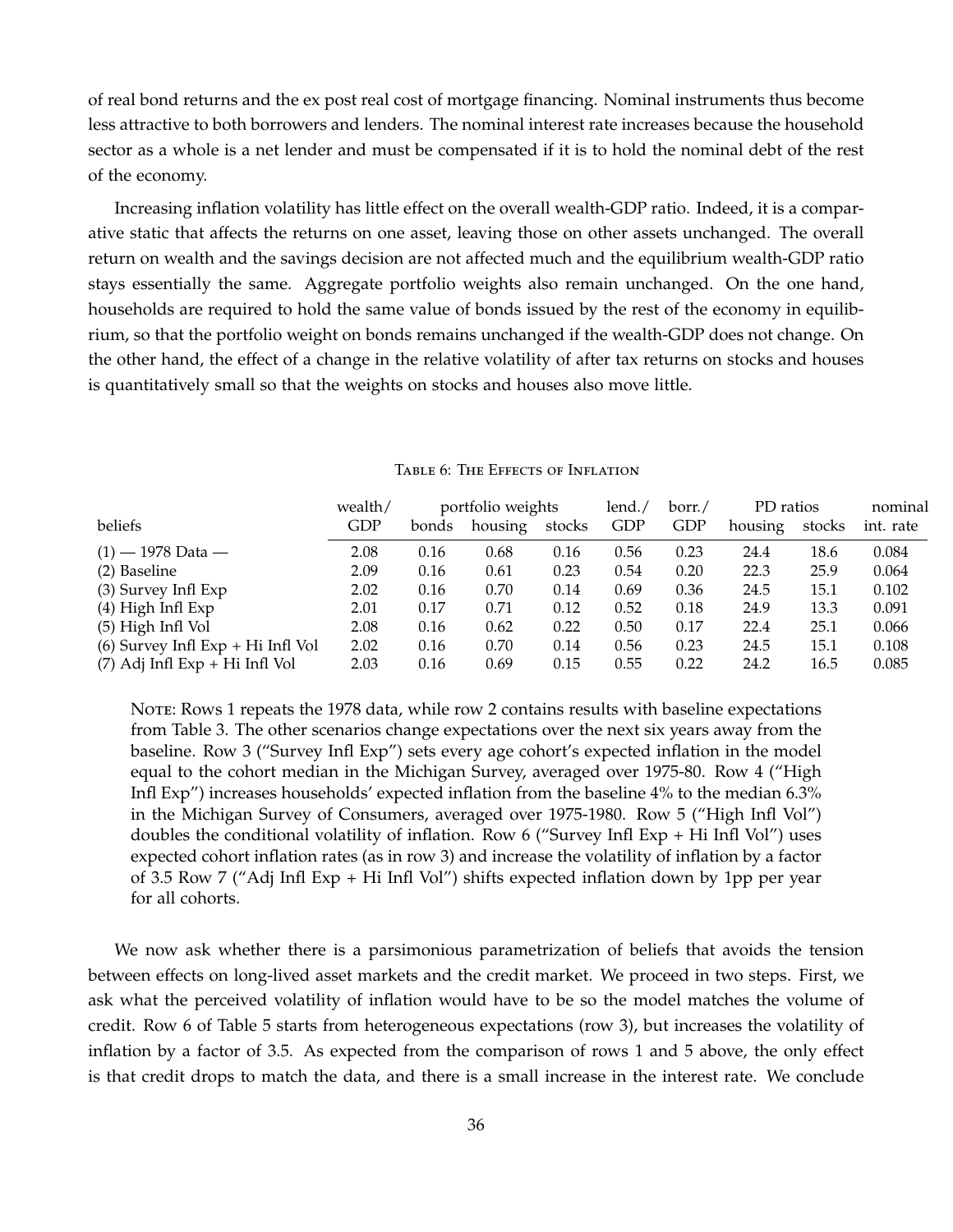that there are no important interaction between disagreement and perceived volatility – the two belief parameters impact different moments of the data.

The final experiment in Row 7 shifts down the schedule of expected inflation by 1pp per year for all cohort. We thus continue to match cross-cohort differences in expected inflation and only adjust the mean. The adjustment shift is within two standard errors of the point estimates for the cohort medians, and hence still represents a plausible scenario, given the uncertainty about survey expectations during this period. The result is that we can now jointly match wealth-GDP, portfolio weights, the volume of credit and interest rates. We conclude that introducing inflation expectations that are broadly in line with survey evidence can account for the strong portfolio shift across assets. Together with demographics – which according to the last row in Table 5 is responsible for joint downward movement in long-lived wealth positions – we arrive at an account for the 1970s driven primarily by the two unique events of the decade.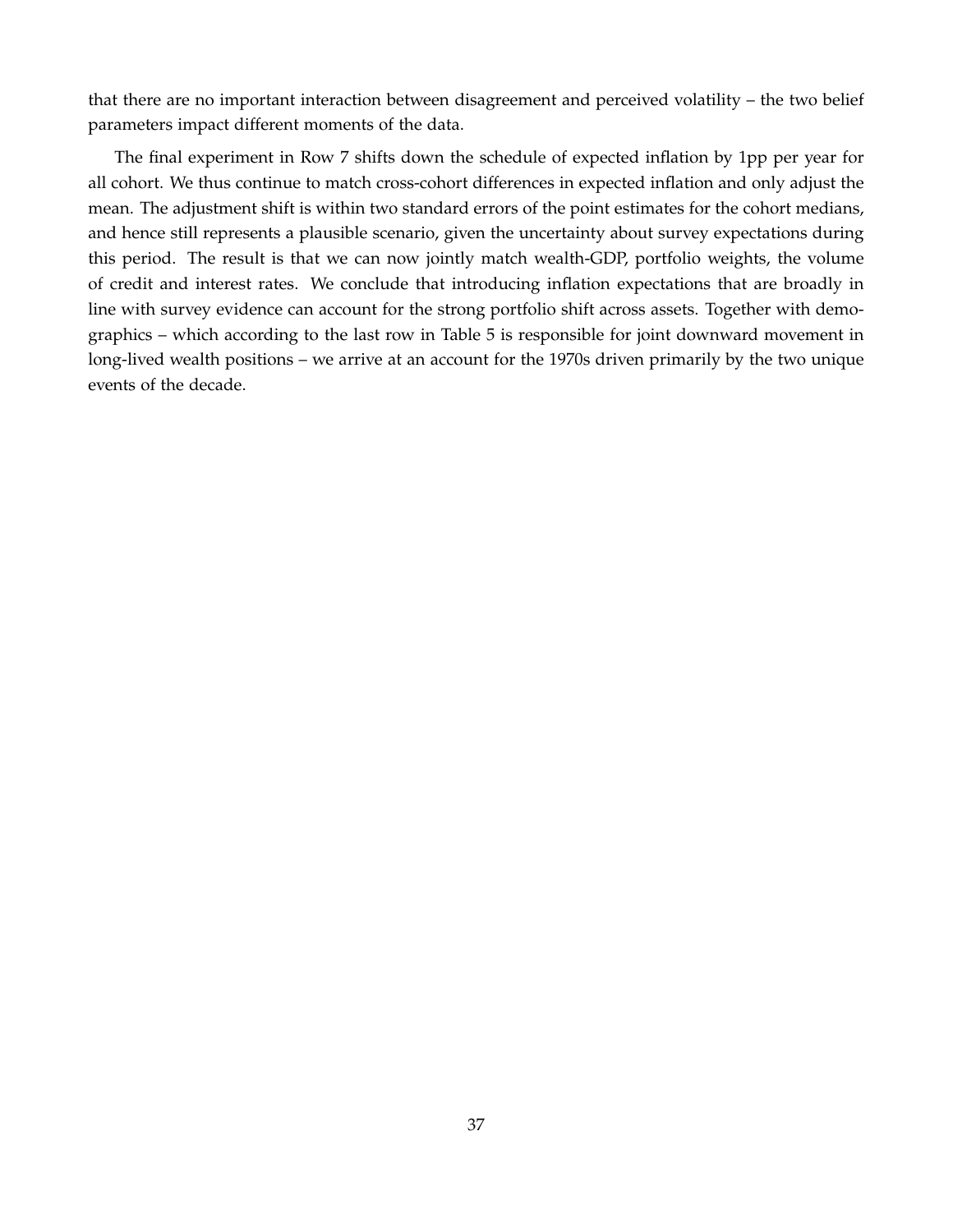# **References**

- <span id="page-38-0"></span>**Abel, Andrew B.**, "The Effects of a Baby Boom on Stock Price and Capital Accumulation in the Presence of Social Security.," *Econometrica*, 2003, *71* (2), 551–578.
- <span id="page-38-19"></span>**Ameriks, John, Joseph Briggs, Andrew Caplin, Matthew D. Shapiro, and Chris Tonetti**, "Long-Term-Care Utility and Late-in-Life Saving," *Forthcoming Journal of Political Economy*, 2020.
- <span id="page-38-12"></span>**Campbell, John Y. and Joao F. Cocco**, "Household Risk Management and Optimal Mortgage Choice.," 2003.
- <span id="page-38-9"></span>**Chien, YiLi, Harold Cole, and Hanno Lustig**, "Is the Volatility of the Market Price of Risk Due to Intermittent Portfolio Rebalancing?," *American Economic Review*, 2012, *102* (6), 2859–2896.
- <span id="page-38-10"></span> $\mu$ ,  $\mu$ , and  $\mu$ , "Implications of heterogeneity in preferences, beliefs and asset trading technologies in an endowment economy," *Review of Economic Dynamics*, 2016, *20*, 215–239.
- <span id="page-38-14"></span>**Cocco, Joao F.**, "Portfolio Choice in the Presence of Housing," *Review of Financial Studies*, 2005, *18*, 535–567.
- <span id="page-38-5"></span>**Cogley, Timothy and Thomas J. Sargent**, "Evolving Post-World War II U.S. Inflation Dynamics," *NBER Macroeconomics Annual*, 2001, *16*, 331–373.
- <span id="page-38-6"></span>**Constantinides, George M. and Darrell Duffie**, "Asset Pricing with Heterogeneous Consumers.," *Journal of Political Economy*, 1996, *104* (2), 219–40.
- <span id="page-38-7"></span>**, John B. Donaldson, and Rajnish Mehra**, "Junior Can't Borrow: A New Perspective on the Equity Premium Puzzle," *Quarterly Journal of Economics*, 2002, *117*, 269–296.
- <span id="page-38-17"></span>**DeNardi, Mariacristina, Eric French, and John B. Jones**, "Why do the Eldery Save? The Role of Medical Expenses," *Journal of Political Economy*, 2010, *118* (1), 39–75.
- <span id="page-38-18"></span>**, , and John Jones**, "Savings After Retirement: A Survey," *The Annual Review of Economics*, 2016, *8*, 177–204.
- <span id="page-38-15"></span>**Doepke, Matthias and Martin Schneider**, "Inflation and the Redistribution of Nominal Wealth," *Journal of Political Economy*, 2006, *114* (6), 1069–1097.
- <span id="page-38-3"></span>**Eggertsson, Gauti B., Neil R. Mehrotra, and Jacob A. Robbins**, "A Model of Secular Stagnation: Theory and Quantitative Evaluation," *American Economic Journal: Macroeconomics*, 2019, *11* (1), 1–48.
- <span id="page-38-8"></span>**Favilukis, Jack, Syndey C. Ludvigson, and Stijn van Nieuwerburgh**, "The Macroeconomic Effects of Housing Wealth, Housing Finance, and Limited Risk Sharing in General Equilibrium.," *Journal of Political Economy*, 2017, *125* (1), 140–223.
- <span id="page-38-4"></span>**Feldstein, Martin**, "Inflation and the Stock Market.," *American Economic Review*, 1980, *70* (5), 839–847.
- <span id="page-38-13"></span>**Fernandez-Villaverde, Jesus and Dirk Krueger**, "Consumption and Saving over the Life Cycle: How Important are Consumer Durables?," *Macroeconomic Dynamics*, 2011, *15* (5), 725–770.
- <span id="page-38-11"></span>**Flavin, Marjorie and Takashi Yamashita**, "Owner-Occupied Housing and the Composition of the Household Portfolio.," *American Economic Review*, 2002, pp. 345–62.
- <span id="page-38-2"></span>**Gagnon, Etienne, Benjamin K. Johannsen, and David Lopez-Salido**, "Understanding the New Normal: The Role of Demographics," *Finance and Economics Discussion Series of the Board of Governors*, 2016, *2016-080.*
- <span id="page-38-1"></span>**Geanakoplos, John, Michael Magill, and Martine Quinzii**, "Demography and the Long-run Predictability of the Stock Market.," *Brookings Papers on Economic Activity*, 2004, *1*, 241–307.
- <span id="page-38-16"></span>**Gomes, Francisco and Alex Michaelides**, "Optimal Life-Cycle Asset Allocation: Understanding the Empirical Evidence," *Journal of Finance*, 2005, *60* (2), 869–904.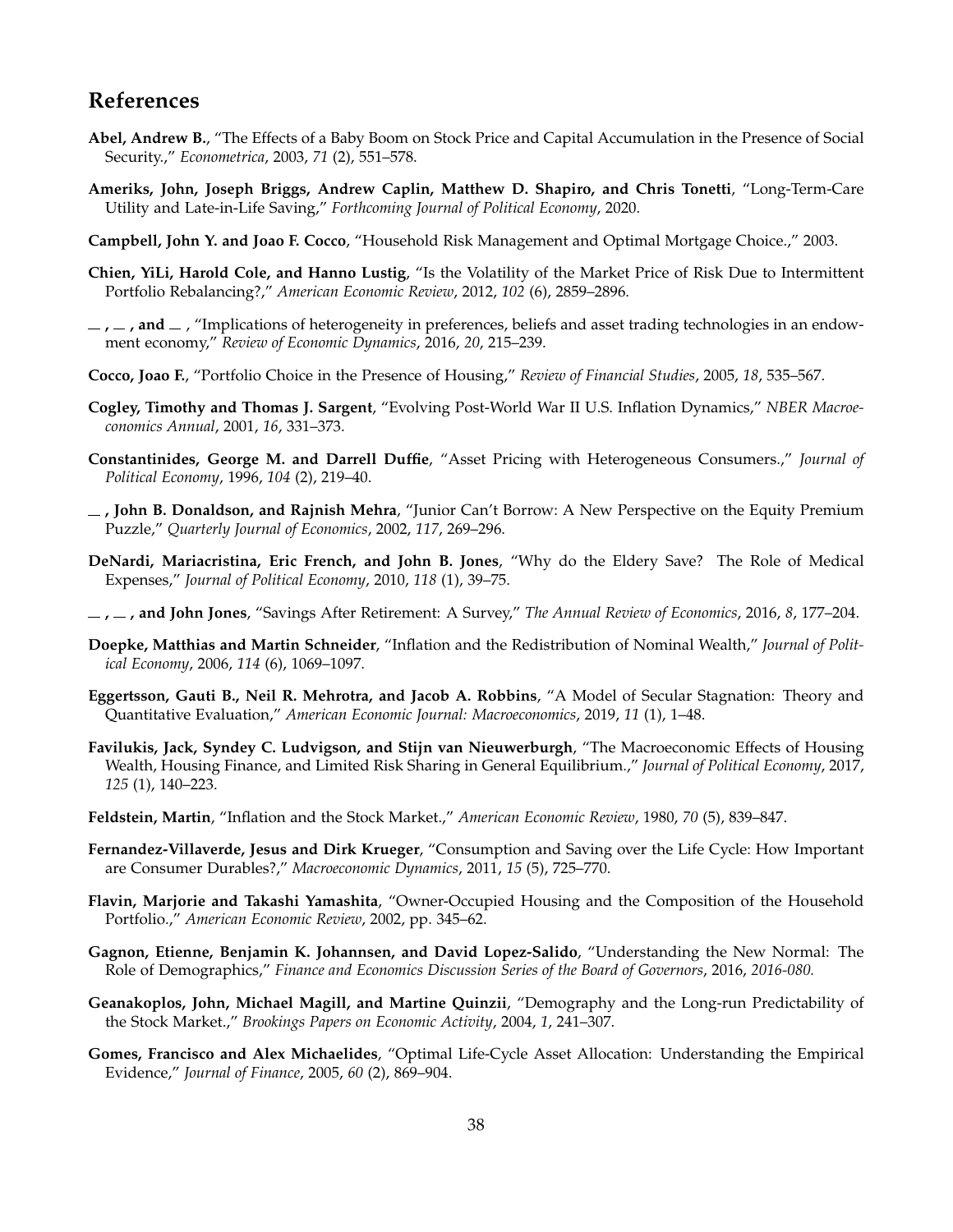- <span id="page-39-17"></span>**Gourinchas, Pierre-Olivier and Jonathan Parker**, "Consumption over the Life Cycle," *Econometrica*, 2002, *70*, 47–89.
- <span id="page-39-0"></span>**Hansen, Lars Peter and Kenneth J. Singleton**, "Generalized Instrumental Variables Estimation of Nonlinear Rational Expectations Models," *Econometrica*, 1982, *50* (5), 1269–1286.
- <span id="page-39-18"></span>**Heathcote, Jonathan, Kjetil Storesletten, and Giovanni L. Violante**, "The Macroeconomic Implications of Rising Wage Inequality in the United States," *Journal of Political Economy*, 2010, *118* (4), 681–722.
- <span id="page-39-7"></span>**Heaton, John and Deborah J. Lucas**, "Evaluating the Effects of Incomplete Markets on Risk Sharing and Asset Pricing," *Journal of Political Economy*, 1996, *104*, 443–487.
- <span id="page-39-16"></span>**and** , "Portfolio Choice and Asset Prices: The Importance of Entrepreneurial Risk," *Journal of Finance*, 2000, *55*, 1163–1198.
- <span id="page-39-13"></span>**Ilut, Cosmin and Martin Schneider**, "Ambiguous Business Cycles," *American Economic Review*, 2014, *104*, 2368– 2399.
- <span id="page-39-15"></span>**Jagannathan, Ravi and Narayana Kocherlakota**, "Why Should Older People Invest Less in Stocks Than Younger People?," *Quarterly Review of the Federal Reserve Bank of Minneapolis*, 1996, *20* (3), 11–23.
- <span id="page-39-11"></span>**Justiniano, Alejandro, Giorgio E. Primiceri, and Andrea Tambalotti**, "Credit Supply and the Housing Boom," *Journal of Political Economy*, 2019, *127* (3), 1317–1350.
- <span id="page-39-1"></span>**Krueger, Dirk and Felix Kubler**, "Computing equilibrium in OLG models with stochastic production," *Journal of Economic Dynamics and Control*, 2004, *58* (7), 1411–1436.
- <span id="page-39-8"></span>**Krusell, Per and Anthony Smith**, "Income and Wealth Heterogeneity in the Macroeconomy," *Journal of Political Economy*, 1998, *106* (5), 867–896.
- <span id="page-39-12"></span>**Landvoigt, Tim, Monika Piazzesi, and Martin Schneider**, "The Housing Market(s) of San Diego," *American Economic Review*, 2015, *105* (4), 1371–1407.
- <span id="page-39-6"></span>**Malmendier, Ulrike and Stefan Nagel**, "Learning from Inflation Experiences," *Quarterly Journal of Economics*, 2016, *131* (1), 53–87.
- <span id="page-39-2"></span>**Mankiw, Gregory N. and David Weil**, "The Baby Boom, the Baby Bust and the Housing Market," *Regional Science and Urban Economics*, 1989, *19*, 235–258.
- <span id="page-39-3"></span>**Ortalo-Magne, Francois and Sven Rady**, "Housing Market Dynamics: On the Contribution of Income Shocks and Credit Constraints.," *Review of Economic Studies*, 2006, *73* (2), 459–485.
- <span id="page-39-10"></span>**Piazzesi, Monika and Martin Schneider**, "Housing and Macroeconomics," *Handbook of Macroeconomics*, 2016, *2*, 1547–1640.
- <span id="page-39-19"></span>**, , and Selale Tuzel**, "Housing, Consumption and Asset Pricing," *Journal of Financial Economics*, 2007, *83*, 531–569.
- <span id="page-39-5"></span>**Poterba, James**, "House Price Dynamics: The Role of Tax Policy and Demographics.," *Brookings Papers on Economic Activity*, 1991, *2*, 143–203.
- <span id="page-39-14"></span>**Sialm, Clemens**, "Tax Changes and Asset Pricing," *American Economic Review*, 2009, *99* (4), 1356–1383.
- <span id="page-39-9"></span>**Storesletten, Kjetil, Chris I. Telmer, and Amir Yaron**, "Asset pricing with idiosyncratic risk and overlapping generations," *Review of Economic Dynamics*, 2007, *10* (4), 519–548.
- <span id="page-39-4"></span>**Summers, Lawrence H.**, "Inflation, the Stock Market, and Owner-Occupied Housing," *American Economic Review*, 1981, *71*, 429–434.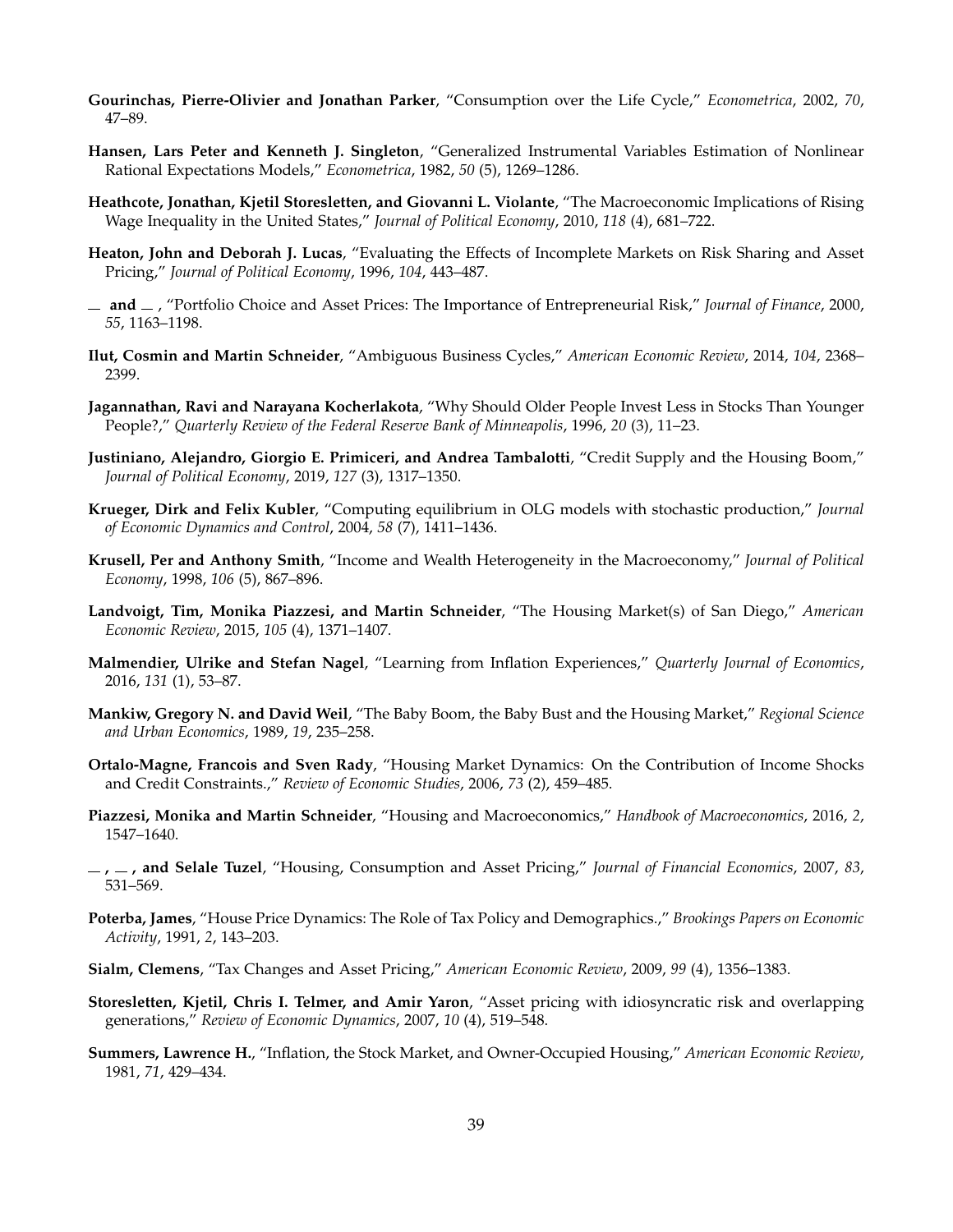- <span id="page-40-0"></span>**Yao, Rui and Harold Zhang**, "Optimal Portfolio Choice with Risky Housing and Borrowing Constraints.," *Review of Financial Studies*, 2005, *18*, 197–239.
- <span id="page-40-1"></span>**Zeldes, Stephen P.**, "Optimal Consumption with Stochastic Income: Deviations from Certainty Equivalence," *Quarterly Journal of Economics*, 1989, *104*, 275–298.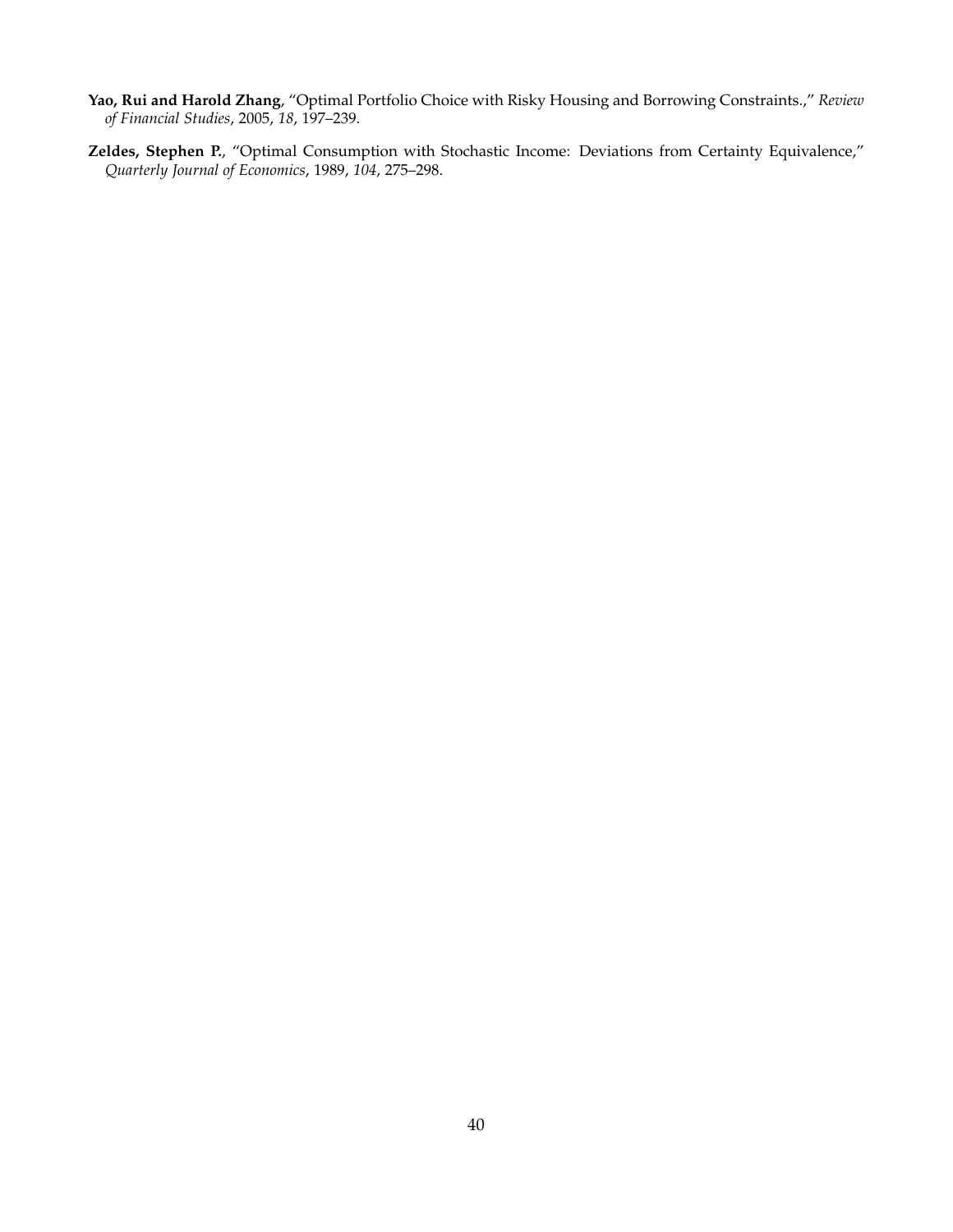# **Appendix**

# **A Assets and Income**

This appendix describes how we map observed asset classes into the three assets present in the model, and how we measure aggregate and household level asset holdings, as well as non-asset income.

# <span id="page-41-0"></span>**A. Data and Definitions**

We map the three assets in the model to three broad asset classes in US aggregate and household statistics. Our main data sources are the Financial Accounts of the United States (FAUS) for aggregates and the Survey of Consumer Finances (SCF) for individual positions. To make these data sets comparable, we must ensure that aggregates match. As shown by Antoniewicz (2004), the match is good for most asset classes in both 1989 and 1995, after a few adjustments. However, our own computations show that the match for nominal assets is bad for the 1962 SCF. For some classes of assets, especially short-term deposits, the SCF aggregates are only about 50% of the FAUS aggregates. Apparent underreporting of short-term nominal assets is also present in later SCFs, but is less severe. To achieve a comparable time series of positions, we assume throughout that the FAUS aggregates are correct and that individual positions in the SCF suffer from proportional measurement error. We then multiply each individual position by the ratio of the FAUS aggregate and the SCF aggregate for the same asset class.

# *Asset classes*

We identify *equity* with shares in corporations held and controlled by households, including both publicly traded and closely held shares, and both foreign and domestic equity. We also include shares held indirectly through investment intermediaries if the household can be assumed to control the asset allocation (into our broad asset classes). We take this to be true for mutual funds and defined contribution (DC) pensions plans. For these intermediaries, while the fund manager determines the precise composition of the portfolio, the household typically makes the decision about equity versus bonds by selecting the type of fund.

We thus consolidate mutual funds and DC pension funds. For example, when households own a mutual fund, an estimate of the part of the fund invested in stocks is added to stock holdings. In contrast, we do not include equity held in defined benefit (DB) pension plans, since the portfolios of these plans are not controlled by households themselves. Instead, DB plans are treated as a tax-transfer system sponsored by the rest of the economy (in practice, the corporate sector or the government). We also do not include noncorporate business, which is treated partly as real estate and partly as labor income, as described below.

We construct an annual series for the aggregate value of household sector equity holdings. Our starting point is the published series in the FAUS. We cannot use that series directly, since it contains (*i*) the market value of the equity component of foreign direct investment (that is, equity positions by foreigners in excess of 10% of shares in a US corporation) and (*ii*) the market value of equity held by DB pension funds. We estimate the equity component of FDI using data on the International Investment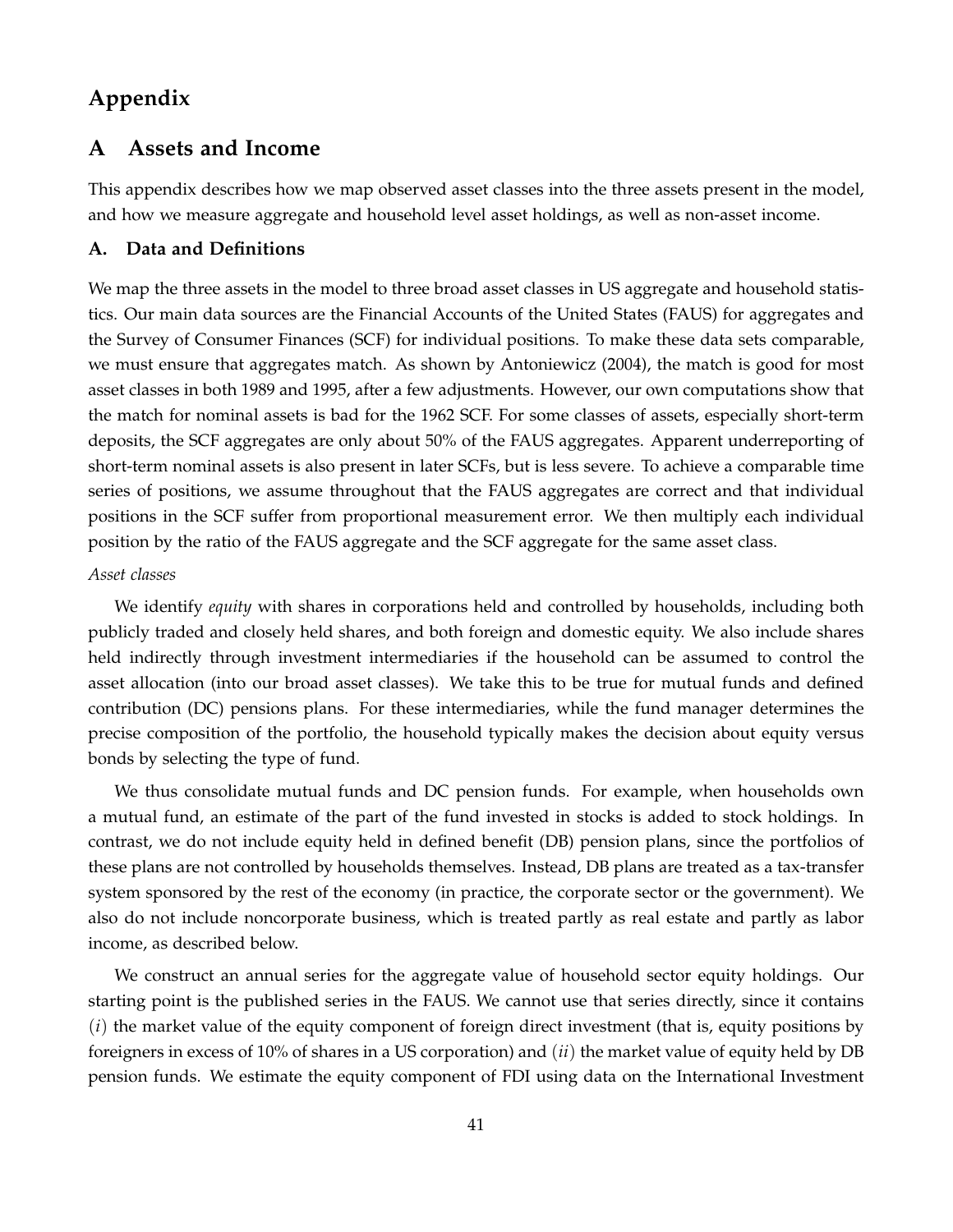Position from the Bureau of Economic Analysis. Shares held by defined benefit pension funds are available from the FAUS. Our series is obtained by subtracting (*i*) and (*ii*) from the FAUS series on household equity holdings.

We derive estimates of net new equity purchased by households using a similar correction of FAUS numbers. Finally, our concept of dividends equals dividends received by households from the National Income and Product Accounts (NIPA) less dividends on their holdings in DB pension plans. We use the numbers on value, dividends and new issues to calculate price dividend ratios and holding returns on equity. The properties of the return series are discussed in Appendix [B](#page-7-0) below. For household-level positions, we use the Survey of Consumer Finances, which also contains direct holdings of publiclytraded and closely-held shares, as well as an estimate of equity held indirectly through investment intermediaries.

Our concept of *residential real estate* contains owner-occupied housing, directly held residential investment real estate, as well as residential real estate recorded in the FAUS/NIPA as held indirectly by households through noncorporate businesses. This concept contains almost all residential real estate holdings, since very few residential properties are owned by corporations. To construct holdings of tenant-occupied residential real-estate at the individual level, we start from the SCF numbers and then add a proportional share of the household's noncorporate business position. This share is selected so that our aggregate of tenant-occupied real estate over all households matches the corresponding value from the FAUS. We take housing dividends to be housing consumption net of maintenance and property tax from NIPA. For net purchases of new houses, we use aggregate residential investment from NIPA. As with equity, the annual series for holdings, dividends and new issues give rise to a return series, discussed below.

Household *bond* holdings are set equal to the net nominal position, that is, the market value of all nominal assets minus the market value of nominal liabilities. Nominal assets again include indirect holdings through investment intermediaries. To calculate market value, we use the market value adjustment factors for nominal positions in the U.S. from [Doepke and Schneider](#page-38-15) [\(2006\)](#page-38-15). In line with our treatment of tenant-occupied real estate, we assign residential mortgages issued by noncorporate businesses directly to households. At the individual level, we assign a household mortgages in proportion to his noncorporate business position, again with a share selected to match the aggregate value of residential mortgages from the FAUS.

#### *Non-Asset Income*

Our concept of non-asset *income* comprises all income that is available for consumption or investment, but not received from payoffs of one of our three assets. We start by constructing an aggregate measure of such income from NIPA. Of the various components of worker compensation, we include only wages and salaries, as well as employer contributions to DC pension plans. We do not include employer contributions to DB pension plans or health insurance, since these funds are not available for consumption or investment. However, we do include benefits disbursed from DB plans and health plans. Also included are transfers from the government. Finally, we subtract personal income tax on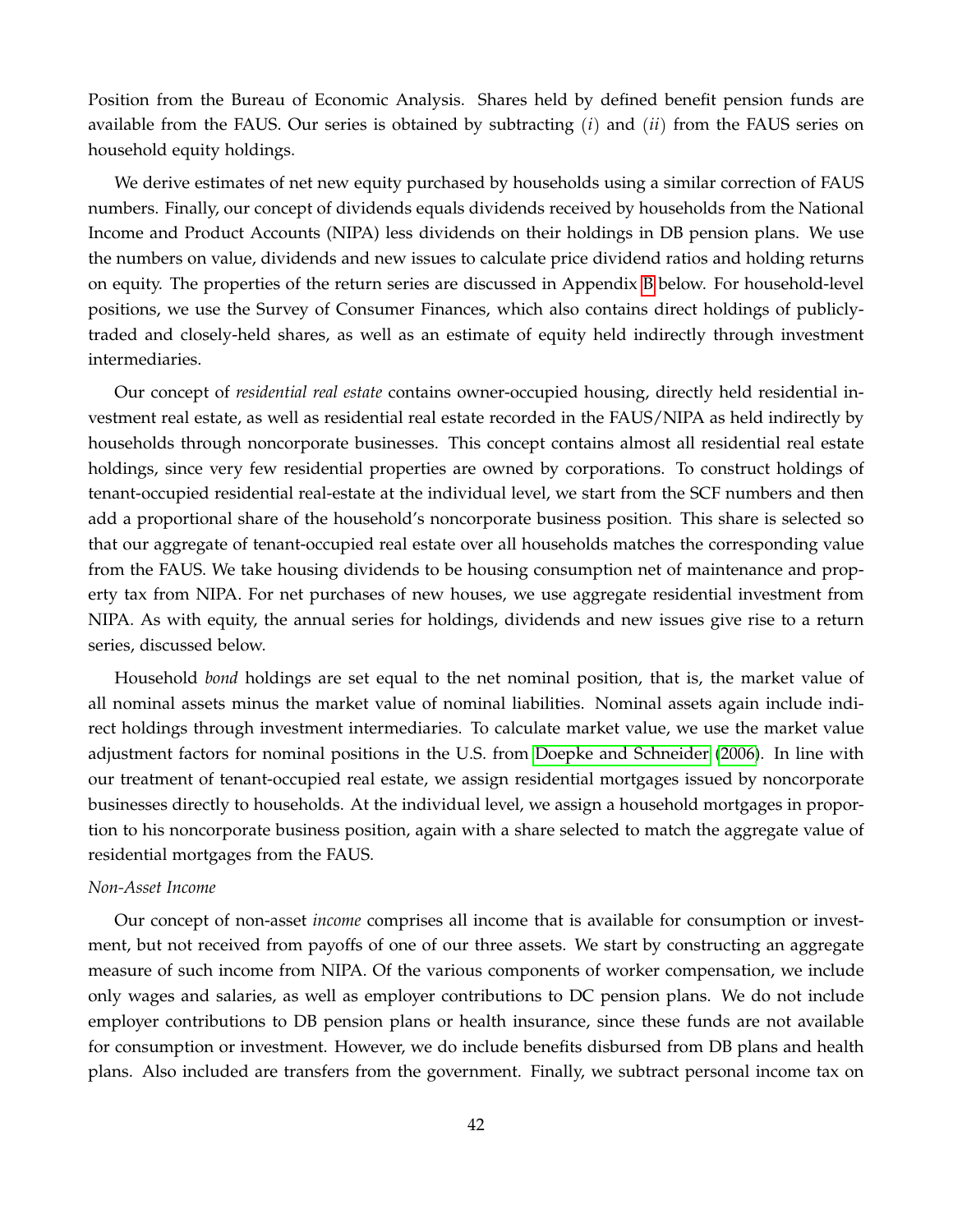non-asset income.

Non-asset income also includes dividends from noncorporate business except those attributable to residential real estate. To construct the latter concept of noncorporate dividends, we use the aggregate price-dividend ratio of housing to estimate the housing dividend provided by an individual's private business. Our approach essentially splits up the noncorporate sector into a real estate component that is very capital intensive and relies heavily on debt finance, and a rest that is much more labor intensive. Indeed, the capital stock of the noncorporate nonfinancial sector in 1995 was \$3.6trn, of which \$2.4trn was residential real estate.

Given the aggregate series of income, we apply the same conventions to individual income in the SCF to the extent possible. A problem is that the SCF does not report employer contributions to DC plans and only reports pretax income for all items. To address this issue, we apply a proportional tax rate to pretax non-asset income reported in the SCF, where the tax rate is chosen such that aggregate non-asset income is equal to its counterpart from NIPA. The outcome is an income distribution that matches with NIPA at the aggregate level.

#### **B. Measuring the Distribution of Endowments**

Consumers in our model are endowed with both assets and non-asset income. To capture decisions made by the cross-section of households, we thus have to initialize the model for every period *t* with a *joint* distribution of asset endowment and income. We derive this distribution from asset holdings and income observed in the previous period  $t - 1$ . Limits on data availability imply that we have to resort to different approaches for the different years. For 1995, the data situation is best, since we can use the SCF in the 4th year of period *t* together with the SCF from the 4th year of period *t* − 1. We describe our strategy first for this case. We then explain how it is modified for earlier years where less data are available.

#### *Approximating the distribution of households*

In principle, one could use all the households in SCF and update them individually. This would lead to a large number of agents and consequently a large number of portfolio problems would have to be solved. We simplify by approximating the distribution of endowments and income with a small number of household types. First, we sort households into the same nine age groups described at the beginning of this section. Within each age group, we then select 6 subclasses of SCF households. We start by extracting the top 10% of households by net worth. Among the bottom 90% net worth, we divide by homeowner and renter. We then divide homeowners further into "borrowers" and "lenders." Here a household is a borrower if his net nominal position – nominal asset minus nominal liabilities – is negative. We further subdivide each homeowner category into high/low wealth-to-income ratios.

The above procedure splits up households into  $9 \times 6 = 54$  different cells. We assume that all households that fall into the same cell are identical and compute asset positions at the cell level. The SCF survey weights determine the cell population. Naturally, the procedure loses some features of the true distribution due to aggregation. However, it ensures that key properties of the distribution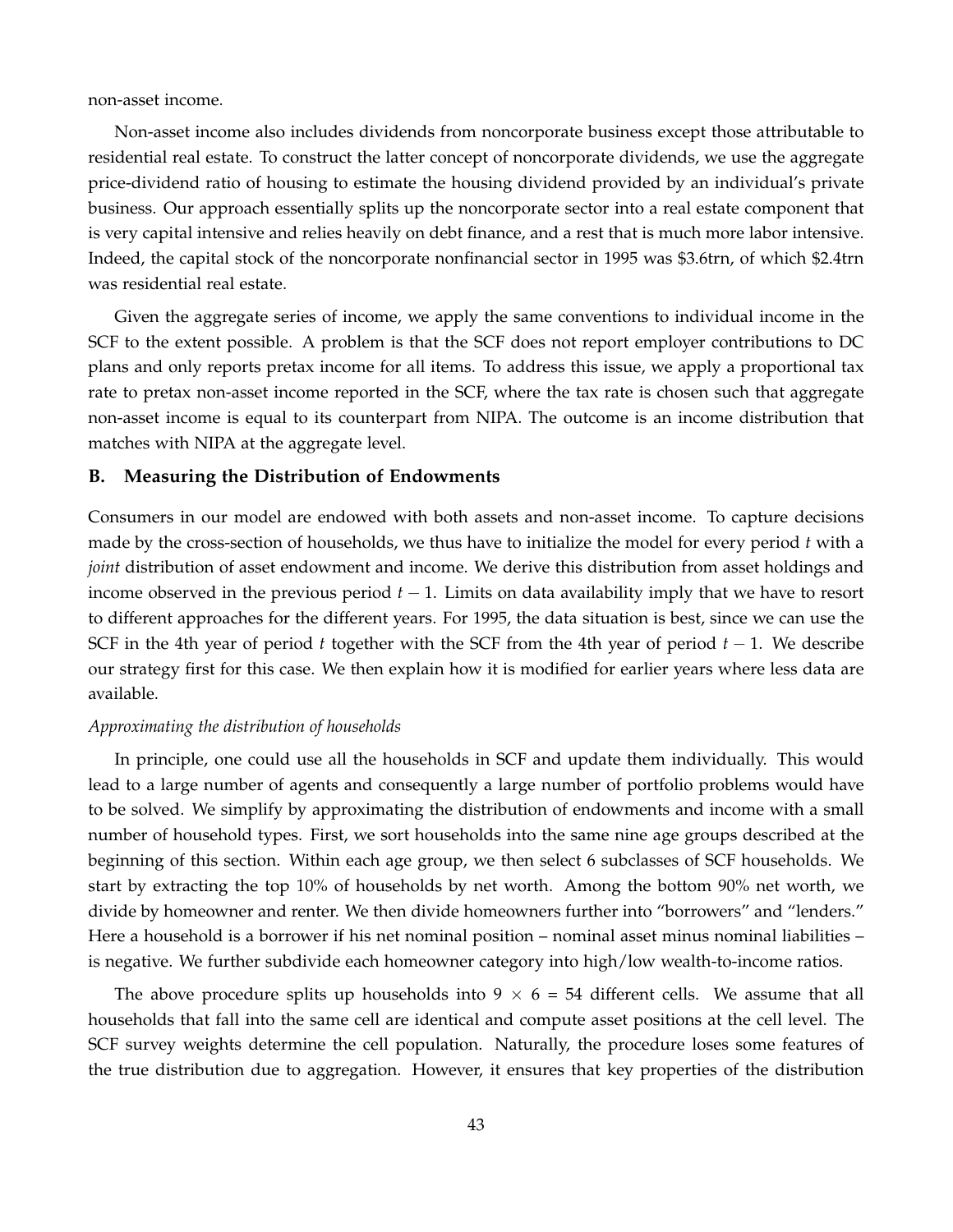that we are interested in are retained. In particular, because very few among the top 10% are net nominal borrowers, gross borrowing and lending are very close in the true and the approximating distributions. In addition, the approximating distributions retains asset positions conditional on age as well as conditional on wealth when net worth is split as top 10% and the rest, our key measures of concentration described.

#### *Asset endowments for a transiting individual household*

Consider the transition of an individual household's asset position from period *t* − 1 into period *t*. We have treated both stocks and houses as long-lived trees and we normalize the number of trees carried into the period by consumers to one. We can thus measure the household's endowment of a long-lived asset from its share in total market capitalization of the asset in period *t* − 1. The SCF does not contain consumption data. Using the language introduced in the discussion of the budget constraint [\(4\)](#page-9-2), we can thus measure either initial or terminal wealth in a given period, but not both. We assume that terminal wealth can be directly taken from the survey. The initial supply of assets is normalized to one, so that the initial holdings of housing  $\bar{\theta}^h_t$  and stocks  $\bar{\theta}^e_t$  are the agent's *market shares* in period *t* − 1. For each long-lived asset *a* = *h*, *e*, suppose that  $w_{t-1}^a(i)$  is the market value of investor *i*'s position in *t* − 1 in asset *a*. Now we can measure household *i*'s initial holdings as

$$
\bar{\theta}_{t}^{a}(i) = \theta_{t-1}^{a}(i) = \frac{w_{t-1}^{a}(i)}{\sum_{i}w_{t-1}^{a}(i)} = \frac{p_{t-1}^{a}\theta_{t-1}^{a}(i)}{p_{t-1}^{a}\sum_{i}\theta_{t-1}^{a}(i)}
$$

= market share of household *i* in period *t* − 1.

#### *Updating Nominal Positions*

For the nominal assets, the above approach does not work since these assets are short-term in our model. Instead, we determine the market value of nominal positions in period *t* − 1 and update it to period *t* by multiplying it with a nominal interest rate factor. In particular, suppose that  $w_{t-1}^b(i)$  is the market value of investor *i*'s net nominal positions in *t* − 1 and that

$$
\overline{\theta}_{t-1}^{b}(i) = \frac{w_{t-1}^{b}(i)}{\sum_{i} w_{t-1}^{b}(i)}
$$
  
= market share of household *i* in period *t* – 1.

We define the initial holdings of bonds for household *i* as

$$
\overline{b}_{t}(i) = (1 + i_{t-1}) \frac{w_{t-1}^{b}(i)}{\text{GDP}_{t}} \n= (1 + i_{t-1}) \frac{w_{t-1}^{b}(i)}{\sum_{i} w_{t-1}^{b}(i)} \frac{\sum_{i} w_{t-1}^{b}(i)}{\text{GDP}_{t-1}} \frac{\text{GDP}_{t-1}}{\text{GDP}_{t}}.
$$

As an interest factor for a positive (lending) position, we use an average of 6-year bond rates between the 4th year of period *t* and the 4th year of period *t* − 1. We add a spread for the borrowing rate. The spread is 2% for 1995 and 2.75% for 1968 and 1978, for reasons described in the calibration section [IV.](#page-22-0)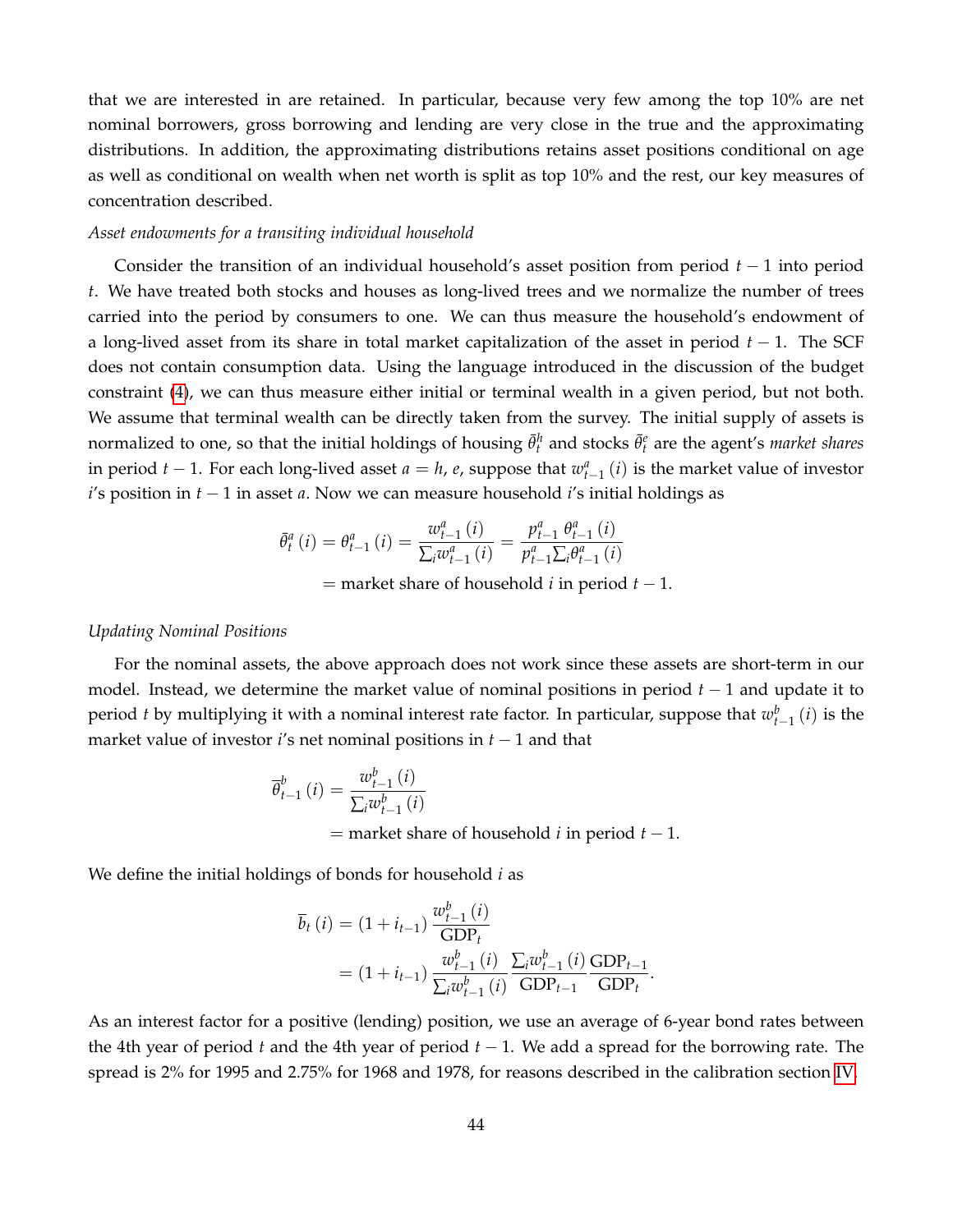#### *Forecasting Income*

The final step in our construction of the joint income and endowment distribution is to specify the marginal distribution of non-asset income. Here we make use of the fact that income is observed in period *t* − 1 in the SCF. We then assume that the transition between *t* − 1 and *t* is determined by a stochastic process for non-asset income. We employ the same process that agents in the model use to forecast their non-asset income, described in the next subsection. If the assumption were true, and if there were a large number of identical individuals in every cell, then our discretization implies that households in a cell should split up into nine different cells in the following period, with fractions provided by the probabilities of the income process. This is what we assume. As a result, the distribution of agents in period *t* is approximated by  $9 \times 6 \times 9 = 486$  different cells. For each cell, we know the endowment of assets as well as income, and we have a set of population weights that sums to the total population.

#### *Non-transiting households*

The previous discussion has covered only households who transit from period  $t$  into period  $t + 1$ . We also need to take into account the creation and destruction of households between *t* − 1 and *t*. In years where successive SCFs are available, we calculate "birthrates" and "deathrates" for households directly by comparing these surveys. We assume that exiting households receive no labor income, but sell their assets and consume the proceeds, while entering households start with zero assets and the average labor income of their cohort. This is a simplified view that does not do justice to the many different reasons why households form and dissolve, and how wealth is passed along among households. However, we view it as a useful benchmark.

## *Time periods without two successive SCFs*

For periods before 1980, the above strategy cannot be executed as is, because we do not have two consecutive SCFs. For the period 1965-70, the 1962 SCF is used to determine the initial endowment and income distribution. The only difficulty here is the adjustment of exiting and entering households. We use data from the Census Bureau on the evolution of household populations to gauge the size of exiters and entrants. The average labor income of the entering cohort is then estimated by multiplying per capita income of the young in the 1962 SCF by the growth rate of aggregate per capita labor income.

For the period 1975-80, we do not have SCF information for period *t* − 1. As for the 1960s, the updating of population weights is performed using Census data. To estimate the cross sectional distribution of endowments and income, we start from the 1962 distribution and its division of households into cells and modify cell holdings to obtain a new distribution. In particular, we calculate the unique distribution such that, for stocks, real estate, nominal assets, nominal debt and income, (*i*) aggregates match the aggregates from the FAUS for the period 1969-74, (*ii*) the ratio of holdings between individual members of any two cells is the same as in the 1962 SCF and (*iii*) the relative size of a cell within its age cohort is the same as in the 1962 SCF.

Condition (*i*) and (*ii*) imply that per capita holdings or income within a cohort changes in order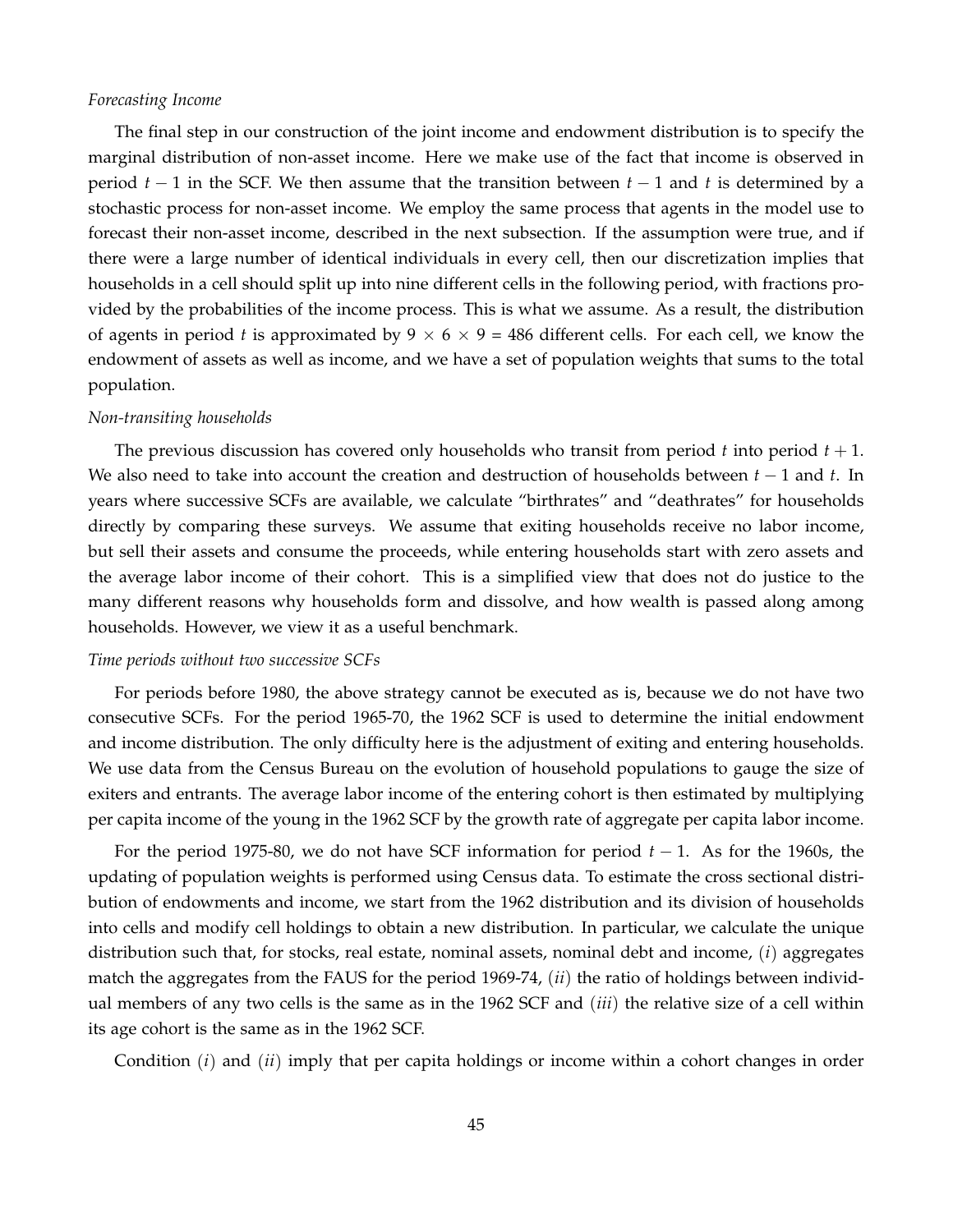to account for differences in demographics while simultaneously matching aggregates. Conditions (*ii*) and (*iii*) imply that the cross section conditional on age is the same in the two years. The reason for using the 1962 distribution as the starting point rather than, say the 1989 distribution, is that the early 1970s aggregates – especially gross nominal assets – appear more similar to 1962 than to aggregates from the 1980s. Once we have a distribution of positions at the cell level for 1969-74, we proceed as above to generate an updated distribution for 1975-80.

# **C. Asset Supply**

The endowment of the ROE sector consists of new equity issued during the trading period. The factor *f e* states this endowment relative to total market capitalization in the model. We thus use net new corporate equity divided by total household holdings of corporate equity. We obtain the corresponding measure for housing by dividing residential investment by the value of residential real estate. The calibration of the model uses six-year aggregates. The initial nominal position of the ROE is taken to be minus the aggregate (updated) net nominal position of the household sector. Finally, the new net nominal position of the ROE sector in period *t* – in other words, the "supply of bonds" to the household sector – is taken to be minus the aggregate net nominal positions from the FAUS for period *t*.

# **B Baseline Expectations**

This appendix describes agents' expectations about returns and income in the future under the baseline scenario.

#### *Non-Asset Income*

We specify a stochastic process to describe consumer expectations about after-tax income. The functional form for this process is motivated by existing specifications for labor income that employ a deterministic trend to capture age-specific changes in income, as well as permanent and transitory components. In particular, following [Zeldes](#page-40-1) [\(1989\)](#page-40-1) and [Gourinchas and Parker](#page-39-17) [\(2002\)](#page-39-17), we assume that individual income *Y i* is

$$
Y_t^i = G_t A_t P_t^i U_t^i
$$

which has a common component  $G_t$ , an age profile  $A_t$ , a permanent idiosyncratic component  $P_t^i$  and a transitory idiosyncratic component *U<sup>i</sup> t* .

The growth rate of the common component  $G_t$  is equal to the growth rate of aggregates, such as GDP and aggregate income, in the economy. It is common to specify the transitory idiosyncratic component as lognormally distributed

$$
\ln U_t^i = N\left(-\frac{1}{2}\sigma_u^2, \sigma_u^2\right),\,
$$

so that  $U_t^i$  is i.i.d with mean one. The permanent component  $P_t^i$  follows a random walk with mean one. The permanent component solves

$$
\ln P_t^i = \ln P_{t-1}^i + \varepsilon_t^i - \frac{1}{2} \sigma_\varepsilon^2,
$$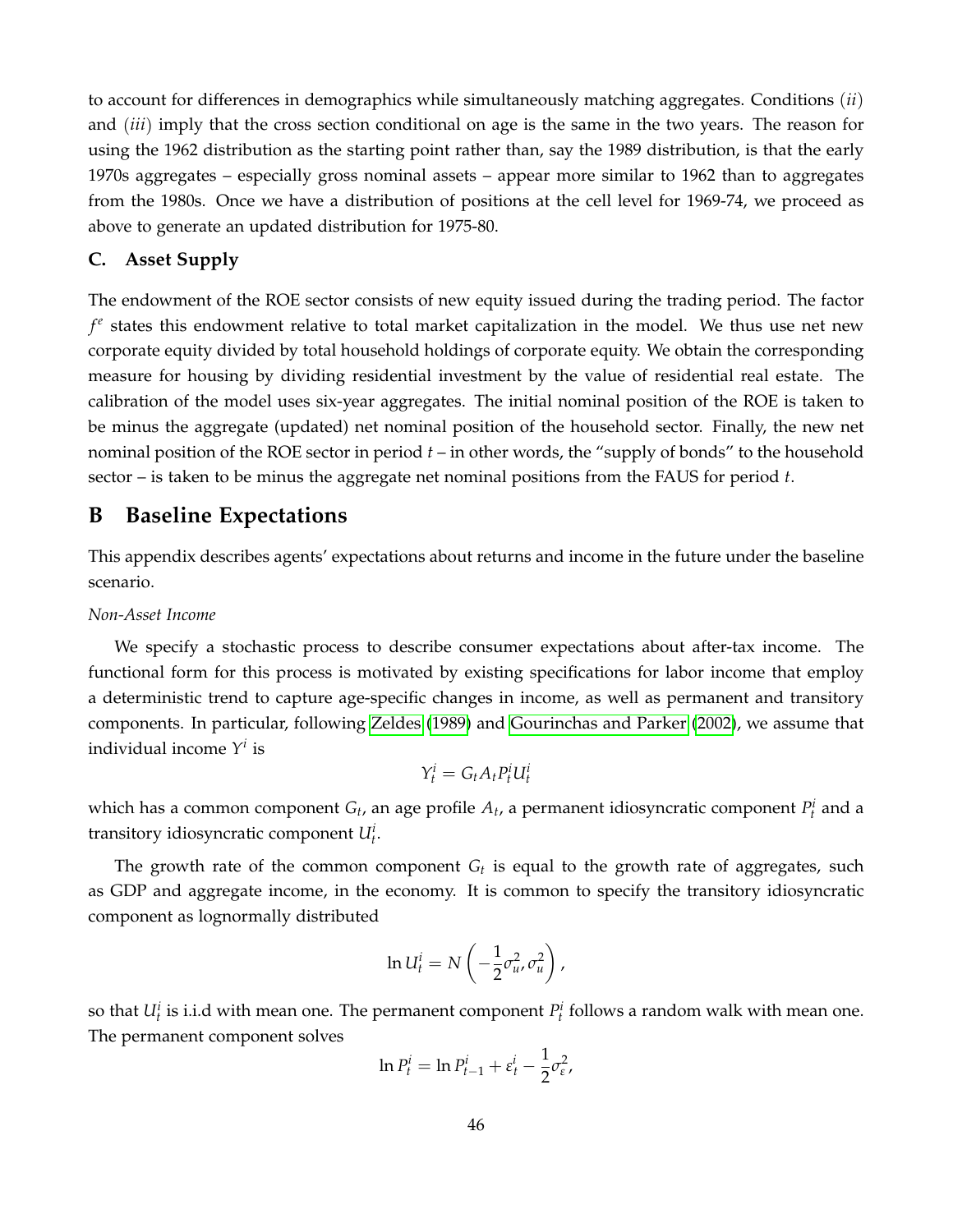where  $\varepsilon^i_t$  are normal shocks with zero mean and standard deviation  $\sigma\left(\varepsilon^i_t\right)$  . In our numerical procedures, we discretize the state process using Gauss–Hermite quadrature with three states.

We estimate the age profile *G<sup>t</sup>* as average income in each age-cohort from the SCF:

$$
\frac{1}{\#a} \sum_{i \in a} Y_t^i = A_t G_t \frac{1}{\#a} \sum_{i \in a} P_t^i,
$$

with plim  $\frac{1}{\#a} \sum_{i \in a} P_t^i = 1$ . Table B.1 reports the profile relative to the income of the youngest cohort.

#### Table B.1: Income Age profile

| 29 35 41 47 53 59 65 71 77 88+                    |  |  |  |  |  |
|---------------------------------------------------|--|--|--|--|--|
| 2.04 2.51 3.17 3.80 4.56 3.81 3.00 1.93 1.42 1.17 |  |  |  |  |  |

NOTE: Income age profiles estimated from the SCF. The numbers represent the average cohort income relative to the average income of the youngest cohort ( $\leq 23$  years).

We obtain an estimate of the variance of permanent shocks by computing the cross-sectional variance of labor income for each cohort before retirement (<65 years) and then regressing it on a constant and cohort age. The intercept of this regression line is .78, while the annualized slope coefficient is .014.<sup>[13](#page-47-0)</sup> We thus set  $\sigma_{\varepsilon}^2 = 1.4\%$  and time-aggregate this variance for our six-year periods. This number is in line with more sophisticated estimations of labor income processes, which tend to produce estimates between 1% and 2% per year.

Typical estimates of the variance of temporary shocks  $\sigma_u^2$  are 2-10 times larger than those of the variance of permanent shocks. Moreover, several studies have shown that the variance of temporary shocks to log wages has increased since the 1970s. For example, [Heathcote, Storesletten and Violante](#page-39-18) [\(2010\)](#page-39-18) show that the variance of log wages increased from about .05 in the 1970s to .07 in 1995. To capture this increase in temporary income risk, we adopt their numbers, thus assuming that the variance of hours is constant. We set  $\sigma_u^2 = .05$  for the years 1968 and 1978 and  $\sigma_u^2 = .07$  for 1995.<sup>[14](#page-47-1)</sup> In all years, agents in the model assume that this variance is fixed forever. Finally, we determine the variance of the first draw of permanent income from the intercept of our regression line. For the earlier years, we scale down this initial variance by the relative change in the permanent component of income for the youngest agents in Heathcote et al. This is a simple way to accommodate changes in income due to education over time. Sensitivity checks have shown that the initial draw of permanent income does not matter much for the results, since it does not directly affect the portfolio problem.

<span id="page-47-0"></span><sup>&</sup>lt;sup>13</sup>Of course, this simple approach uses only the cross-section and thus potentially confounds age and time or cohort effects. However, when we rerun the regression with SCF wages, using the similar sample selection criteria as [Heathcote, Storesletten](#page-39-18) [and Violante](#page-39-18) [\(2010\)](#page-39-18), our results are close to what these authors find for 1995 from an analysis with panel data on wages.

<span id="page-47-1"></span> $14$ The fixed effects only matter for the updating of the income distribution, as explained in the previous section. The model's results are not sensitive to the magnitude of these effects. For example, the results based on our model are unchanged when we use the estimates provided by [Heathcote, Storesletten and Violante](#page-39-18) [\(2010\)](#page-39-18).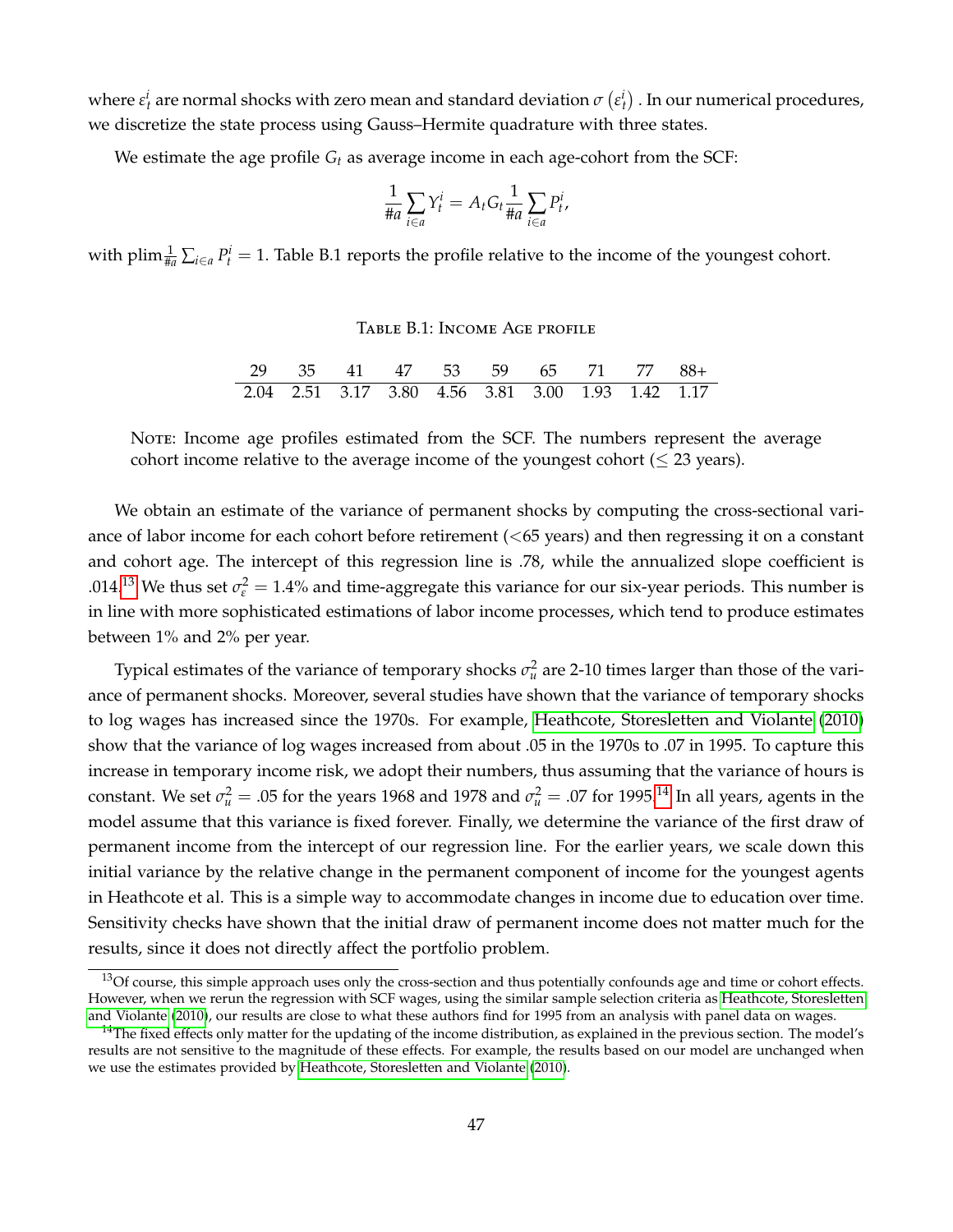Most labor income studies focus on pre-retirement income. There are major challenges to obtaining variance estimates for retirement income. A key reason is that older households tend to experience large shocks to health expenditures, which are included as NIPA income if they are disbursed by health plans. These shocks contain both transitory and permanent components, such as long-term care. [DeNardi, French and Jones 2010](#page-38-17) provide estimates and show that these are quantitatively important for savings of the elderly (see also [DeNardi, French and Jones, 2016](#page-38-18) and [Ameriks, Briggs, Caplin,](#page-38-19) [Shapiro and Tonetti, 2020.](#page-38-19)) We therefore apply the above shocks to disposable income at any age, including retirement. Alternatively, we could introduce bequest motives, which would also prevent model-implied savings from dramatically dropping after retirement.

#### *Returns and aggregate growth*

We assume that consumers believe real asset returns and aggregate growth to be serially independent over successive six year periods. Moreover, when computing an equilibrium for a given period  $t$ , we assume that returns are identically distributed for periods beyond  $t + 1$ . We will refer to this set of beliefs – to be described below – as *baseline beliefs.* However, in our exercises we will allow beliefs for returns between *t* and *t* + 1 to differ. For example, we will explore what happens when expected inflation is higher over the next six year period. We discuss the latter aspect of beliefs below when we present our results. Here we focus on how we fix the baseline.

To pick numbers for baseline beliefs, we start from empirical moments. Table B.2 reports summary statistics on ex-post realized pre-tax real returns on fixed income securities, residential real estate and equity, as well as inflation and growth. These returns are measured over six year periods, but reported at annualized rates. Since we work with aggregate portfolio data from the FAUS, we construct returns on corporate equity and residential real estate directly from FAUS aggregates.

|         |         | $\pi_t$                         | gι                                                       |
|---------|---------|---------------------------------|----------------------------------------------------------|
|         | Means   |                                 |                                                          |
| 4.81    | 8.51    | 4.01                            | 2.19                                                     |
|         |         |                                 |                                                          |
| $-0.02$ | 0.56    | $-0.04$                         | 0.33                                                     |
| 3.31    | $-0.04$ | $-0.13$                         | 0.38                                                     |
|         |         | $-0.52$                         | 0.20                                                     |
|         | $-0.52$ | 5.60                            | $-0.40$                                                  |
| 0.38    | 0.20    | $-0.40$                         | 1.31                                                     |
|         |         |                                 |                                                          |
| 0.45    | 0.27    |                                 |                                                          |
|         |         | $-0.13$<br><b>Sharpe Ratios</b> | <b>Standard Deviations/Correlations</b><br>$-0.04$ 22.87 |

Table B.2: Summary Statistics

NOTE: The table reports annualized summary statistics of six-year log real returns. Below the means, the matrix has standard deviations on the diagonal and correlations on the offdiagonal. The last row contains the Sharpe ratios. The log inflation rate *π<sup>t</sup>* is computed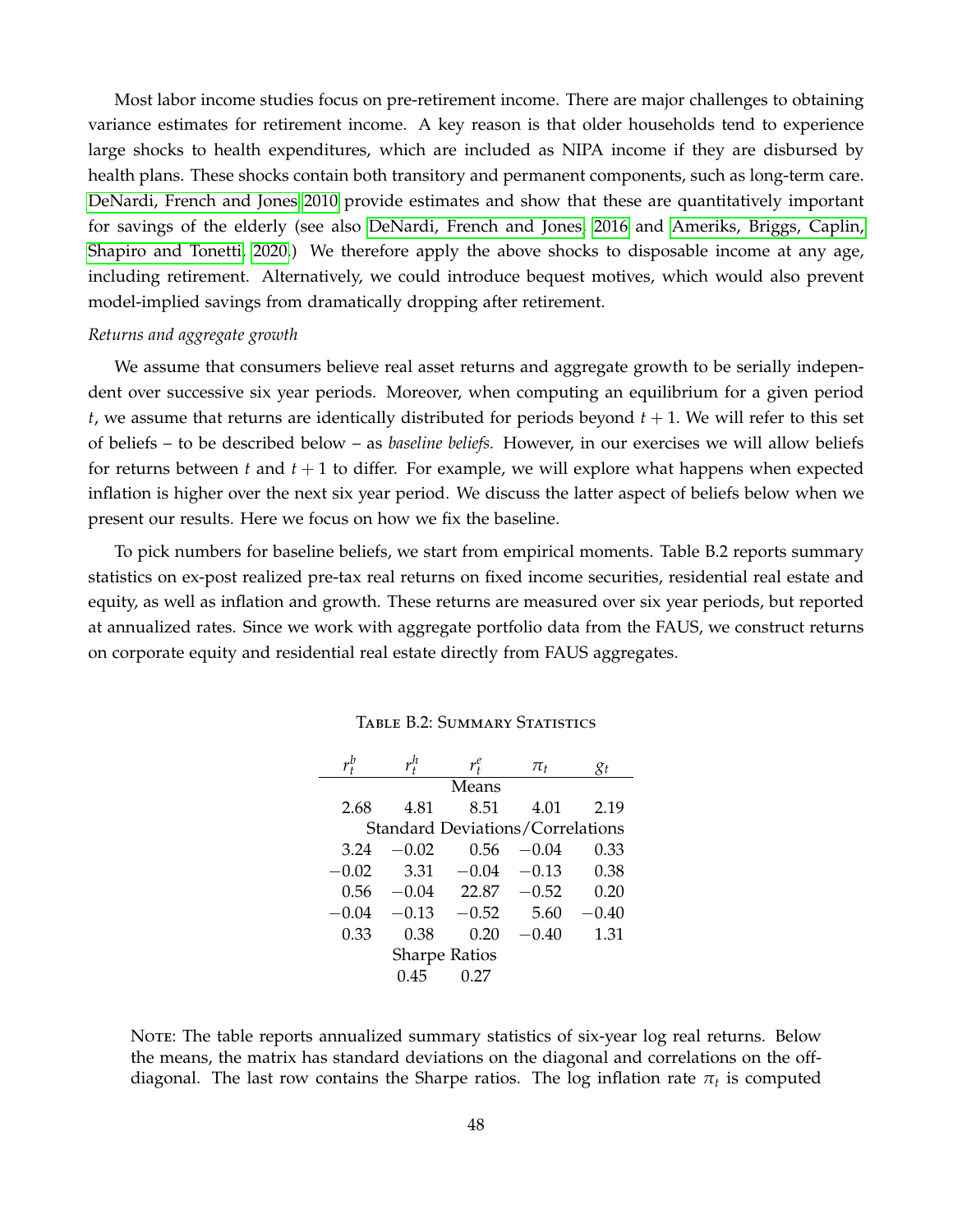using the CPI, while  $g_t$  is the log growth rate of GDP multiplied by the factor 2.2/3.3 to match the mean growth rate of consumption.

Baseline beliefs assume that the payoff on bonds  $1/\pi_{t+1}$  is based on a (net) inflation rate  $\pi_{t+1} - 1$ with a mean of 4% per year, and that the volatility of  $\pi_{t+1}$  is the same as the unconditional volatility of real bond returns, about 1.3% per year. To obtain capital gains from period *t* to *t* + 1, we take the value of total outstandings from the FAUS in  $t + 1$ , and subtract the value of net new issues (or, in the case of real estate, new construction.) To obtain dividends on equity in period *t*, we use aggregate net dividends. To obtain dividends on real estate, we take total residential housing sector output from the NIPA, and subtract materials used by the housing sector. For bond returns, we use a six year nominal interest rate derived by extrapolation from the term structure in CRSP, and subtract realized inflation, measured by the CPI. Here growth is real GDP growth.

The properties of the equity and bond returns are relatively standard. The return on bonds has a low mean of 2.7% and a low standard deviation of 3.2%. The return on stocks has a high mean of 8.5% and a standard deviation of 23%. What is less familiar is the aggregate return on residential real estate: it has a mean and standard deviation in between the other two assets. It is apparent that the Sharpe ratio of aggregate housing is much higher than that on stocks.

In principle, we could use the numbers from Table B.2 directly for our benchmark beliefs. However, this would not capture the tradeoff faced by the typical individual household. Indeed, the housing returns in Table B.2 are for the aggregate housing stock, while real estate is typically a non-diversified investment. It is implausible to assume that investors were able to pick a portfolio of real estate with return characteristics as in Table B.2 at any time over our sample period. Instead, the typical investor picks real estate by selecting a few properties local markets.

Existing evidence suggests that the volatility of house returns at the metro area, and even at the neighborhood or property level are significantly higher than returns at the national aggregate. For example, Caplin et al. (1997) argue that 1/4 of the overall volatility is aggregate, 1/4 is city-component, and 1/2 is idiosyncratic. Tables 1A and 1B in [Flavin and Yamashita](#page-38-11) [\(2002\)](#page-38-11) together with Appendix C in [Piazzesi, Schneider and Tuzel](#page-39-19) [\(2007\)](#page-39-19) confirm this decomposition of housing returns. As a simple way to capture this higher property-level volatility, we add idiosyncratic shocks to the variance of housing returns that have volatility equal to 3.5 times aggregate volatility. The resulting overall volatility of the return on an individual property is then 11%, consistent with the estimates in [Landvoigt, Piazzesi](#page-39-12) [and Schneider](#page-39-12) [\(2015\)](#page-39-12). Finally, we assume that expected future real rents are constant. This ignores the volatility of real rent growth, which is small, at around 2% per year.

#### *Taxes on investment*

Investors care about after-tax real returns. In particular, taxes affect the relative attractiveness of equity and real estate. On the one hand, dividends on owner-occupied housing are directly consumed and hence not taxed, while dividends on stocks are subject to income tax. On the other hand, capital gains on housing are more easily sheltered from taxes than capital gains on stocks. This is because